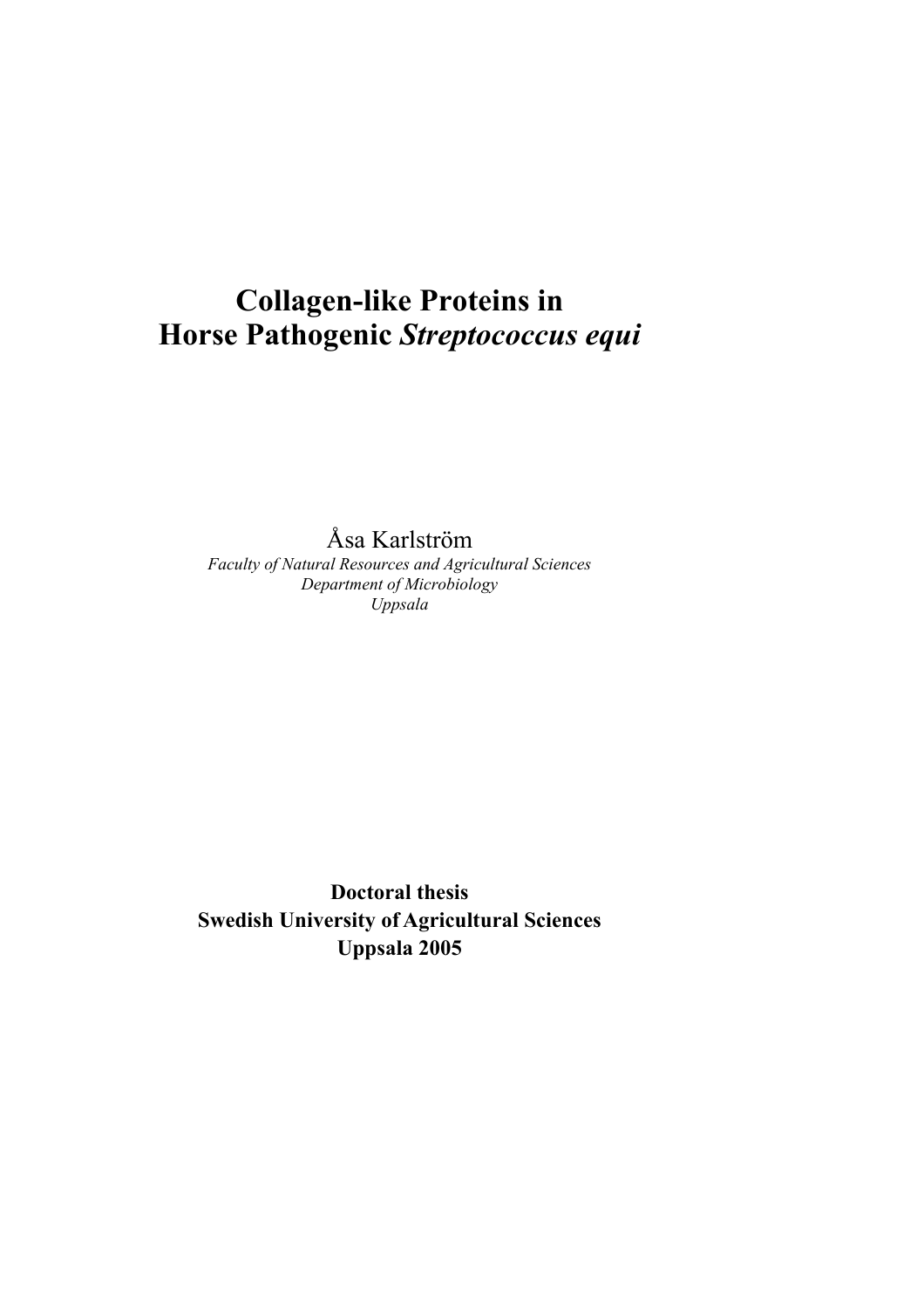**Acta Universitatis Agriculturae Sueciae**  2005:99

ISSN 1652-6880 ISBN 91-576-6998-8 © 2005 Åsa Karlström, Uppsala Tryck: SLU Service/Repro, Uppsala 2005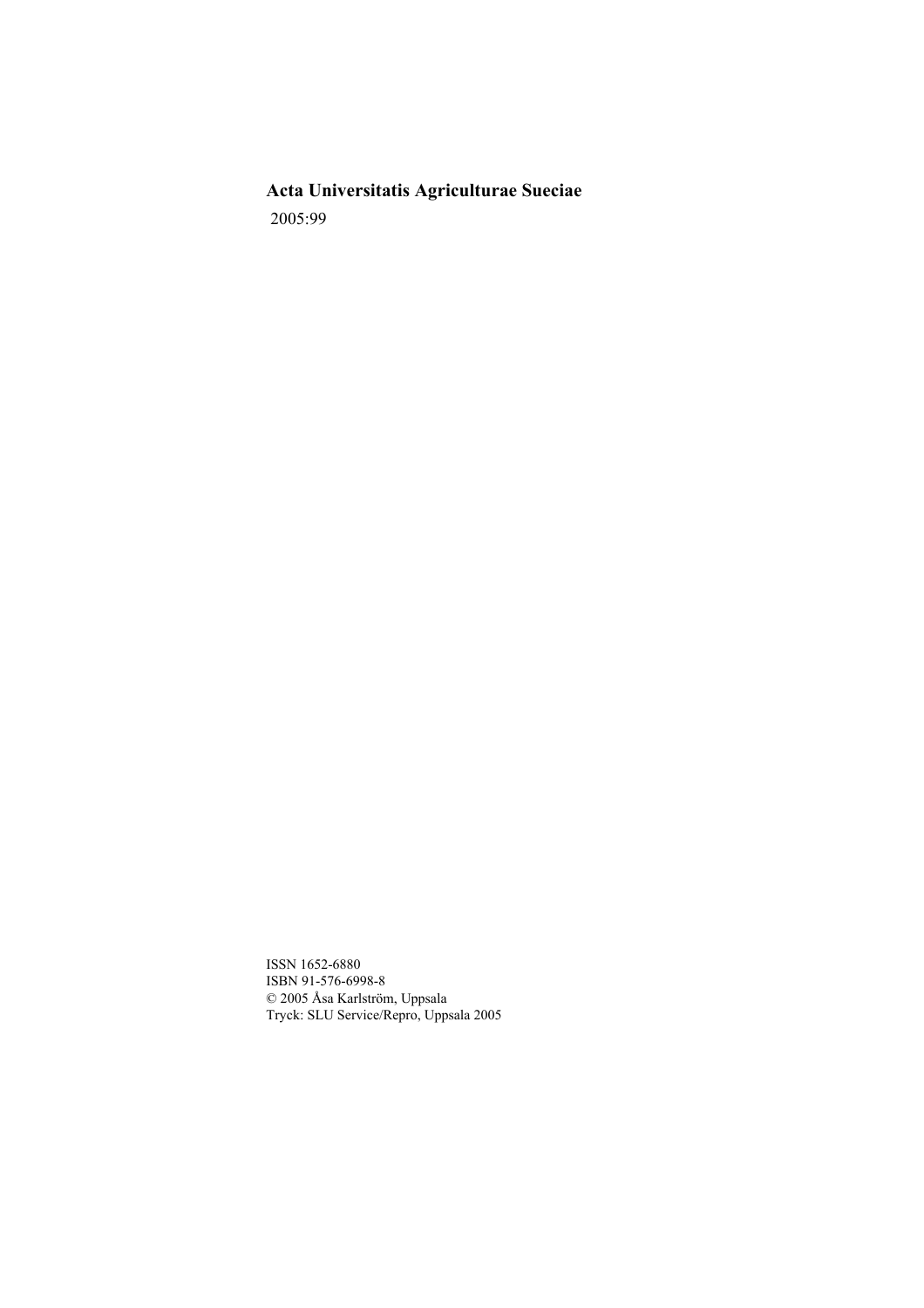## **Abstract**

Karlström, Å. 2005. Collagen-like proteins in horse pathogenic *Streptococcus equi*  Doctoral dissertation

ISSN 1652-6880, ISBN 91-576-6998-8

*Streptococcus equi* subspecies *equi* is the causative agent of strangles, a respiratory disease that affects horses worldwide. Like other pathogenic bacteria, *S. equi* subspecies *equi* expresses a number of extracellular proteins important for the interaction with the host and thus for the pathogenesis.

In this thesis, one aim was to identify and characterise novel extracellular proteins in this subspecies. Signal phage display was used to screen the genome of *S. equi* subsp. *equi* strain 1866 for signal sequences thereby identifying extracellular proteins. A novel collagen-like protein, SclC, was found and further characterised. The SclC protein, similar to Scl proteins in *S. pyogenes,* has an N-terminal signal sequence, a unique region, a collagen-like region and a wall-spanning region ending with an LPXTG-motif preceding the membrane-bound region in the C-terminal end. Using bioinformatic tools, the collagenlike protein was found to be a member of a family consisting of seven collagen-like proteins, called SclC-SclI, in subspecies *equi*. In contrast to mammalian collagen, all these proteins have collagen-like regions that consist of KGD/KGE triplets, which are suggested to be of importance for the structure of the proteins.

When sera from horses previously infected with subsp. *equi* and sera from healthy horses were analysed, antibodies against all seven proteins were detected. Furthermore, antibodies against SclC recognised all members of the family of collagen-like proteins. In an immunisation study in a strangles model in mice, immunisation with SclC resulted in protection against infection by *S. equi* subsp. *equi*. The biological role of SclC was further investigated in a collagen lattice gel contraction study to investigate whether mammalian integrins would recognise SclC, which turned out not to be the case.

The biological role of the collagen-like proteins identified here is not fully comprehended. However, since the vaccination studies in mice resulted in protection against infection, these proteins have an interesting potential for further vaccine trials in horses.

*Keywords*: *Streptococcus equi*, strangles, collagen-like proteins, Scl, extracellular proteins, pathogenic bacteria, phage display, integrins, vaccination

*Author's address*: Åsa Karlström, Department of Microbiology, SLU, Box 7025, SE 750 07 Uppsala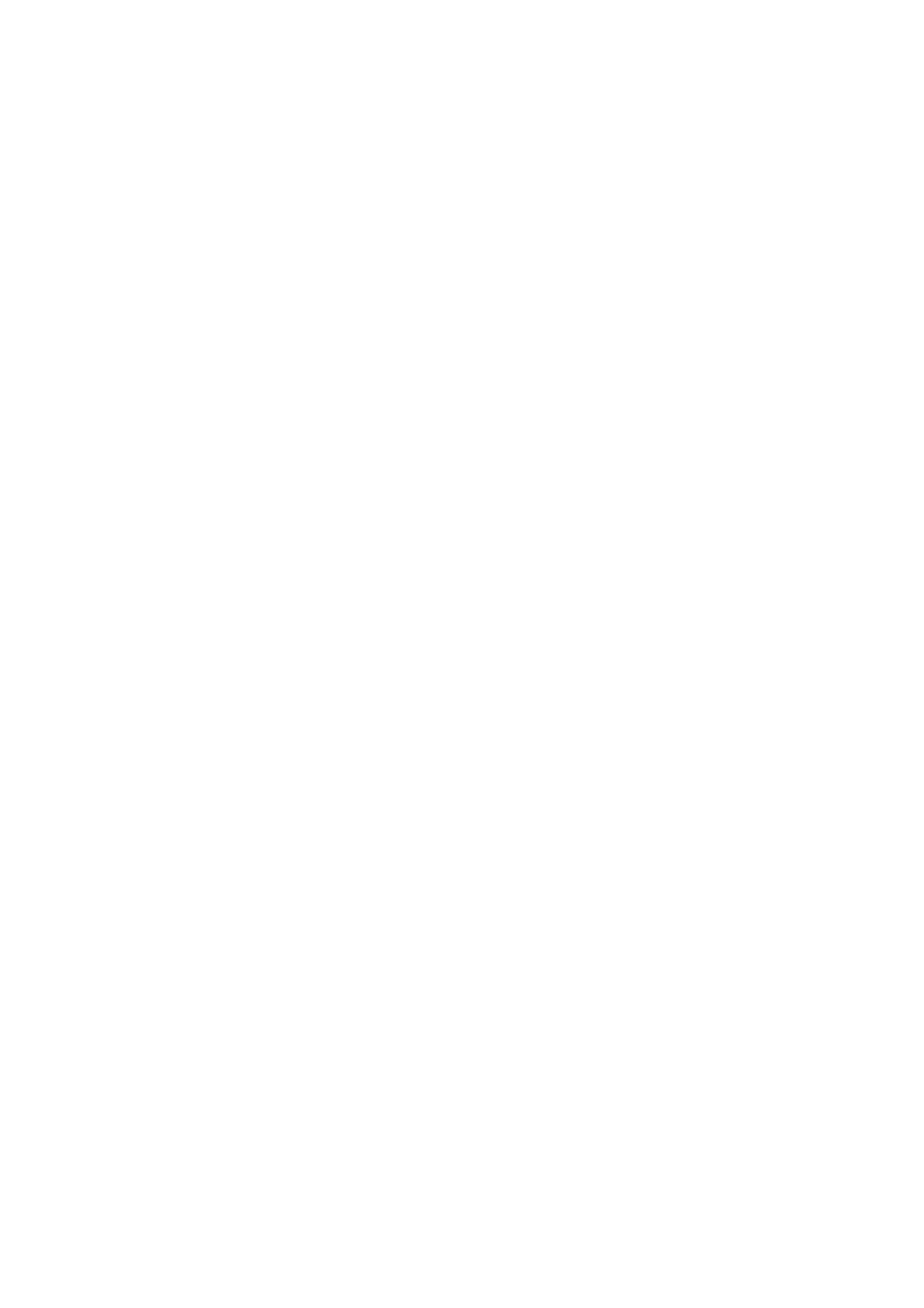*Amor vincit omnia*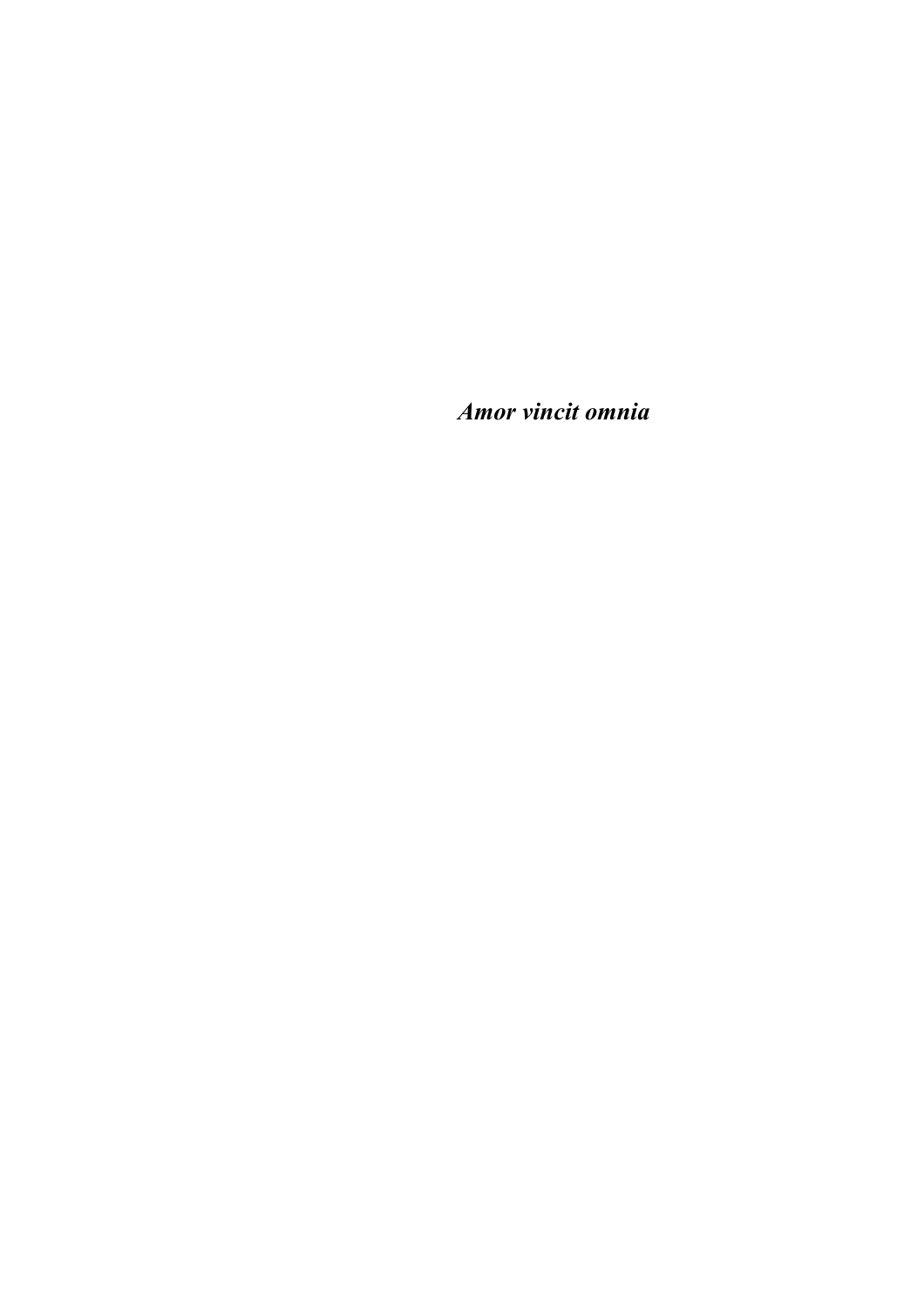# **Abbreviations**

| $\alpha_2$ -M | $\alpha_2$ -macroglobulin                                            |
|---------------|----------------------------------------------------------------------|
| CL.           | collagen-like region                                                 |
| <b>CNE</b>    | collagen-binding protein in S. equi                                  |
| EAG           | $\alpha_2$ -macroglobulin-, albumin-, IgG-binding protein in S. equi |
|               | subsp. equi                                                          |
| <b>ECM</b>    | extracellular matrix                                                 |
| <b>ELISA</b>  | Enzyme-Linked ImmunoSorbent Assay                                    |
| ER            | endoplasmatic reticulum                                              |
| EtxB          | recombinant B-subunit of E. coli enterotoxin                         |
| FN.           | fibronectin                                                          |
| <b>FNE</b>    | fibronectin-binding protein from S. equi subsp. equi                 |
| <b>FNEB</b>   | fibronectin-binding protein B in S. equi subsp. equi                 |
| <b>FNZ</b>    | fibronectin- and collagen-binding protein from S. equi               |
|               | subsp. zooepidemicus                                                 |
| GAG           | glycosaminoglycan                                                    |
| GAS           | Group A Streptococci                                                 |
| Hyp           | hydroxyproline                                                       |
| i.n.          | intranasally                                                         |
| <b>ISCOM</b>  | immune stimulating complex                                           |
| <b>ORF</b>    | open reading frame                                                   |
| <b>PDGF</b>   | platelet derived growth factor                                       |
| S.C.          | subcutaneously                                                       |
| Scl           | streptococcal collagen-like protein                                  |
| SelC          | streptococcal collagen-like protein in Group C streptococcus         |
| <b>SFS</b>    | secreted fibronectin-binding protein in S. equi subsp. equi          |
| subsp.        | subspecies                                                           |
|               |                                                                      |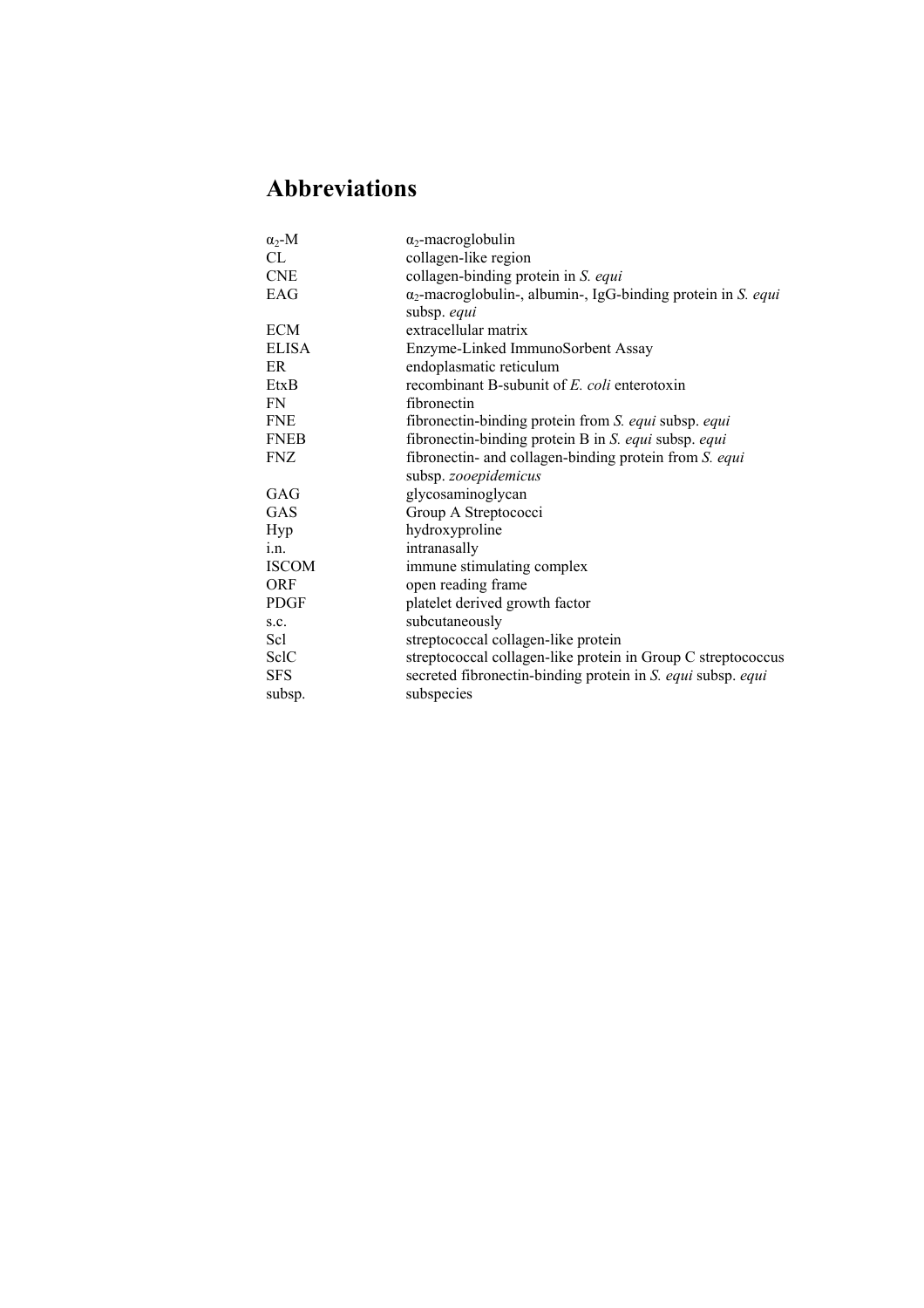# **Contents**

| <b>General background</b>                                            | 9  |
|----------------------------------------------------------------------|----|
| <b>Strangles</b>                                                     | 9  |
| The genus Streptococcus                                              | 10 |
| Streptococcus equi                                                   | 11 |
| Three subspecies of Streptococcus equi                               | 11 |
| Potential virulence factors of Streptococcus equi                    | 12 |
| Vaccination against strangles                                        | 15 |
| Extracellular matrix                                                 | 16 |
| Mammalian collagen                                                   | 16 |
| Fibronectin                                                          | 17 |
| Proteoglycans                                                        | 17 |
| Collagen-like proteins in bacteria                                   | 17 |
| Integrins                                                            | 18 |
| <b>Present study</b>                                                 | 20 |
| Aim                                                                  | 20 |
| Phage display                                                        | 20 |
| Identification of potential virulence factors                        | 20 |
| Signal sequence phage display                                        | 21 |
| Panning of the signal sequence library $(I)$                         | 21 |
| $SclC$ (I)                                                           | 23 |
| Characterisation of the collagen-like protein                        | 23 |
| Protein production and binding studies                               | 23 |
| ScID-ScII (II)                                                       | 25 |
| The family of collagen-like protein                                  | 25 |
| Antibodies against SclC recognise SclD- SclI                         | 26 |
| Expression under different conditions                                | 27 |
| Using SclC in a vaccination study in a strangles model in mice (III) | 28 |
| Immunity and vaccines                                                | 28 |
| Immunisations and challenge procedure in a mouse model               | 28 |
| The effect of recombinant proteins from S. equi on collagen lattice  |    |
| contraction (IV)                                                     | 30 |
| Studies of recombinant proteins FNZN                                 | 30 |
| Contraction studies of SclC                                          | 31 |
| <b>Concluding remarks</b>                                            | 32 |
| <b>References</b>                                                    | 33 |
| <b>Acknowledgements</b>                                              | 38 |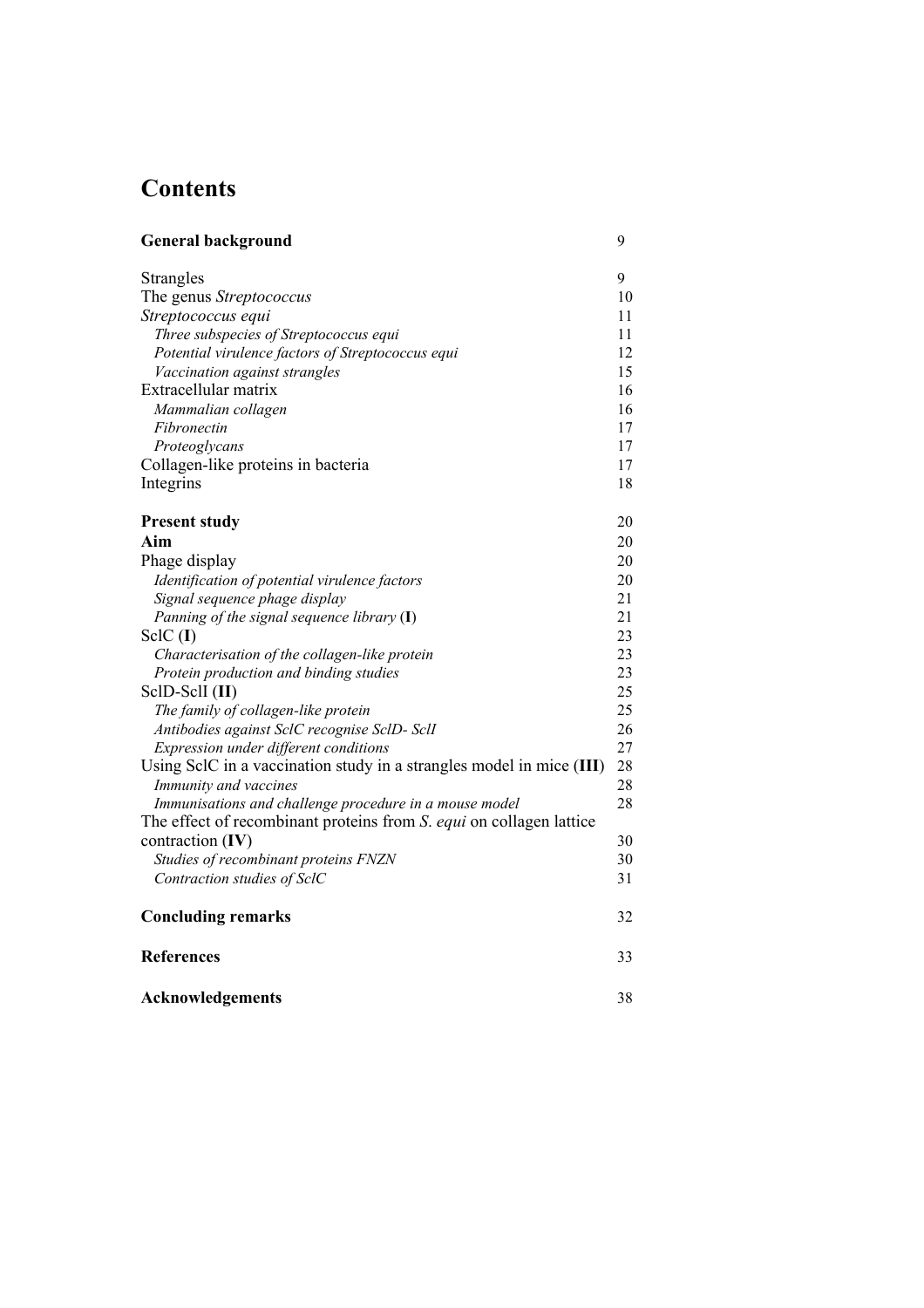## **Appendix**

## **Paper I-IV**

This thesis is based on the following papers, which are referred to in the text by their Roman numbers.

- I. Karlström, Å., Jacobsson, K., Flock, M., Flock, J.-I. and Guss, B. 2004. Identification of a novel collagen-like protein, SclC, in *Streptococcus equi* using signal sequence phage display. Veterinary Microbiology 104 (179-188).
- II. Karlström, Å., Jacobsson, K. and Guss, B. SclC is a member of a family of collagen-like proteins in *Streptococcus equi* subspecies *equi* that are recognised by antibodies against SclC. *(submitted)*
- III. Flock, M., Karlström, Å., Lannergård, J., Guss, B. and Flock, J.-I. Protective effect of vaccination with recombinant proteins from *Streptococcus equi* subspecies *equi* in a strangles model in the mouse. *(manuscript)*
- IV. Lidén, Å., Karlström, Å., Lannergård, J., Persson, L., Guss, B., Rubin, K. and Rydén, C. An extracellular protein from *Streptococcus equi* modulates cell mediated collagen lattice contraction. *(manuscript)*

Paper **I** is reprinted with permission of the publisher, Elsevier.

## **My contribution to each paper has been as follows**

I. Participated in planning the project in collaboration with the co-authors. Performed major part of the laboratory work and analysis of the results. Main writer of the manuscript.

II. Major part of planning the project and performed all the laboratory work. Main writer of the manuscript.

III. Participated in planning the project. Designed and produced recombinant SclC proteins and the sub-domains used in the experiment. Participated in analysing the results and writing the manuscript.

IV. Took part in planning the study, regarding choice of proteins. Produced the recombinant SclC protein and fragments thereof used in the experiment. Performed minor part of the experiments. Participated in analysing the results and writing the manuscript, mainly the sections about the proteins used and the binding studies.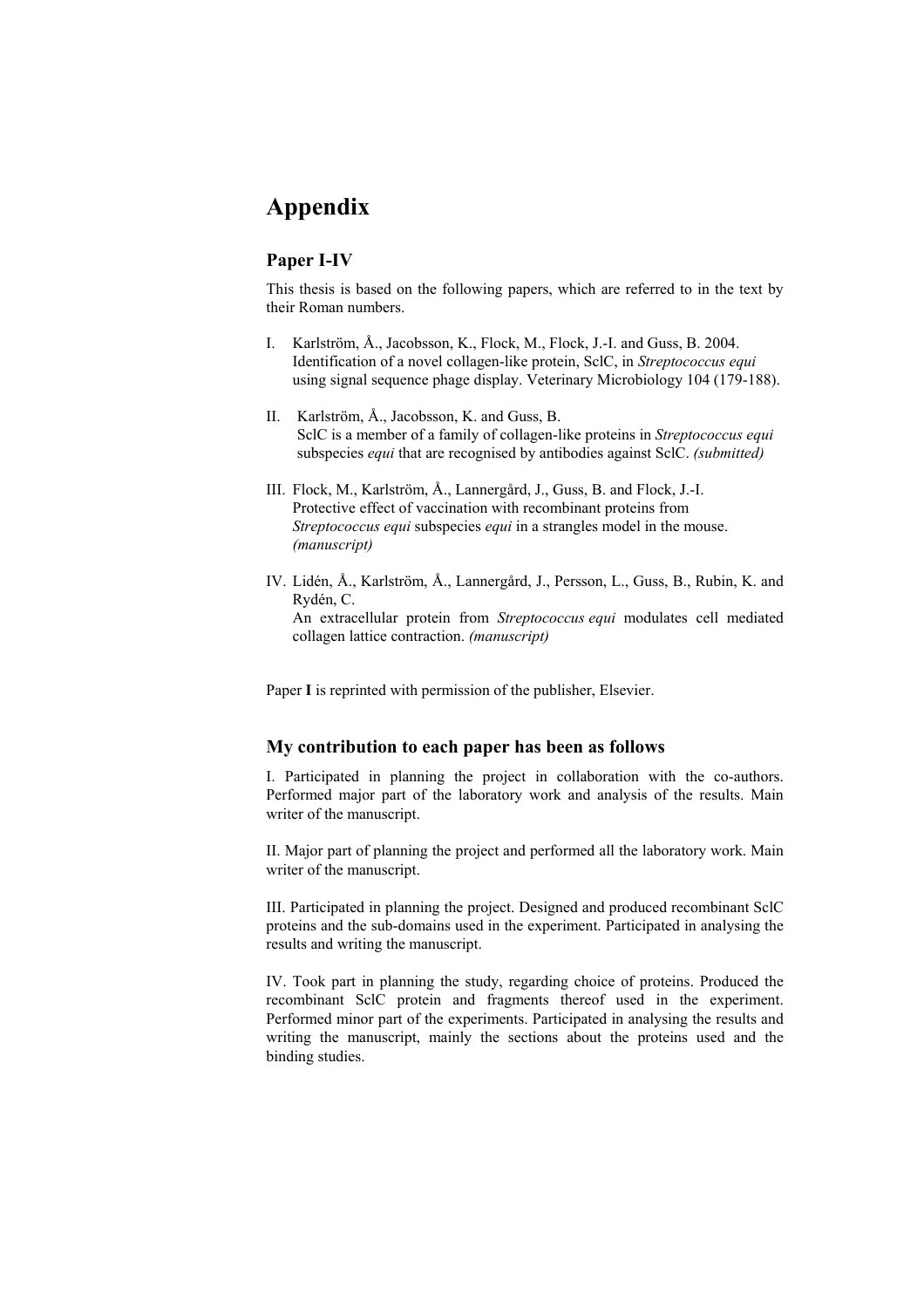*"It has long been an axiom of mine that the little things are infinitely the most important" Sir Arthur Conan Doyle*

## **General background**

The state of health is the result of a constant ongoing battle between pathogenic microbes and the immune system of the host. Failure of the immune system most likely causes the host to turn from healthy to ill and the microbes possess the ability to break the defences in more ways than one. Obligate pathogenic bacteria are harmful and always cause disease, whereas opportunistic bacteria cause disease when the immune system is somewhat compromised. The pathogenic bacteria have several ways of deceiving the immune system and overcoming the defence mechanisms of the body. One strategy is to cover themselves in structures that look familiar to the host system and the pathogens are therefore not recognised, another is to have a fast entry phase in which they quickly disappear into the host cells, where they are not recognised and detected. The immune system, on the other hand, has its own strategies working to investigate all unknown agents that are discovered inside the body.

Vaccination is the concept of a vaccine protecting the host against a particular microbe (Casadevall & Pirofski, 2004). An antigen is introduced to the immune system, which reacts to it, forming antibodies that recognise the antigen. The purpose then is for specific antibody production to be activated the next time the immune system encounters the antigen. The main problem is to find the right antigens that give sufficient protection from the infective agent. Several vaccines consist of attenuated strains of bacteria, which are not as pathogenic as the wild type bacteria but still share many common features with the actual pathogenic agent. In this study, the horse is the host and the infectious agent is represented by *Streptococcus equi.*

### **Strangles**

Strangles is a disease that affects horses caused by the bacterium *Streptococcus equi* subsp. e*qui*. The disease is spread worldwide and the classic description of strangles includes swelling and infection of the throat region, although the symptoms can vary from case to case (Harrington, Sutcliffe  $\&$ Chanter, 2002). In uncomplicated cases the disease is localised to the upper respiratory tract together with fever, coughing, pus discharge from the nostrils and abscess formation in the lymph glands. In more severe cases, when the bacteria are found in the lower respiratory tract, pneumonia and heart muscle inflammation can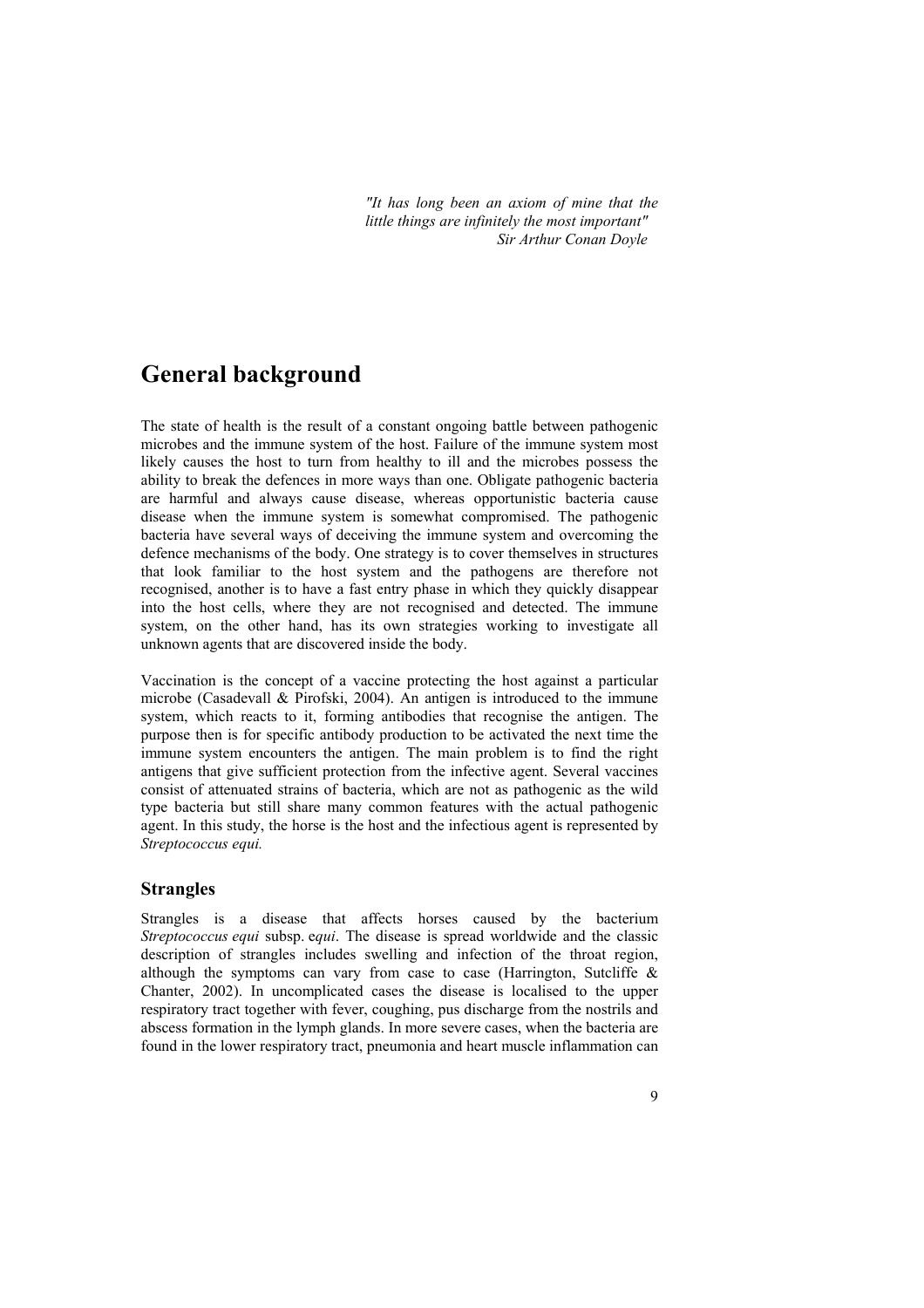be further complications. Although strangles is not primarily a fatal disease, it can cause chronic illness and sometimes death (Timoney, 1988, Timoney, 2004). In Sweden, the number of reported cases has decreased from 116 in 2001 to 63 in 2003 (Jordbruksverket, 2005). However, it is important to remember that this is the number of stables and not actual infected individuals.

*Streptococcus equi* subsp. *equi* enters the horse via the mouth or nose and the bacteria are transported to the lymphoid glands through the mucosal layer. In the glands the bacteria form long chains of cocci. The incubation time for the disease varies from 3 to 14 days. The normal temperature of a horse ranges between 37.5°C and 38.5°C but during the disease the temperature may increase to above 39°C. During the incubation time, the infected horse is highly contagious, which is one of the reasons why stables in Sweden where an infected horse is found are placed in quarantine for at least 30 days. With the increased temperature comes formation of abscesses in lymph glands, followed by a slight cough and difficulties in swallowing. As the disease progresses the abscesses can grow hard and painful and the pressure on the retropharyngeal lymph nodes can cause respiratory difficulties, as the name of the disease indicates. In severe cases, the bacteria move into the lower respiratory tract and may cause pneumonia. In horses with the most severe form of strangles, any part of the body or viscera may be affected, including the heart, and then the disease is called bastard strangles (Timoney, 1993, Timoney, 2004).

The disease is most commonly transmitted through infective secretions. Once the disease establishes itself on a farm or ranch, it often becomes a persistent and recurring problem, even though there may be long periods when no resident horse has typical signs of the disease. Once the organism establishes itself in a susceptible population, the percentage of animals affected is generally quite high and often approaches 100%. However, the mortality rate in most uncomplicated cases is low. If the disease is discovered early, it can be treated with penicillin although often even that is not necessary as long as the horse has an appetite and not too high a fever.

### **The genus** *Streptococcus*

*Streptococcus* is described in Bergey's Manual (Hardie, 1986) as spherical or sometimes ovoid shaped cells, Gram-positive cocci, catalase negative bacteria that usually are facultative anaerobes. They grow in pairs or chains and their temperature optimum is usually 37°C, even though minimum and maximum temperatures vary within the genus. Not all species form capsules, but it is not uncommon. Streptococci are responsible for a large number of important diseases in man and in animals. They are found on mucosal membranes of the mouth, respiratory and genitourinary tracts, as well as on the skin. The pyogenic group (Table 1) are regarded as pathogenic or opportunistic pathogens of mammals (Hardie & Whiley, 1995). The most studied member of the pyogenic group is *Streptococcus pyogenes*, belonging to the Lancefield serological group A streptococci. It is the causative agent of various diseases in humans, ranging from mild infections of the skin area to more severe diseases such as scarlet fever. The streptococci can be divided into groups in different ways, *e.g*. the Lancefield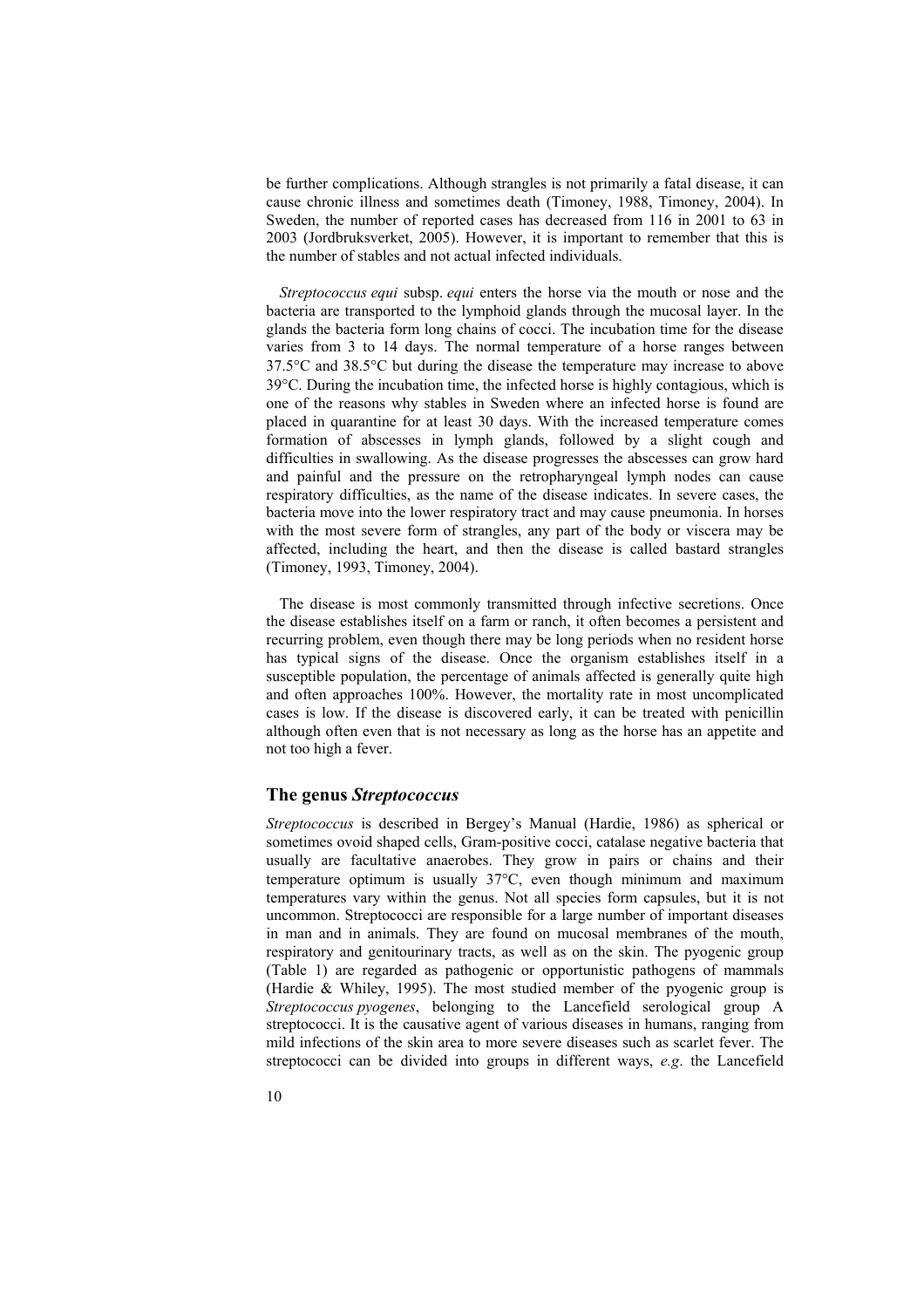grouping based on differences in serological types devised by Lancefield (Lancefield, 1933), their type of haemolysis or their genetic similarity. The genus has gone through several revisions regarding taxonomy and nomenclature through the last twenty years, as reviewed by Facklam (Facklam, 2002).

*Table 1. The pyogenic group in streptococci* 

| <b>Species</b>      | Lancefield | <b>Haemolysis</b> | Host           |
|---------------------|------------|-------------------|----------------|
|                     | group      |                   |                |
| S. pyogenes         | A          | beta              | humans         |
| S. agalactiae       | В          | beta              | humans, cattle |
| S. dysgalactiae     |            |                   |                |
| subsp. equisimilis  | A/C/G/L    | alpha/beta        | humans         |
| subsp. dysgalactiae | €          | none              | cattle         |
| S. equi             |            |                   |                |
| subsp. equi         | C          | beta              | horses         |
| subsp. ruminatorum  |            | beta              | sheep          |
| subsp. zooepdemicus | C          | beta              | mammals        |
| S. canis            | G          | beta              | dogs           |
| S. iniae            | none       | alpha/beta        | dolphins       |
| S. parauberis       | E/P        | alpha             | cattle         |
| S. porcinus         | E/P/UV     | beta              | pigs           |
| S. uberis           | E/P/G      | alpha/gamma       | cattle         |

#### *Streptococcus equi*

#### *Three subspecies of Streptococcus equi*

*Streptococcus equi* is β-haemolytic, belongs to the Lancefield group C streptococci and comprises three subspecies, subsp. *equi*, subsp. *zooepidemicus* and subsp. *ruminatorum* (Hardie & Whiley, 1995, Fernandez *et al.*, 2004). The cells are 0.6-1.0 µm in diameter and capsules are demonstrated in some strains either when young cultures are examined or when serum is added to the growth medium.

*S. equi* subsp. *zooepidemicus* is a mucosal commensal in horses and does not normally cause disease in healthy horses, although the bacterium is regarded as an important opportunistic pathogen (Timoney, 2004). The organism is found in the respiratory region, the uterus and wounds, where it occasionally may give rise to an infection. This subspecies has also been isolated from humans, as well as from a number of mammals including rats, pigs, cats, cattle and mice (Ruoff, 1992).

In contrast, *S. equi* subsp*. equi* is an obligate pathogen and is considered to be a parasite in the upper respiratory tract of horses (*equimilius*). Since donkeys and mules belong to the same taxonomic group (*Equidae*), they can also be infected (Harrington, Sutcliffe & Chanter, 2002). The bacteria cause strangles, a worldwide disease that gives rise to a pathogenic colonisation in the upper respiratory tract and affects the animal in various ways. The genome is approximately 2.3 Mb with a G+C content of approximately 41%.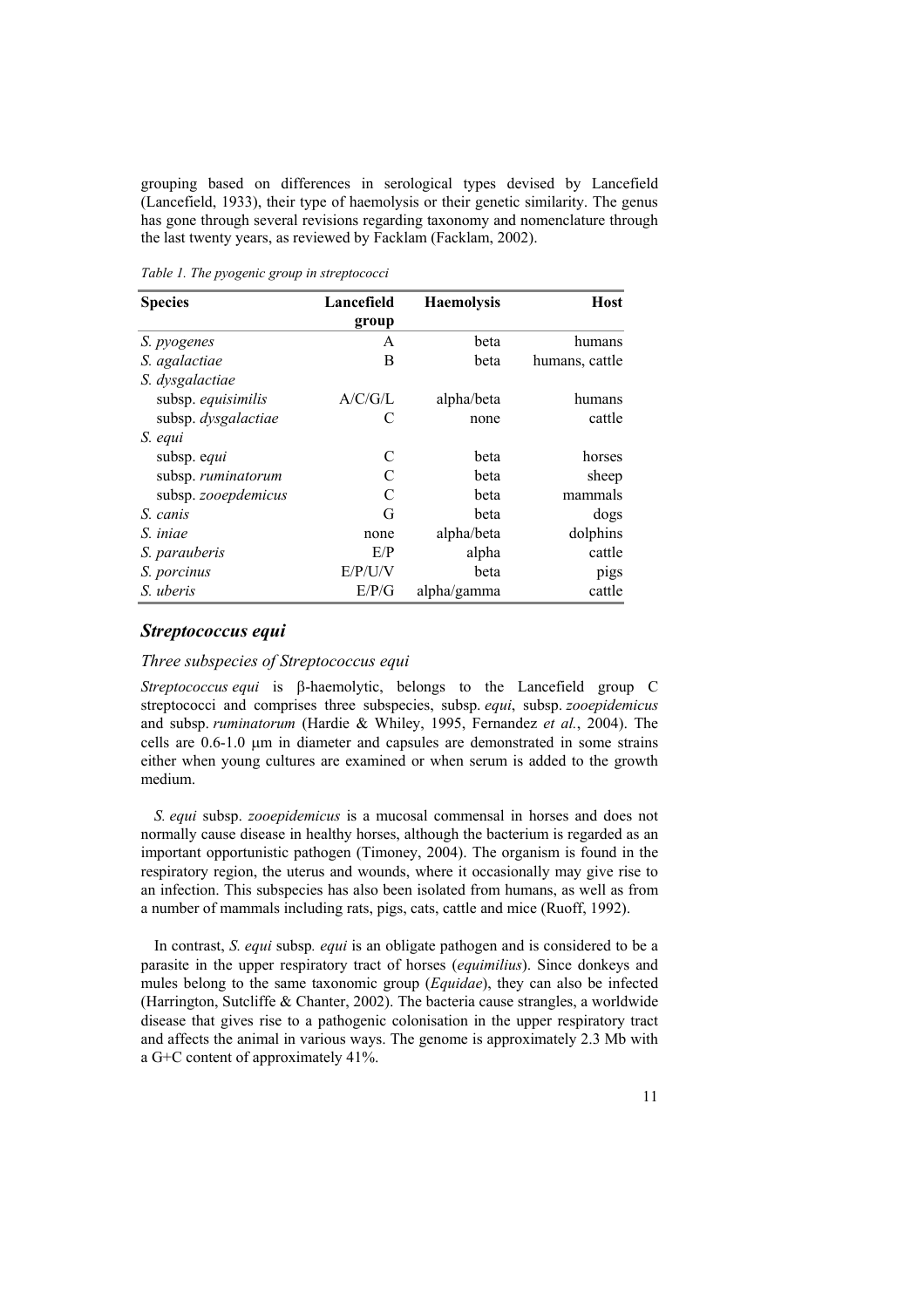Subsp. *rumatorium* was only recently described and has been isolated from sheep (Fernandez *et al.*, 2004). Even though it has not been defined as a horse pathogen, investigations have revealed genetic similarities, placing it as a *Streptococcus equi* subspecies. Since this subspecies has not been identified as a horse pathogen, it is not further discussed in this thesis.

#### *Potential virulence factors of* Streptococcus equi

The pathogenicity of different streptococci varies between different species and subspecies. Most of the streptococci belonging to the *pyogenic* group are considered pathogens. Pathogenic streptococci express a number of different components in order to establish infections in their host. Of these, some are secreted into the growth medium whereas others are associated with the cell wall and include factors such as a capsule, various cell surface-anchored proteins, secreted enzymes and toxins. In certain species of streptococci, several of these types of components have been identified as virulence factors (Lukomski *et al.*, 1997, Hytonen *et al.*, 2001, Beckmann *et al.*, 2002, Chhatwal, 2002, Batzloff *et al.*, 2004). In particular, extracellular enzymes causing disruption of tissue and cleavage of host proteins have been noted to have an effect on virulence. Since *S. equi* has been less studied than some of the pyogenic species that affect humans, all extracellular components identified have not been confirmed as virulence factors. However, many of these proteins share features with the previously reported components in *e.g. S. pyogenes*, which makes further analysis to determine their role in virulence of *S. equi* interesting.

#### Capsule

The capsule, consisting of the polysaccharide hyaluron (formerly called hyaluronic acid), may not be present in all pathogenic species (Ruoff, 1992). The capsule in itself can be considered to hide the bacteria from discovery by the immune system of the host. The capsule does not elicit an immune response in the host due to the fact that it is comprised of hyaluron, found naturally in mammals. Furthermore the capsule makes it harder for the macrophages to adhere to the bacteria, thus creating a bacterium that is more virulent than non-encapsulated bacteria (Wibawan *et al.*, 1999). Expression of the capsule has been identified in most of the strains investigated in subsp. *equi* but has been found to vary in the less virulent subsp. *zooepidemicus*.

#### Extracellular proteins

Many of the cell surface-anchored proteins in Gram-positive bacteria such as streptococci display a common structural organisation and features that are important in binding the protein to the cell wall (Navarre & Schneewind, 1999). The motifs are: an N-terminal signal sequence, which directs the secretion through the cell membrane, and a hydrophobic C-terminal domain preceded by an LPXTG motif. All these motifs are essential in the protein/cell wall linkage process. Examples of host proteins that streptococcal cells can bind via their cell surface proteins to their surface include IgG,  $\alpha_2$ -macroglobulin, serum albumin, fibronectin, fibrinogen and collagen (Table 2). In addition the bacteria can secret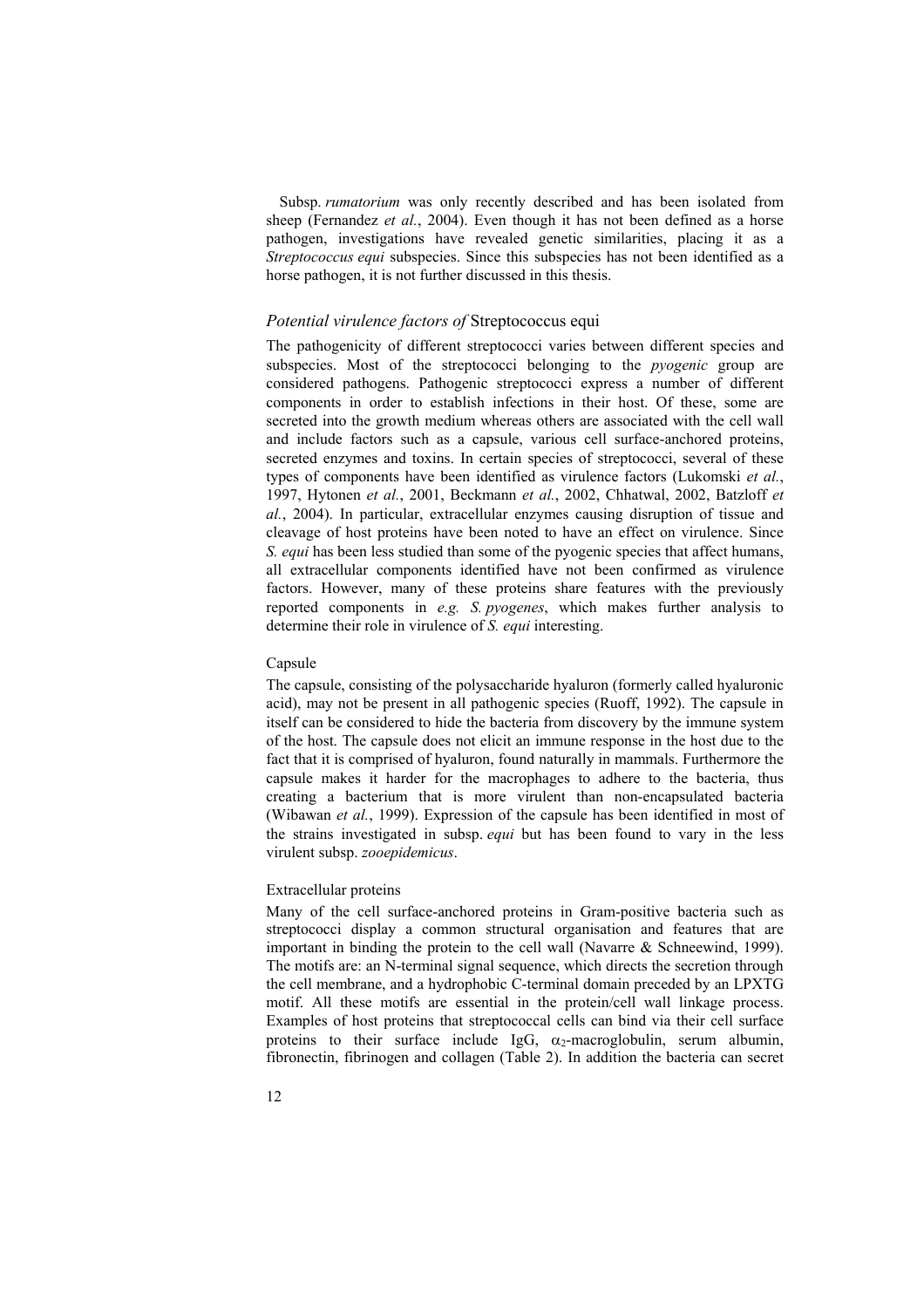proteins that have other activities and of which some are considered to affect the virulence, *e.g.* haemolysins (Flanagan *et al.*, 1998), hyaluronidase (Woischnik, Buttaro & Podbielski, 2000), proteinases (Rasmussen, Muller & Bjorck, 1999, von Pawel-Rammingen, Johansson & Bjorck, 2002) and streptolysins (Kehoe *et al.*, 1987, Okumura *et al.*, 1994, Navarre & Schneewind, 1999, Sierig *et al.*, 2003). The relative importance of the various potential virulence factors between species and sites is likely to vary.

The first reported cell surface protein from *S. equi* was the M-protein (SeM), which was described in the 1980s by Srivastava *et al.* (Srivastava, Barnum & Prescott, 1985). The M-protein is a fibrinogen-binding protein and most importantly it is opsonogenic when introduced into a host. Binding of fibrinogen has been reported to have an antiphagocytic property and the binding of fibrinogen to the *S. pyogenes* cell surface leads to resistance to phagocytosis by neutrophils (Boschwitz & Timoney, 1994). It has also been shown that binding of fibrinogen to the subsp. *equi* surface is partly due to the protein SeM.

The horse pathogenic subspecies of *S. equi* differ in expression of M-like proteins, as subsp. *equi* have been found to express two (SeM and SzPSe) whereas subsp. *zooepidemicus* only have the homologue to SzPSe (SzP) (Timoney *et al.*, 1995, Timoney, Artiushin & Boschwitz, 1997, Meehan, Nowlan & Owen, 1998). The SeM protein is only opsonogenic in subsp. *equi* and not in subsp. *zooepidemicus*. Furthermore, M-like proteins have been reported in other streptococci (Schnitzler *et al.*, 1995, Cedervall, Johansson & Åkerström, 1997, Geyera *et al.*, 1999, Vasi *et al.*, 2000) and especially in *S. pyogenes* (Fagan *et al.*, 2001). In these species there are several different variants of M-like proteins that vary between the strains, thus making them important for serotype and strain classification.

After the report on the M-protein, several more cell surface and secreted proteins from subsp. *equi* have been identified. Another large group of these extracellular proteins are the fibronectin-binding proteins. These proteins consist of not only cell wall-bound proteins, FNEB (Lannergard *et al.*, in press), but also secreted proteins, SFS (Lindmark & Guss, 1999) and FNE (Lindmark, Nilsson & Guss, 2001), which have been reported in both the horse pathogenic subspecies of *S. equi*. Notably the FNE protein is called FNZ in subsp. *zooepidemics* (Lindmark *et al.*, 1996) and is cell wall-anchored, whereas it is a truncated, secreted protein called FNE in subsp. *equi.* In *S. pyogenes*, binding to fibronectin is important since it has been reported to have an impact on the internalisation of the bacteria into host epithelial cells (Talay *et al.*, 1992, Molinari *et al.*, 1997). Fibronectin is one component in the extracellular matrix (see section *Extracellular matrix*) and is an abundant protein in the mammalian body also present in soluble form in plasma.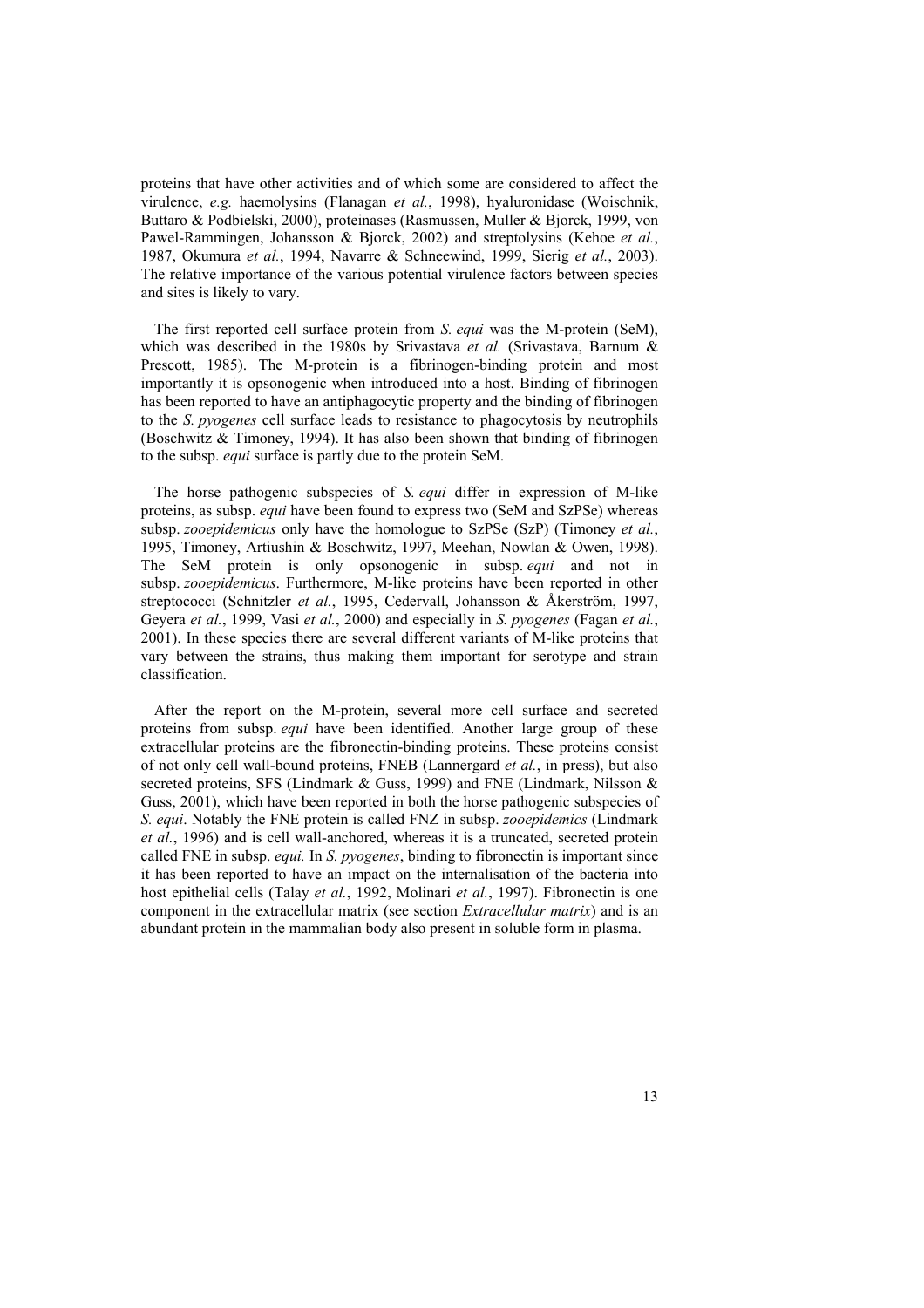| Protein      |                            | <b>Feature Anchored</b> | Reference                                        | in subsp.        |
|--------------|----------------------------|-------------------------|--------------------------------------------------|------------------|
|              |                            | / Secreted              |                                                  | zooepidemicus    |
| <b>CNE</b>   |                            |                         | collagen-binding anchored Lannergård et al. 2003 | <b>CNE</b>       |
| EAG          | $\alpha_2$ -macroglobulin- | anchored                | Jonsson <i>et al.</i> 1995                       | ZAG              |
|              | albumin-,                  |                         | Lindmark et al. 1999                             |                  |
|              | IgG-binding                |                         | Flock et al. 2004                                |                  |
| <b>FNE</b>   | fibronectin-               | secreted                | Lindmark et al. 2001                             | <b>FNZ</b>       |
|              | binding                    |                         | Lindmark et al. 1996                             |                  |
| <b>FNEB</b>  | fibronectin-               | anchored                | Lannergård et al.                                | FNZ <sub>2</sub> |
|              | binding                    |                         | in press;                                        |                  |
|              |                            |                         | Hong et al. 2005                                 |                  |
| SeM          | fibrinogen-                | anchored                | Timoney et al. 1985;                             | not found        |
|              | binding                    |                         | Srivastava et al. 1985                           |                  |
|              | (M-protein)                |                         |                                                  |                  |
| SePE-H       | exotoxin                   | secreted                | Artushin et al. 2002                             | not found        |
| (SeeH)       |                            |                         |                                                  |                  |
| SePE-I       | exotoxin                   | secreted                | Artushin et al. 2002                             | not found        |
| (SeeI)       |                            |                         |                                                  |                  |
| SeeL         | exotoxin                   | secreted                | Proft <i>et al.</i> 2003                         | SZEL             |
| (SPE-Lse)    |                            |                         |                                                  |                  |
| SeeM         | exotoxin                   | secreted                | Proft et al. 2003                                | <b>SZEM</b>      |
| (SPE-Mse)    |                            |                         |                                                  |                  |
| <b>SFS</b>   | fibronectin-               | secreted                | Lindmark et al. 1999                             | <b>SFS</b>       |
|              | binding                    |                         |                                                  |                  |
| <b>SzPSe</b> | fibrinogen-                | secreted                | Timoney et al. 1997                              | <b>SzP</b>       |
|              | binding                    |                         |                                                  |                  |
|              | (M-like protein)           |                         |                                                  |                  |
|              |                            |                         |                                                  |                  |

*Table 2. Extracellular proteins previously reported in S. equi subsp. equi and subsp. zooepidemicus* 

*S. equi* also expresses a collagen-binding protein, CNE (Lannergard, Frykberg & Guss, 2003) that is similar to the previously reported virulence factor CNA in *Staphylococcus aureus*. A multi-binding protein called EAG/ZAG (Jonsson, Lindmark & Guss, 1995, Lindmark, Nilsson & Guss, 2001) is also present in both subspecies. EAG is a multi-binding protein with an N-terminal  $\alpha_2$ -macroglobulinbinding domain, followed by an serum albumin-binding domain and the Cterminal IgG-binding domain.

#### Toxins

*S. equi* subsp. *equi* expresses four superantigens called SePE-H, SePE-I (Artiushin *et al.*, 2002), SeeL and SeeM (Proft *et al.*, 2003) (Table 2). These proteins are homologous to the pyrogenic exotoxins previously reported in the more investigated species *S. pyogenes* (Smoot *et al.*, 2002). These toxins have an immuno-modulating capacity and bind to variants of class II MHC molecules and to the beta-chain in the T-cells, resulting in a T-cell proliferation, which leads to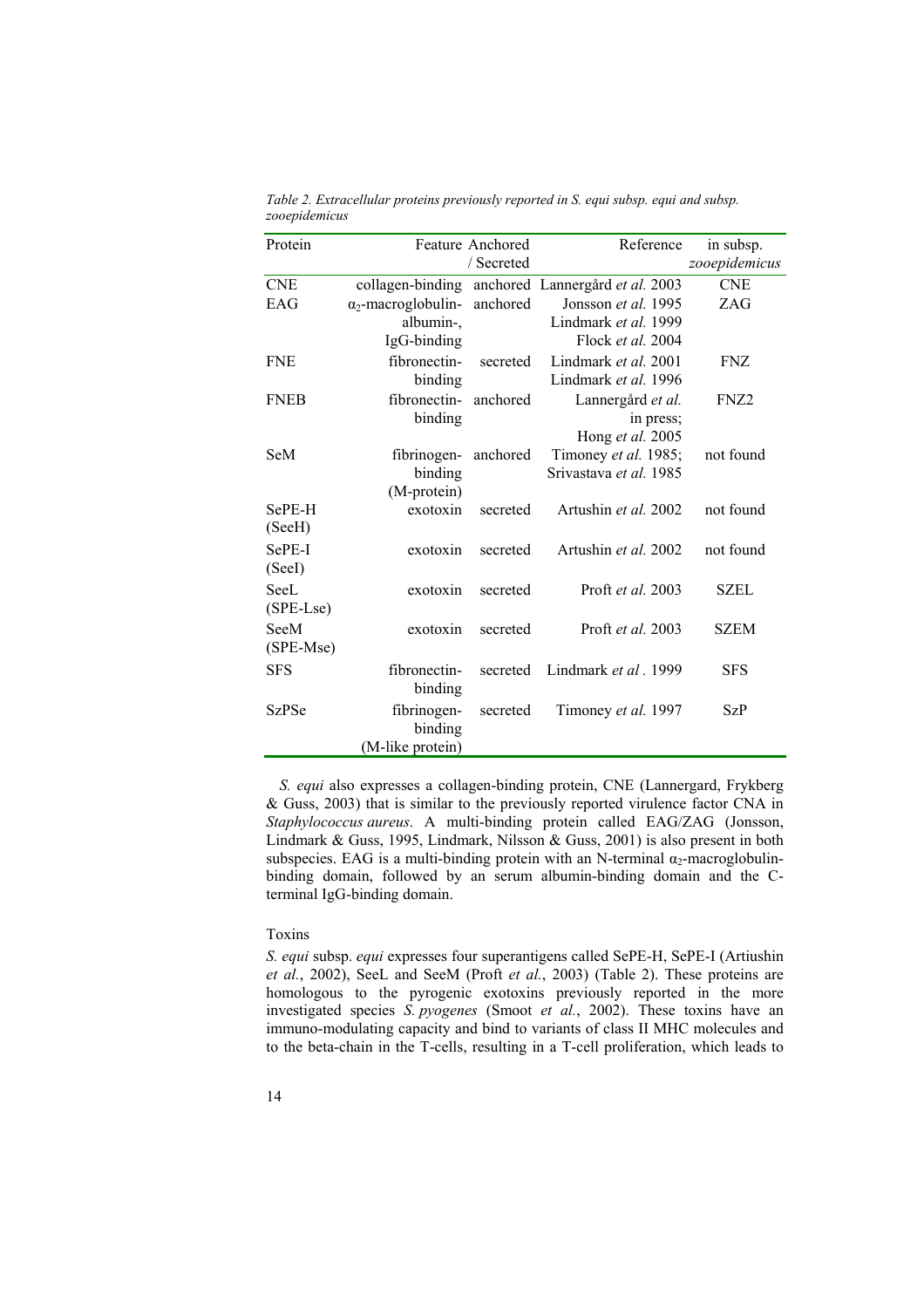an enhancement of susceptibility to endotoxic shock. SeeL and SeeM have homologues in subsp. *zooepidemicus* (Proft *et al.*, 2003, Alber *et al.*, 2005) whereas this does not seem to be the case with SePE-H and SePE-I. There have been reports of differences in expression of toxins between the two subspecies when comparing culture supernatants of various isolates from *S. equi*. The subsp. *zooepidemicus* does not express the SePE-H and SePE-I exotoxins, whereas subsp. *equi* does, indicating they could be important in explanation of the difference in virulence between the two subspecies (Artiushin *et al.*, 2002).

#### *Vaccination against* S. equi *infection*

There are three vaccines against strangles available today. None of these gives full protection from the disease and both the degree of protection and the safety of the animals immunised differ between all three.

Pinnacle<sup>TM</sup> I.N. (Pinnacle<sup>TM</sup>) was introduced in the US in the late 1990s. It is a vaccine consisting of a live attenuated strain of subsp. *equi* lacking the hyaluron capsule. The vaccine is distributed intranasally to the horse as a spray, thus giving local nasopharyngeal antibodies believed to be important in protection. However, since a horse immunised with the Pinnacle strain has been exposed to a strain of bacteria without any genetic markers, it cannot be distinguished from a horse that has simply been infected and has strangles (Walker & Timoney, 2002). Since the Pinnacle bacteria can sometimes revert to their original state, produce a capsule and become aggressive, this is a concern because the vaccine can then cause the disease instead of protecting from it.

Strepguard (STREPGUARD<sup>TM</sup>) is another vaccine, consisting of an adjuvanted extract from treated bacterial cells mainly consisting of M-protein. This vaccine is injected intramuscularly. It has been found that the M-proteins elicit antibodies that give weak, if any, protection (Meehan, Nowlan & Owen, 1998). Furthermore, the animal tends to suffer from a small infection and inflammation at the site of injection. This in combination with the fact that the vaccine does not result in local, nasopharyngeal antibodies gives a vaccine more likely to reduce the severity of the disease rather than one that gives complete protection.

Recently a new vaccine has been introduced, Equilis StrepE (Equilis), which consists of a live attenuated strain of subsp. *equi*, different from the Pinnacle strain. The vaccine is injected into the lip of the horse and the injection is likely to cause a swelling and inflammation at the injection site (Newton, Waller & King, 2005). Some horses express clinical signs of strangles after the vaccination, and, furthermore, this vaccine is not effective for more than three months, which also is a problem for a fully protective vaccination.

In conclusion, none of the three vaccines currently available on the market is as effective as required for an efficient large-scale vaccination of horses. This makes the need for a more effective vaccine high and desirable.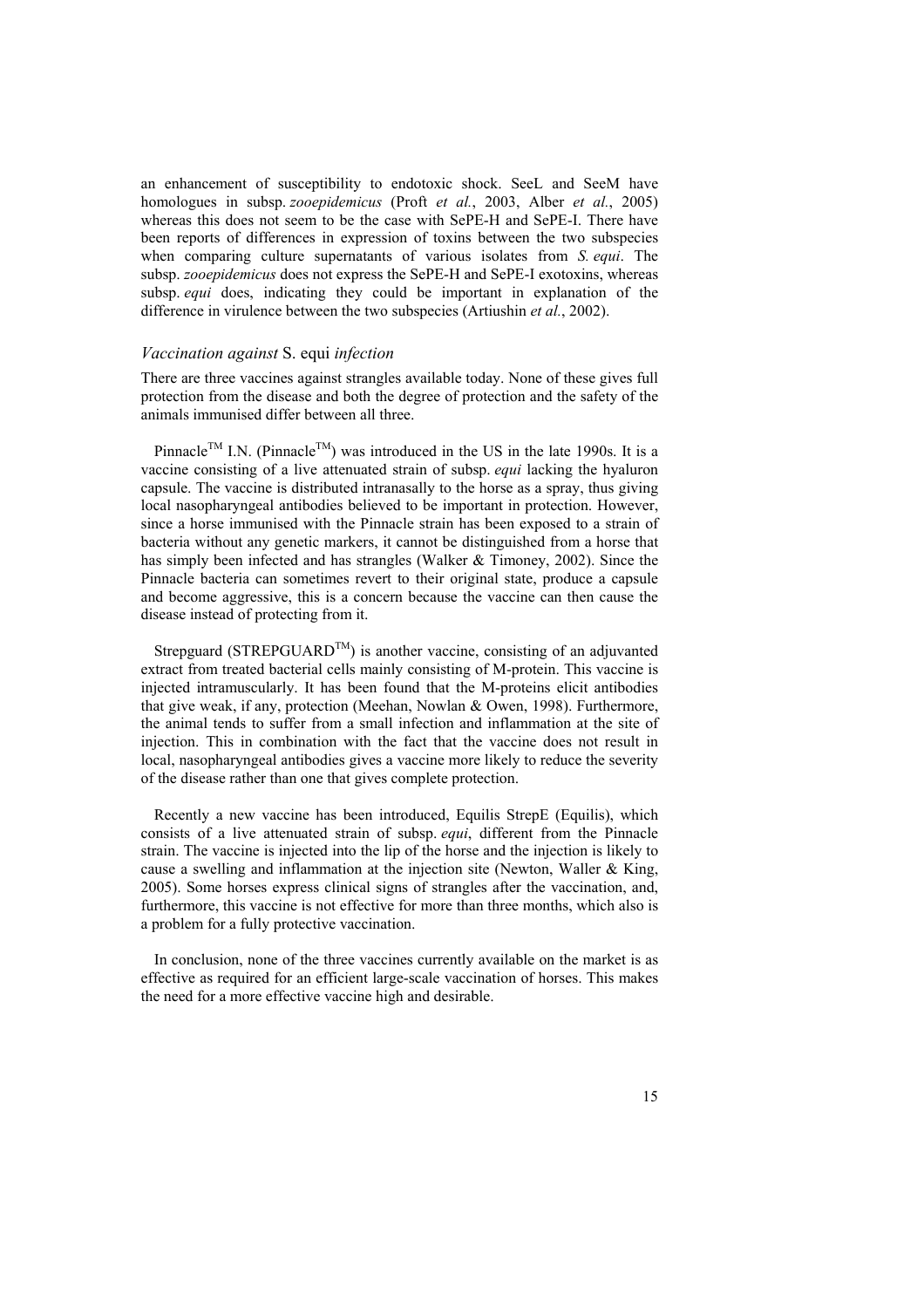## **Extracellular matrix**

The extracellular matrix (ECM) is a complex structural assembly surrounding and supporting cells within mammalian tissues. Often the ECM is referred to as the connective tissue and can be said to be composed of three major classes of bio molecules. These are:

**Structural proteins** (*i.e.* collagen and elastin) involved in maintaining the structure of connective tissue and the rigidity of cell structure

**Specialised proteins** acting as link proteins in adhesion and cell-cell interactions (*e.g*. fibronectin, and laminin)

**Proteoglycans** acting as space filling molecules which function as shock absorbing material in the tissue.

#### *Mammalian collagen*

The word collagen comes from the Greek *kólla* meaning glue and *géneo* meaning produced/created and explains rather nicely what most collagens do. Collagen is the most abundant protein in the mammalian body and the collagens constitute a family of extra-cellular proteins, which have a structural role as their primary function (Ricard-Blum & Ruggiero, 2005). The structure consists of a glycine backbone which forms an alpha helix. Glycine (G) is the first amino acid in a repetitive triplet, called Gly-Xaa-Yaa or GXY, which is the core of the protein. Usually the amino acids in the second  $(X)$  and third  $(Y)$  positions are proline  $(P)$ and hydroxyproline (O) (Fig*.* 1).



*Figure 1. Schematic diagram of mammalian collagen.* 

The collagen protein is assembled in the endoplasmatic reticulum (ER) and the Golgi apparatus and the proline is hydroxylated after passing through the membrane, thus making the collagen stable. The stability has been proven to be linked to the formation of triple helices, with three alpha-chains linked together as a superhelix (right-handed). The collagen triple helix is one of the most stable structures found in nature. Collagen is divided into several subgroups depending on the secondary structure and most collagens are able to form supramolecular aggregates. This also means the each collagen member of a certain subclass shares a common chain structure. The first part of the superfamily to be discovered, and therefore also called classical collagens, were the collagens that are responsible for the formation of fibrils. The fibrils are relatively simple in structure, a large triple helix formation flanked by two globular extensions, and are made up of minor and major fibrillar collagens in mixtures; in connective tissue collagen types I, III and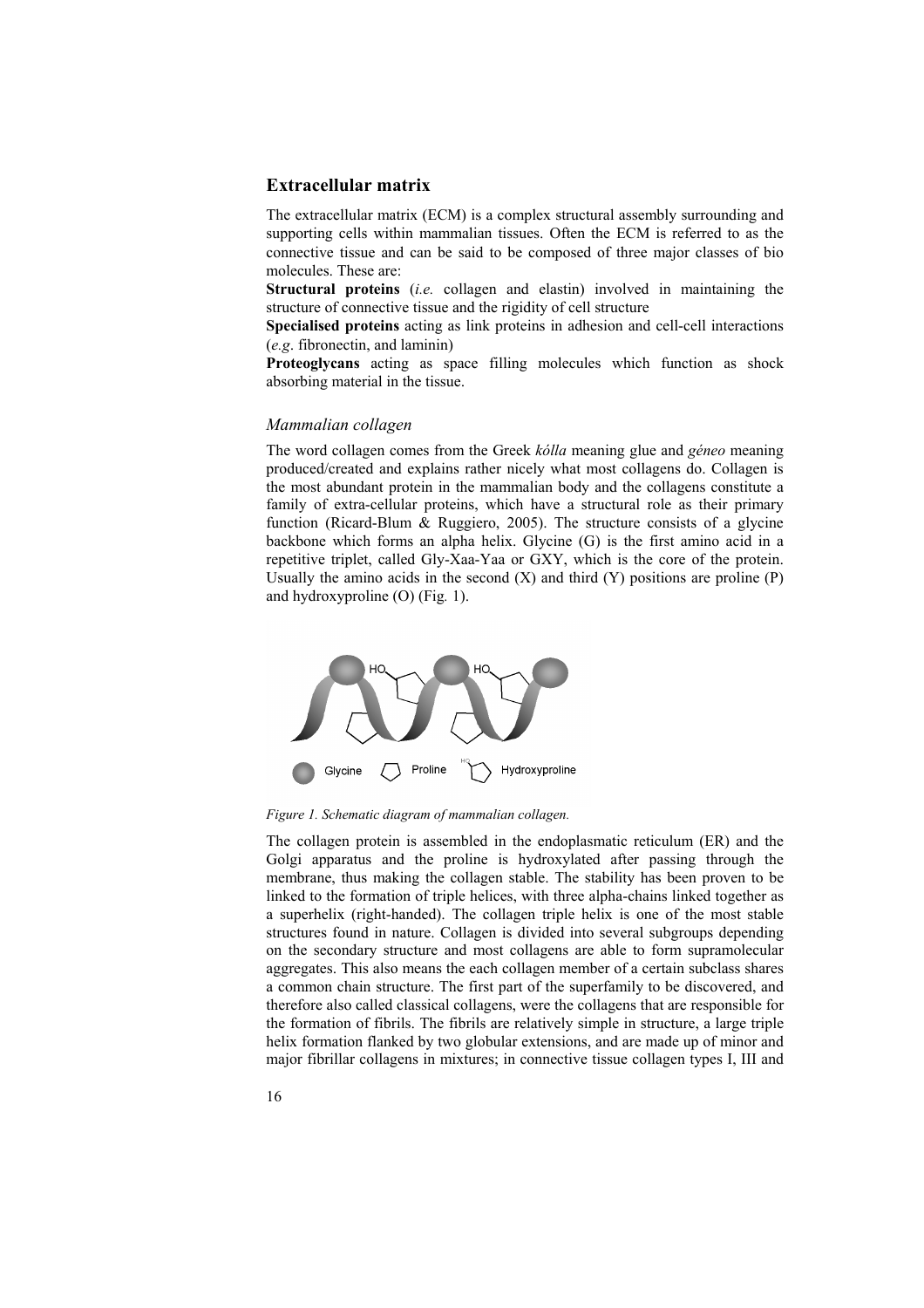V and in cartilage collagen types II and XI (Fichard, Kleman & Ruggiero, 1995). Collagen XXIII may contribute to cell adhesion via its RGD site and KGD motifs (Nykvist *et al.*, 2001, Banyard, Bao & Zetter, 2003), whereas collagens XV and XVIII are major components in the epithelial and endothelial basement membrane zones in a variety of tissues (Myers *et al.*, 1996, Ortega & Werb, 2002).

#### *Fibronectin*

The role of fibronectin is to attach cells to several various types of extracellular matrices, thus working as an adhesion molecule. This is reflected in the Latin origin of the name, *fibra* meaning fibre and *necto* meaning to attach or put together. Fibronectins are dimers of two similar peptides, each with at least six tightly folded domains with different affinity for various substrates, *i.e*. heparin, fibrin, collagen, cell surface receptors. The latter binding domain contains a consensus amino acid sequence, RGD, which is of importance when connecting to cellular integrins in signalling and other response mechanisms. This domain is also present in vitronectin, another major adhesion protein in the ECM which promotes cell attachment, proliferation and spreading (Schwarz-Linek, Höök & Potts, 2004) and RGD can also be found in bacterial proteins (Isberg & Tran Van Nhieu, 1995, Nilsson *et al.*, 2004). Fibronectin that is bound to a streptococcal cell can act as a bridging molecule towards the host cell integrins that initialise the uptake process leading to internalisation of the bacterial cells, which has been shown to occur in Group A streptococci (GAS) (Kreikemeyer, Klenk & Podbielski, 2004).

#### *Proteoglycans*

Proteoglycans are large carbohydrates that consist of repeating disaccharide units called glycosaminoglycans (GAGs) with a protein core forming complex high molecular weight components of the ECM. These function as stabilisers and water absorbance material when water from certain tissues leaks into the extracellular matrix. The GAGs differ in their physiological significance and even though their dominant component is disaccharide, a heterogeneity exists in the sugars when composing the different classes of GAG. For example, hyaluron (former called hyaluronic acid) is unique among the GAGs since it does not contain any sulphate and is not covalently attached to the proteins like the other proteoglycans. However, it forms non-covalently formed complexes with proteoglycans in the ECM and can displace large volumes of water in the tissue.

## **Collagen-like proteins in bacteria**

Since the stability of mammalian collagen is based on hydroxylation of the proline into hydroxyproline and since bacteria lack the ability to form this amino acid, it was not believed that bacteria could form stable collagen-like structures. However, early in the  $21^{st}$  century, three different research groups showed that the bacterium *S. pyogenes* expressed collagen-like proteins called Scl1/sclA (Lukomski *et al.*, 2000, Rasmussen, Eden & Bjorck, 2000, Xu *et al.*, 2002) and Scl2/SclB (streptococcal collagen-like proteins A/1 and B/2) (Lukomski *et al.*, 2001, Rasmussen & Bjorck, 2001, Whatmore, 2001). It was established that the proteins were stable in structure and expressed during early log phase in cultures grown *in*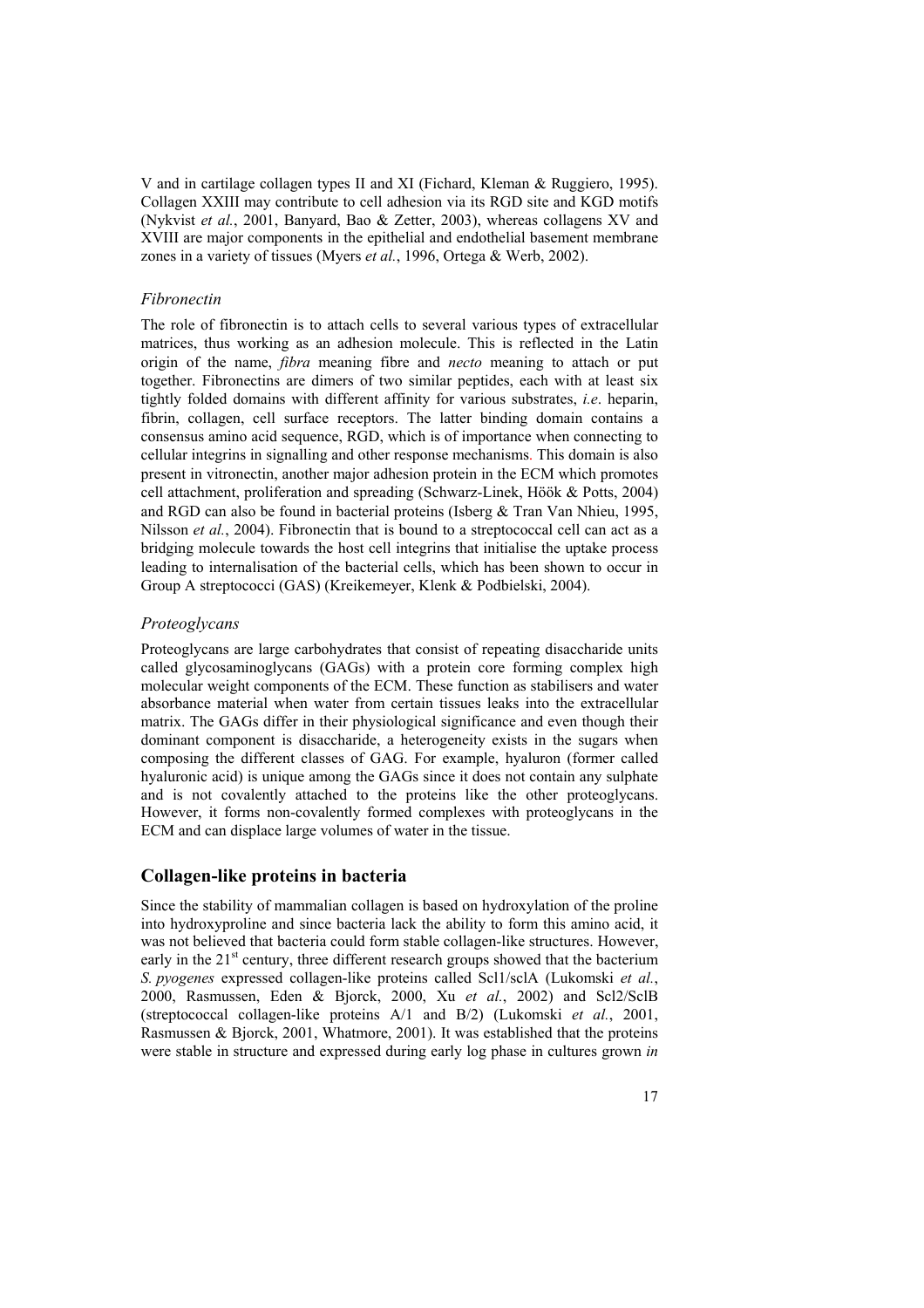*vitro.* Furthermore, the stability of the protein was found to be due to a number of repeats present in the collagen-like domain where the important triplet G-P-O (Gly-Pro-Hyp) in mammalian collagen is replaced by the triplets KGD (Lys–Gly-Asp) and KGE (Lys–Gly-Glu). These triplets contribute to stability in the same way as the imino acids proline (P) and hydroxyproline (O) (Berisio R *et al.*, 2004). It has recently also been reported that some of these collagen-like proteins can bind to certain integrin motifs in mammalian cells, thus being involved in the bacterial-host cell interaction (Humtsoe *et al.*, 2005).

## **Integrins**

The integrins are part of a family of adhesion receptors on the cell surface that are involved in cell-cell, cell-ECM and cell-bacterial interactions. The receptors are described as transmembrane glycoproteins consisting of two non-covalently linked subunits acting as a heterodimer. The subunits, one  $\alpha$ - and one β-subunit can be combined in several different combinations, giving a large variety of integrins. To date, 18 α-chains and 8 β-chains together combined into 24 different heterodimers have been found in mammals (Fig*.* 2) (Hynes, 2000).



*Figure 2. The integrin receptor family. The different* α*- and* β*- heterodimer combinations with indicated subfamilies and ligand-binding. The grey circles(* $\alpha_1$ *,*  $\alpha_2$ *,*  $\alpha_{11}$ *,*  $\alpha_{10}$ *) are collagen-binding integrins together with* β*1 and have I-domains. RGD-receptors are found inside the triangle and the leukocyte-specific receptors inside the striped box. Entities*  $\alpha_3$ *,*  $\alpha_6$ ,  $\alpha_7$  and  $\alpha_4$  are laminin-binding receptors as are  $\alpha_1\beta_1$  and  $\alpha_2\beta_1$ . All the  $\beta_2$  integrins *(striped box) have I-domains. (Modified from Hynes, 2000)* 

Both subunits are involved in binding the ligand and the integrin structure forms a globular head in the N-terminal end and a long stalk region that is connected to the smaller intracellular C-terminal cytoplasmic bound tail. The ligand-binding region is determined to the N-terminal region of the heterodimer (Fig. 3).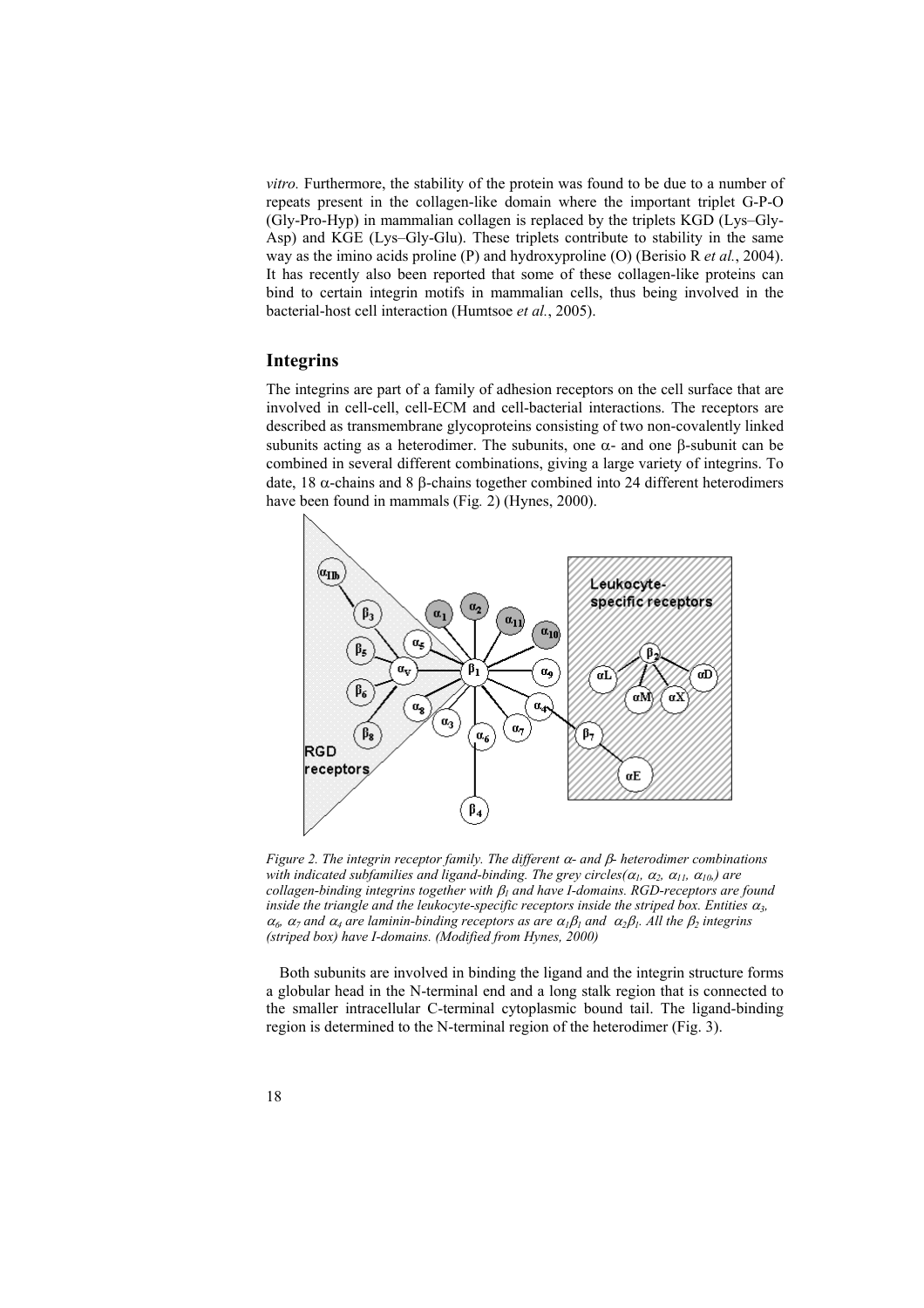The  $\alpha$  subunits form a so-called sevenfold β-propeller where seven homologous repeats bind together in the N-terminal end, similarly to previously reported nucleotide binding pockets (Springer, 1997) (see Fig. 3). There are also other previously reported binding sites, *e.g*. binding motifs for various cations, and for four of the α-subunits a von Willebrand factor A-domain (I) is found in the propeller region. This domain is involved in direct recognition and binding of the ligand in question(Kern & Marcantonio, 1998). The propeller heads of the αsubunit show homologies to each other between the  $\alpha$ -subunits.





The β-subunit has a cysteine-rich N-terminal end involved in the association with the  $\alpha$ -subunit and is dependent on the propeller shape in order to get correct folding. The cytoplasmic tails of the β-subunits have similarities in that 6 of the 8 subunits described have a high degree of similarity in that region.

The integrins as heterodimers can be divided into several subgroups, *e.g.* the collagen-receptor subgroup where the  $\alpha_1\beta_1$ ,  $\alpha_2\beta_1$ ,  $\alpha_{10}\beta_1$  and  $\alpha_{11}\beta_1$ . Of this subgroup,  $\alpha_1\beta_1$ ,  $\alpha_2\beta_1$  and  $\alpha_{11}\beta_1$  have been shown to recognise the GFOGER-motif, and other GFOGER-like motifs, found in certain collagens (Zhang *et al.*, 2003). The collagen-binding of these four integrins is not due to RGD-motif recognition,. This in contrast to the fibronectin-binding integrins  $\alpha_5\beta_1$  and  $\alpha_1\beta_3$  where the  $\alpha_v$ integrins bind to the RGD-motif found in fibronectin (Nykvist *et al.*, 2001) and this motif is also present in several bacterial proteins (Isberg  $\&$  Tran Van Nhieu, 1995, Nilsson *et al.*, 2004).  $\alpha_V$  integrins could play essential roles in cell growth, survival and migration (Sheppard, 2004), since knock out mice have certain mutations with 100% mortality even though other tissues and organs develop as normal.  $α_V$ -integrins combine with five different β-subunits (β<sub>1</sub>, β<sub>3</sub>, β<sub>5</sub>, β6<sub>,</sub> β<sub>8</sub>) (Fig. 2). The  $\alpha_v \beta_3$  form a heterodimer with a structure similar to a 'stopping figure' bending down when inactive, and most likely this is true for all  $\alpha_V$ integrins. This structure is inactive in contracted form, due to steric inhibition of binding to the binding site, and when activated the head 'opens up' and makes ligand-binding possible.  $\alpha_v \beta_3$  are activated when inflammation occurs and they act as a signal receptor in order to activate the immune response (Wilder, 2002).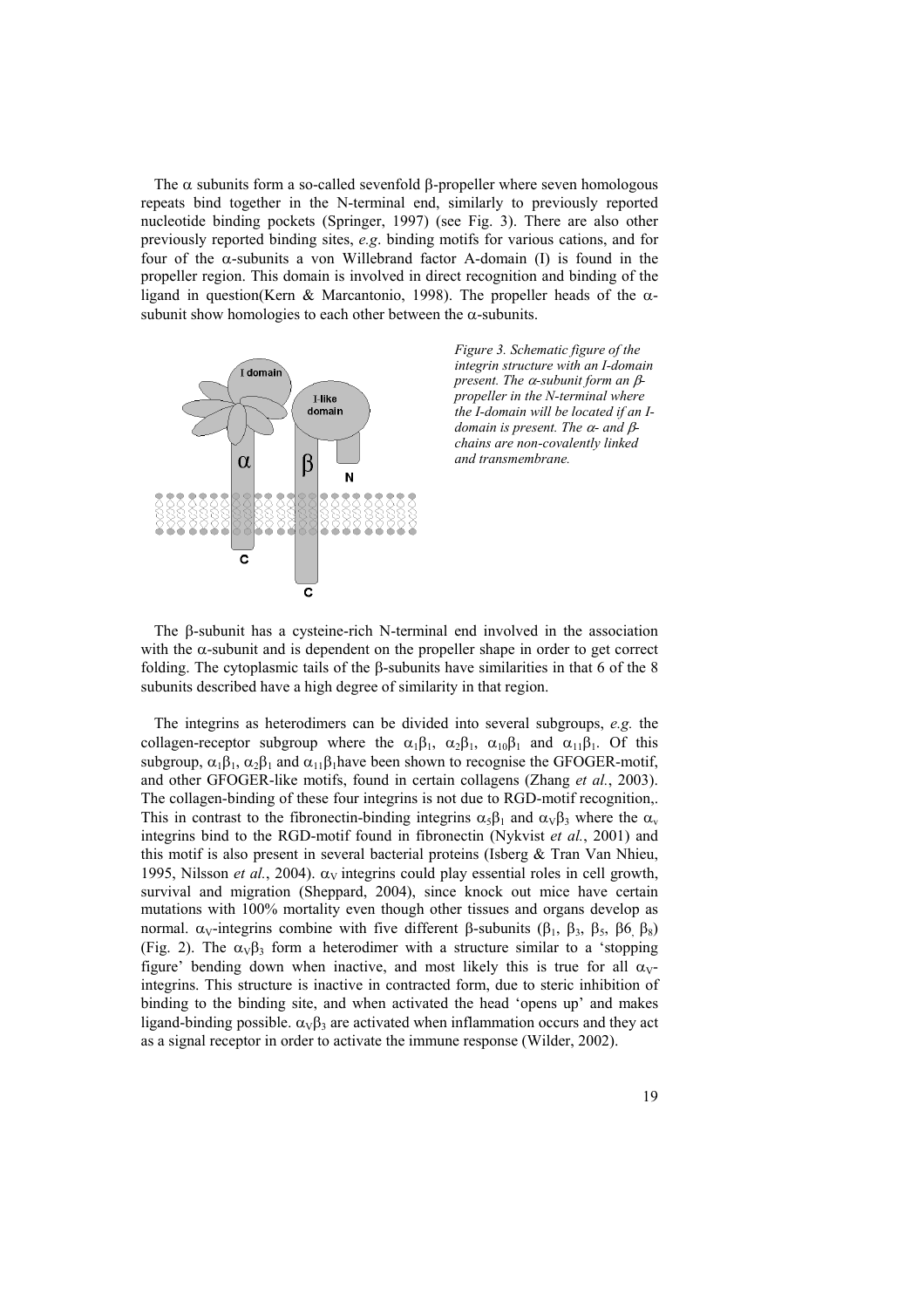*"One never notices what has been done, one only can only see what remains to be done" Marie Curie* 

## **Present study**

## **Aim**

When this study was initiated the genome of subsp. *equi* had not been annotated but was available only as shorter contigs without annotation, and information about extracellular proteins in this subspecies was scarce. Therefore, to identify extracellular proteins in *S. equi* subsp. *equi*, a signal sequence phage display was used. A novel collagen-like protein called SclC was found and characterised. Using bioinformatics, this protein was defined as a member of a novel family of collagen-like proteins in subspecies *equi*. One of the aims was to investigate the collagen-like protein SclC as a vaccine component against strangles in a mouse model and finally study its biological role in host cell-bacterial interactions in a collagen lattice contraction system.

## **Phage display**

### *Identification of potential virulence factors*

In order to identify potential virulence factors, molecules involved in adhesion and infection have to be identified and analysed. The processes of investigating such factors include gene cloning and different strategies to express the genes in another host, usually *E. coli*. Phage display is a technique developed for expressing proteins in fusion with the phages' own coat proteins (Smith, 1985). The filamentous phage M13 has a capsid consisting of approximately 2700 copies of the major coat protein pVIII and much lower numbers of proteins pIII, pVI, pVII and pIX (Fig. 4). The phages infect *E. coli* and their progeny are secreted without killing the bacteria*.*  When foreign DNA is inserted into one of the genes encoding a coat protein, fusion proteins are then expressed on the surface of the phage. The phage display technique was improved by Bass *et al*. (Bass, Greene & Wells, 1990) who instead of a phage used phagemid-vectors.



*Figure 4. A schematic diagram of a phage with its coat proteins*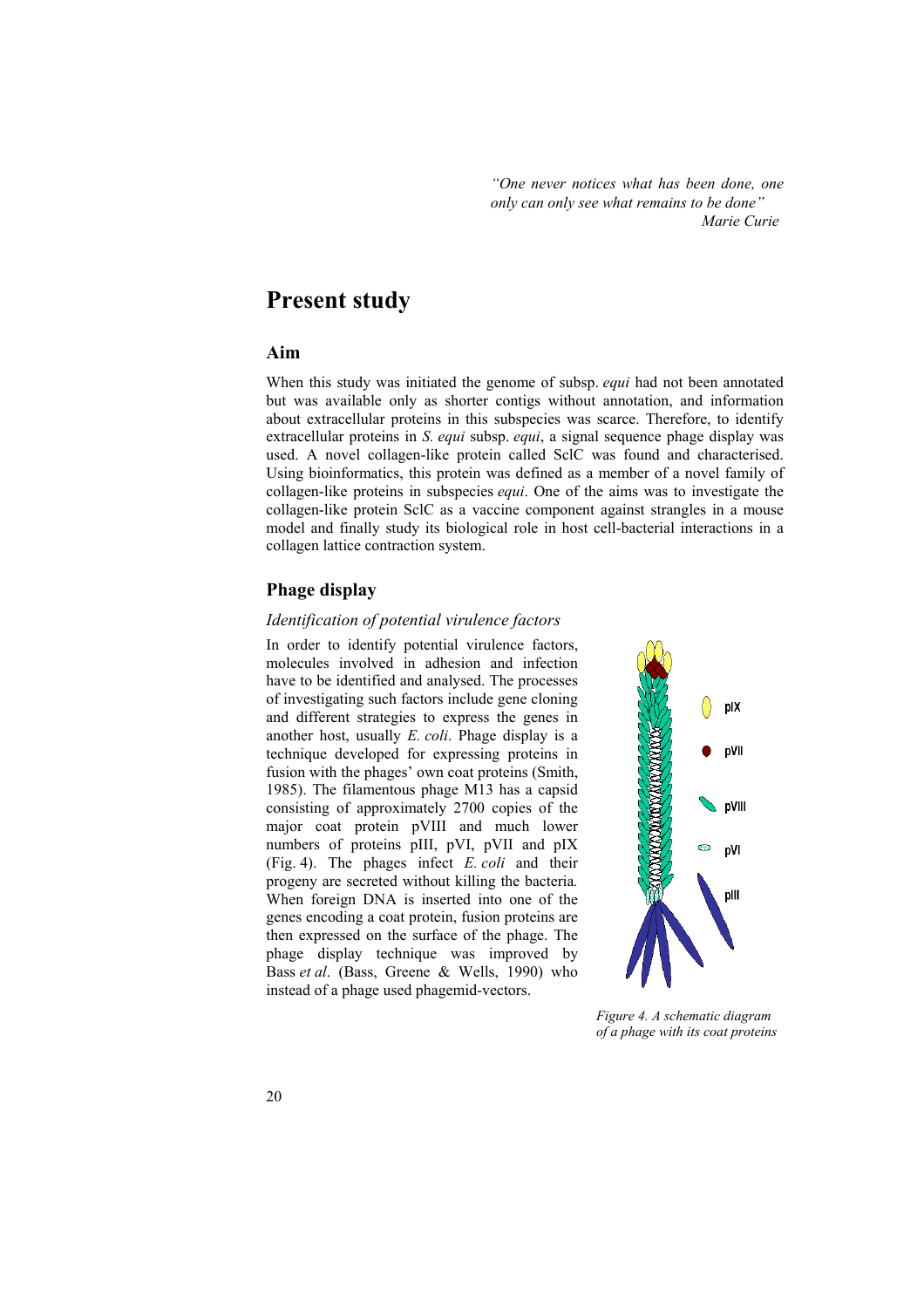A phagemid used for phage display is a plasmid with a phage origin of replication, the sequences required for packaging into the phage particle and a phage gene encoding a specific phage coat protein, usually pIII or pVIII. When foreign DNA with an open reading frame (ORF) is inserted into the phagemid, only one or a few fusion proteins are displayed on the surface of the phagemid particle. This technique requires a helper phage that allows all other phage proteins to co-infect the *E. coli* cells containing the phagemid in order for all other phage proteins to be expressed. This is more useful since the copy number of the expressed fusion protein decreases, thus allowing studies of weak and strong binding phages. The use of a pVIII phagemid-vector results in expression of a varying number of copies of the protein in question, compared to the pIII system where on average less than one fusion protein per phage is obtained.

In order to study interactions between bacterial proteins and ligands, shotgun phage display can be used (Jacobsson *et al.*, 2003). In shotgun phage display, the library is constructed from bacterial chromosomal DNA that is fragmented randomly and then the fragments are inserted into a phagemid vector. Theoretically this would mean that a large enough library would contain phagemid particles expressing all genes, in the genome of the organism, as polypeptides on the surface.

## *Signal sequence phage display*

Signal sequence phage display is an application using a modified phagemid vector, pG3DSS that lacks the signal sequence required for transport of the fusion protein to the bacterial membrane, where incorporation into the phage particle occurs (Rosander *et al.*, 2002). Thus, only phages containing a vector with an insert encoding a signal sequence display a fusion protein on the phage surface. The vector also encodes an E-tag, a short peptide recognised by an antibody. By selecting the library against anti-E-tag antibodies, phages expressing a fusion protein can be isolated. Theoretically this technique allows for selection of 'all' signal sequence containing proteins encoded by a genome, secreted as well as cell membrane-anchored proteins, including adhesins, enzymes and transport proteins. The technique has previously been used in investigations of extracellular proteins in *Staphylococcus aureu*s (Rosander *et al.*, 2002), *Bradyrhizobium japonicum* (Rosander *et al.*, 2003) and *Lactobacillus reuteri* (Wall *et al.*, 2003).

#### *Panning of the signal sequence library (I)*

A signal sequence phage library was made from genomic DNA from subsp. *equi* strain 1866, which was fragmented by sonication and then ligated into the pG3DSS vector lacking a signal sequence. Primarily the library was panned against anti-E-tag antibodies in order to identify fusion proteins with the E-tag peptide and then inserts of the clones were sequenced and investigated. The panning was done in microwells for two consecutive cycles to enrich the E-tag expressing clones (Fig. 5).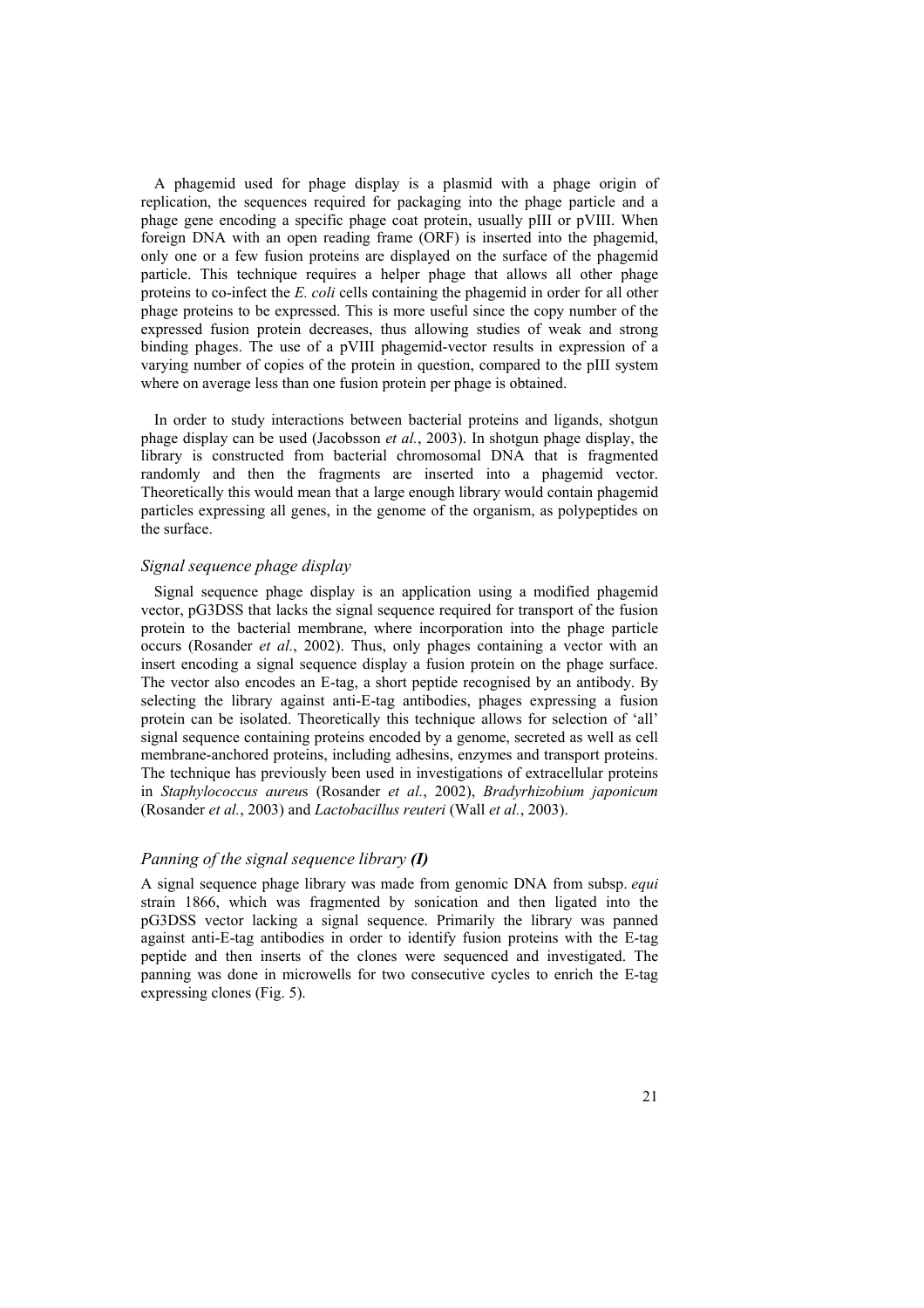

*Figure 5. Construction and panning of the signal sequence phage display library. The DNA is fragmented and inserted into the vector pG3DSS. Fragments with an open reading frame are expressed in fusion with the E-tag peptide and the partial gene III protein. Panning of the library is done in microwells coated with anti E-tag antibodies. E. coli cells are infected with the eluted phagemid particles for DNA isolation, and sequencing of the foreign DNA.* 

Sequencing 120 clones from the first and second pannings revealed 20 new signal sequences found in 48 unique clones. The ORFs investigated showed homologies to previously described putative proteins in *S. pyogenes, S. agalactiae*  and *S. dysgalactiae* (Table 1 in **I**). Notably there was a high frequency of ABC transporters among the identified putative proteins, as well as a number of homologues to predicted conserved hypothetical proteins.

The library was also panned against  $\alpha_2$ -M as well as against horse serum. Of the clones investigated, no novel proteins with affinity for either of the ligands could be detected. This is most likely due to the size of the DNA fragments used for construction of the library  $(-0.3 - 3$  kb with the majority of the fragments shorter than 1 kb). In order to be expressed and to bind to the ligand, the clones have to encode both the signal sequences and the binding regions, which would require fragments larger than this. Panning of a pVIII shotgun phage display library from subsp. *equi* against other ligands has resulted in findings of proteins interactive with ligands (Lindmark & Guss, 1999), supporting the previous statement.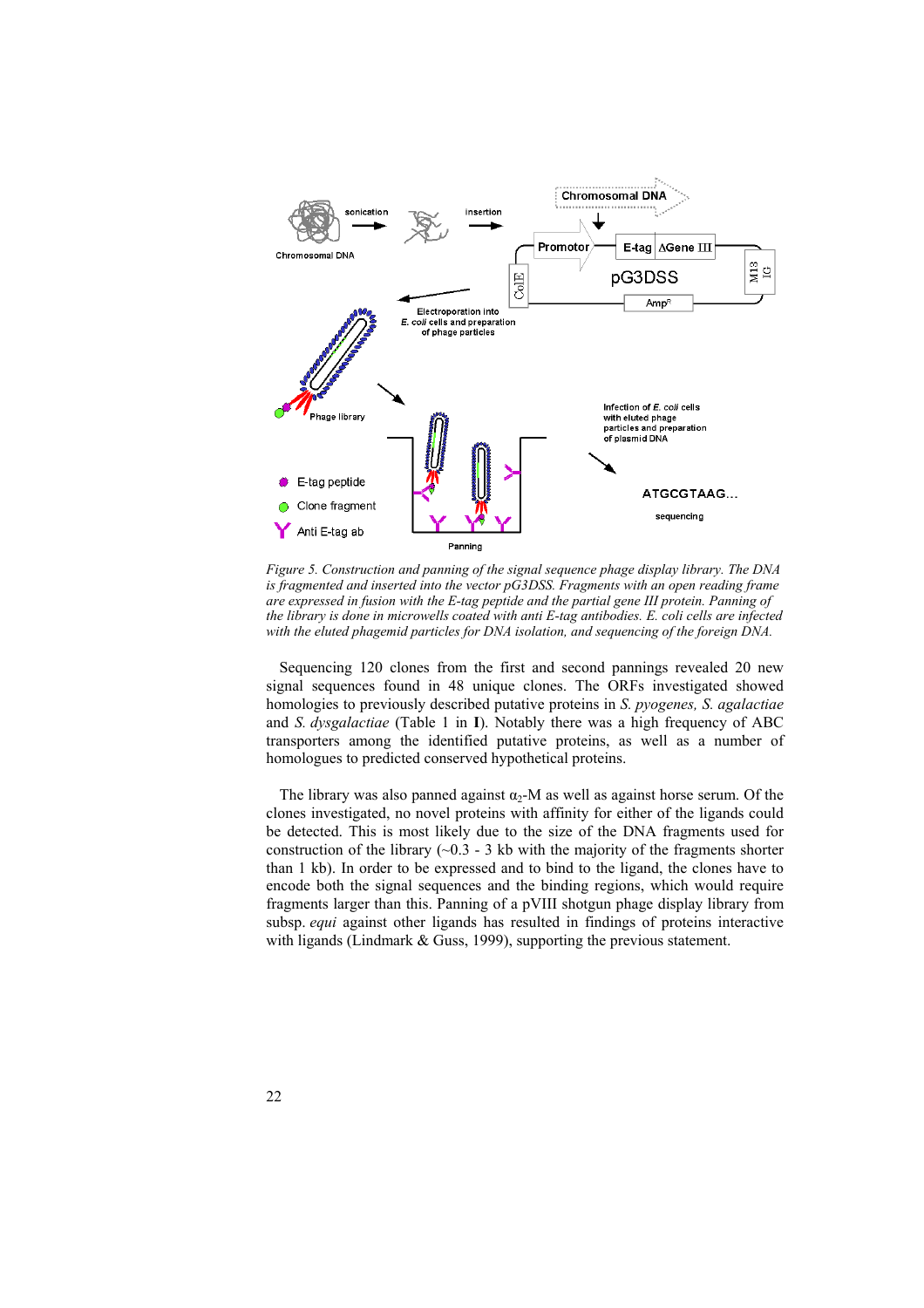## **SclC (I)**

#### *Characterisation of the collagen-like protein*

One of the clones isolated from the pannings of the signal sequence phage display library harboured an ORF encoding the N-terminal part of a collagen-like protein called SclC. The protein had similarities to the previously described SclB in *S. pyogenes* (Whatmore, 2001). The complete SclC protein is approximately 30 kDa in size and consists of an N-terminal signal sequence followed by an A-region with no known homologies, a collagen-like (CL) region followed by a proline-rich wall-associated (W) region ending with an LPXTG-motif that proceeds the Cterminal membrane anchoring domain (M) (Fig. 6). This, combined with the fact that in *S. pyogenes* the collagen-like proteins have been reported to display a high degree of polymorphism in several of the serotypes investigated, made the protein in subsp*. equi* interesting to study further.

The collagen-like region (CL) is similar to the previously reported collagen-like proteins from bacteria (Lukomski *et al.*, 2000, Rasmussen, Eden & Bjorck, 2000, Lukomski *et al.*, 2001, Rasmussen & Bjorck, 2001, Whatmore, 2001, Xu *et al.*, 2002) in the aspect of G-X-Y repeats and ending in a proline-rich wall spanning part. The G-X-Y repeats are not identical in the species *S. pyogenes* and subsp. *equi* but the similarity of the organisation of the proteins indicates that they are related. SclC was found to have most similarities to the SclB protein of *S. pyogenes*. The proteins do not have exactly the same amino acid sequence yet a similarity can be observed. The total content of KGD/KGE repeats in the collagenlike region is also consistent between the proteins (Fig. 2 in **I**), indicating similarity. Comparing the various collagen-like proteins found in *S. pyogenes*, the same observation can be drawn. The different collagen-like proteins vary depending on which serotype and which M-protein is expressed in the strain. SclC also differ from previously described collagen-like proteins since there are no repetitive regions within the CL-region of the protein, which has been found in the collagen-like proteins found in *S. pyogenes* (Lukomski *et al.*, 2001, Rasmussen & Bjorck, 2001, Whatmore, 2001, Xu *et al.*, 2002). Furthermore, SclC lacks the linker region PKSAPS found in Scl1 in *S. pyogenes* (Lukomski *et al.*, 2000).

#### *Protein production and binding studies*

To study whether the SclC protein displays binding to components in plasma or the extracellular matrix, different binding experiments were performed. P24, the full-length mature protein, was expressed in  $\vec{E}$ , coli using the IMPACT<sup>TM</sup> system from New England Biolabs. This system uses a vector that produces a three-part fusion protein with a protein splicing element called intein, which when DTT is added uses self cleavage to produce an end product of a purified recombinant protein. Binding investigations were performed in microwells with different immobilised proteins (fibronectin, fibrinogen, hyaluronan, collagen I and CNE) as well as horse sera and plasma using <sup>125</sup>I-labelled P24. The ligands were coated in microwells to which the 125I-labelled P24 was added. No binding could be detected to any of the ligands tested.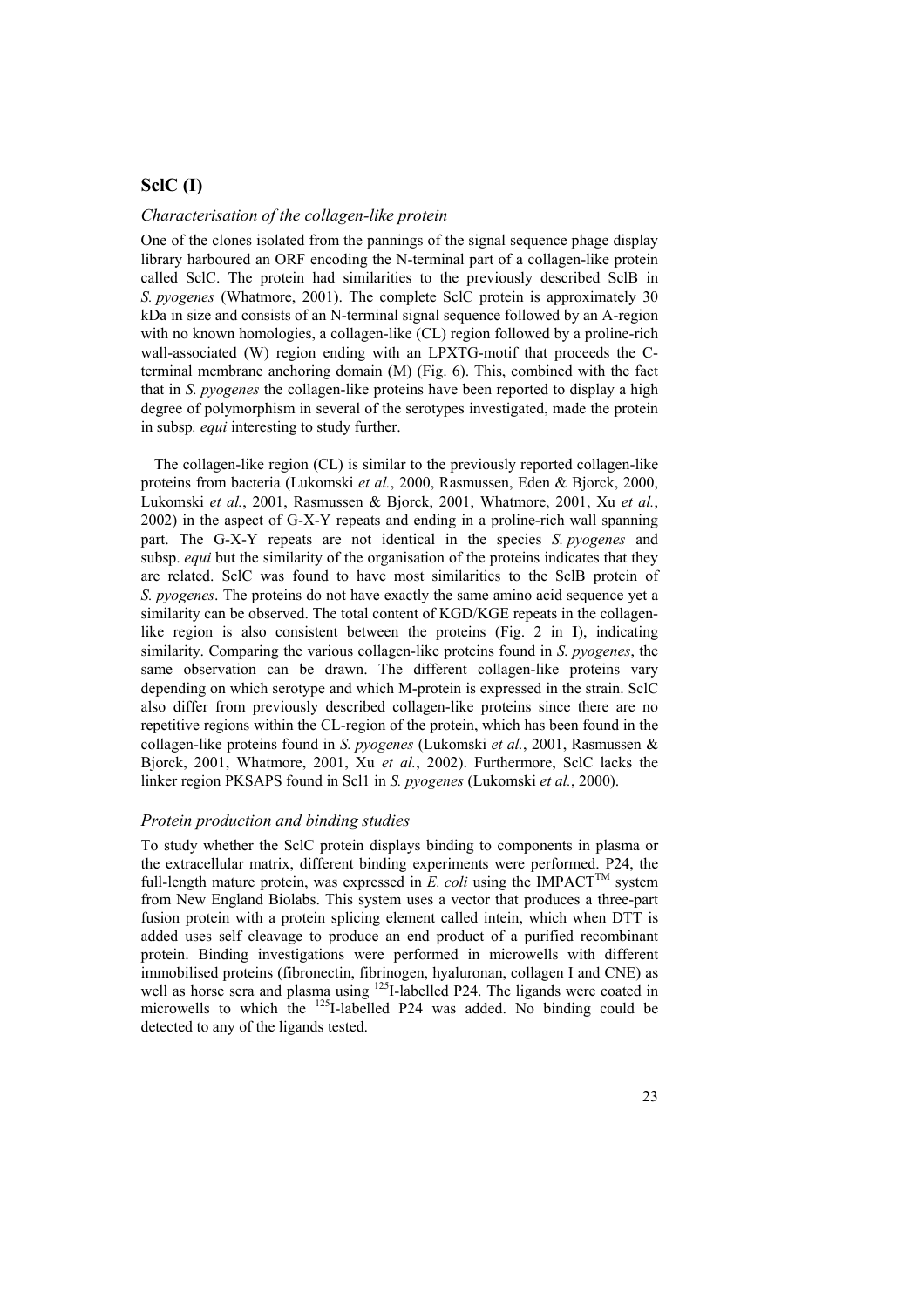To further study whether SclC displays binding to component(s) that occur in low concentrations in horse plasma, the P24 protein was immobilised on an NHSactivated HiTrap column (Amersham Biosciences). Plasma was passed over the column and after washing the bound material was eluted by lowering the pH. The eluted samples were subjected to native PAGE and Western blotting. The result showed that one of the fractions contained protein fragments, which in Western blot reacted with 125I-labelled P24. This fraction was then separated on a 2Dpolyacrylamide gel and the spots obtained were sequenced and analysed (data not shown). However, they turned out to be the heavy and light chains of IgG and IgM molecules. This was not surprising considering the large amount of plasma passed over the column, since plasma from horses, both those previously infected with subsp*. equi* and horses with no history of infection, contain detectable levels of antibodies against the protein (see Fig. 3 and Fig. 4 in **I**). Thus, passing plasma over immobilised P24 would result in purification of these antibodies. In addition, subsp. *zooepidemicus* is likely to express SclC. This subspecies is part of the normal flora in horses and accordingly, the immune system has probably developed antibodies against the protein. However, the antibody titres against SclC are significantly higher in horses previously infected with subsp*. equi*, supporting the theory that even though the protein might be expressed in subsp. *zooepidemicus*, infected horses are exposed to the protein to a much higher degree (**I**).



*Figure 6. The collagen-like proteins found in* S. equi *subsp.* equi*. Ss; signal sequence, A; the variable region, CL; the collagen-like region, W; proline rich wall spanning region, M; membrane spanning region, and the LPXTG-motif in between the two most C-terminal regions.*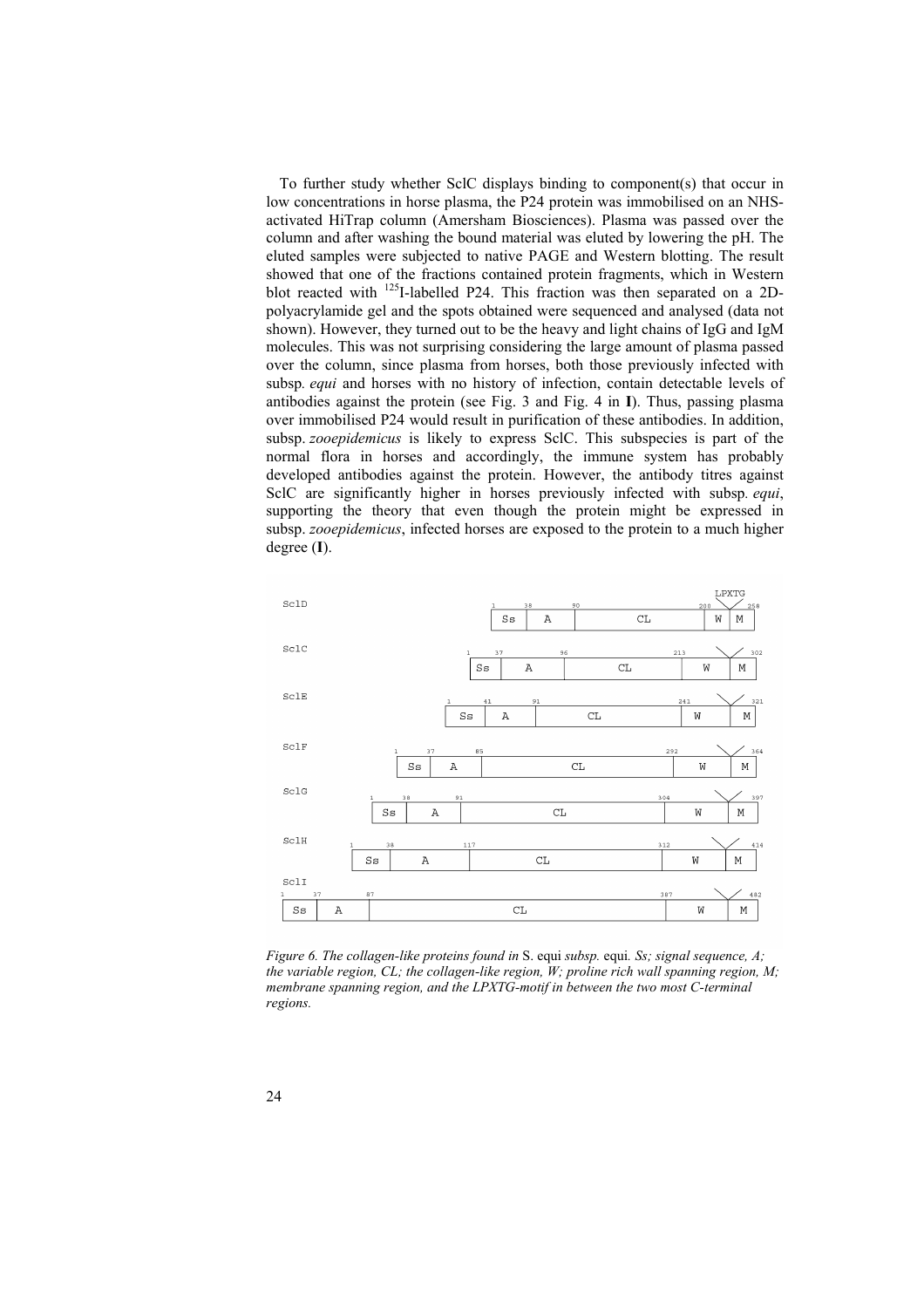## **SclD-SclI (II)**

#### *The family of collagen-like proteins*

When further analysing the genome database found at Sanger.co.uk, six novel open reading frames similar to the SclC were discovered. The novel sequences showed homologies in both the nucleotide sequences and in the deduced amino acid sequences. The six deduced amino acid sequences showed similarities in organisation with an N-terminal signal sequence, a variable region (A) followed by a collagen-like region (CL) expressing Gly-X-Y repeats and a proline-rich region ending with an cell wall-anchoring LPXTG motif which precedes the Cterminal membrane-anchored domain (Fig. 6). Although the proteins varied in size, the total content of glycine varied between 17.2% and 22.6 % (Table 3).

*Table 3. Amino acid content in the collagen-like proteins SclC – SclI. Mean values and standard deviation are shown as percentages and in percentage units. The proteins with the highest and lowest content are shown in the right-hand column.* 

| Amino<br>acid | Mean<br>value | $SD \pm$ | Least       | <b>Most</b> |
|---------------|---------------|----------|-------------|-------------|
| A(Ala)        | 8.4%          | 0.028    | SclG        | SelC        |
| R(Arg)        | $5.1\%$       | 0.025    | SclD        | SclG        |
| D(Asp)        | $4.0\%$       | 0.017    | SelG        | SelC        |
| Q(Gln)        | 8.8%          | 0.027    | <b>SclC</b> | SclH        |
| E(Glu)        | $9.7\%$       | 0.026    | <b>SclH</b> | SclG        |
| G(Gly)        | 19.8%         | 0.020    | <b>SclC</b> | SclI        |
| K(Lys)        | 11%           | 0.020    | SclH        | SclD        |
| P (Pro)       | 10%           | 0.031    | SclD        | SclH        |

A phylogenetic tree of the nucleotide sequences shows that the three shortest sequences cluster closest together (Fig 1. in **II**). Four of the proteins (SclD, SclE, SclG and SclI) also contain a repetitive sequence GEKGD/EQGQR/K, whereas the remaining three do not. Comparisons between the KGD/KGE triplets that have been reported to stabilise the collagen-like proteins found in bacteria show that the collagen-like proteins found in subsp. *equi* contain more of these triplets than the proteins from *S. pyogenes* and collagen I (Table 4). This is true for all proteins except SclH, which clusters furthest away from the other proteins in subsp. *equi* (Fig. 1 in **II**). The SclD protein with the highest amount of KGD/E triplets has the lowest amount of proline, supporting the previous analysis of differences in mammalian collagen and prokaryote collagen-like structures (Persikov, Ramshaw & Brodsky, 2005).

In *S. pyogenes,* two types of collagen-like proteins, Scl1/A and Scl2/B, have been reported and investigated (Lukomski *et al.*, 2000, Rasmussen & Bjorck, 2001, Whatmore, 2001, Akesson *et al.*, 2004). The various serotypes of *S. pyogenes* express different subtypes of M-like proteins and also different subtypes of the two collagen-like proteins (Rasmussen, Jacobsson & Bjorck, 2003). Since these proteins are found to vary, it has been concluded that there is a serotype variation in the collagen-like proteins, since there are only two proteins present in each strain/serotype. In contrast, subsp. *equi* seems to have seven collagen-like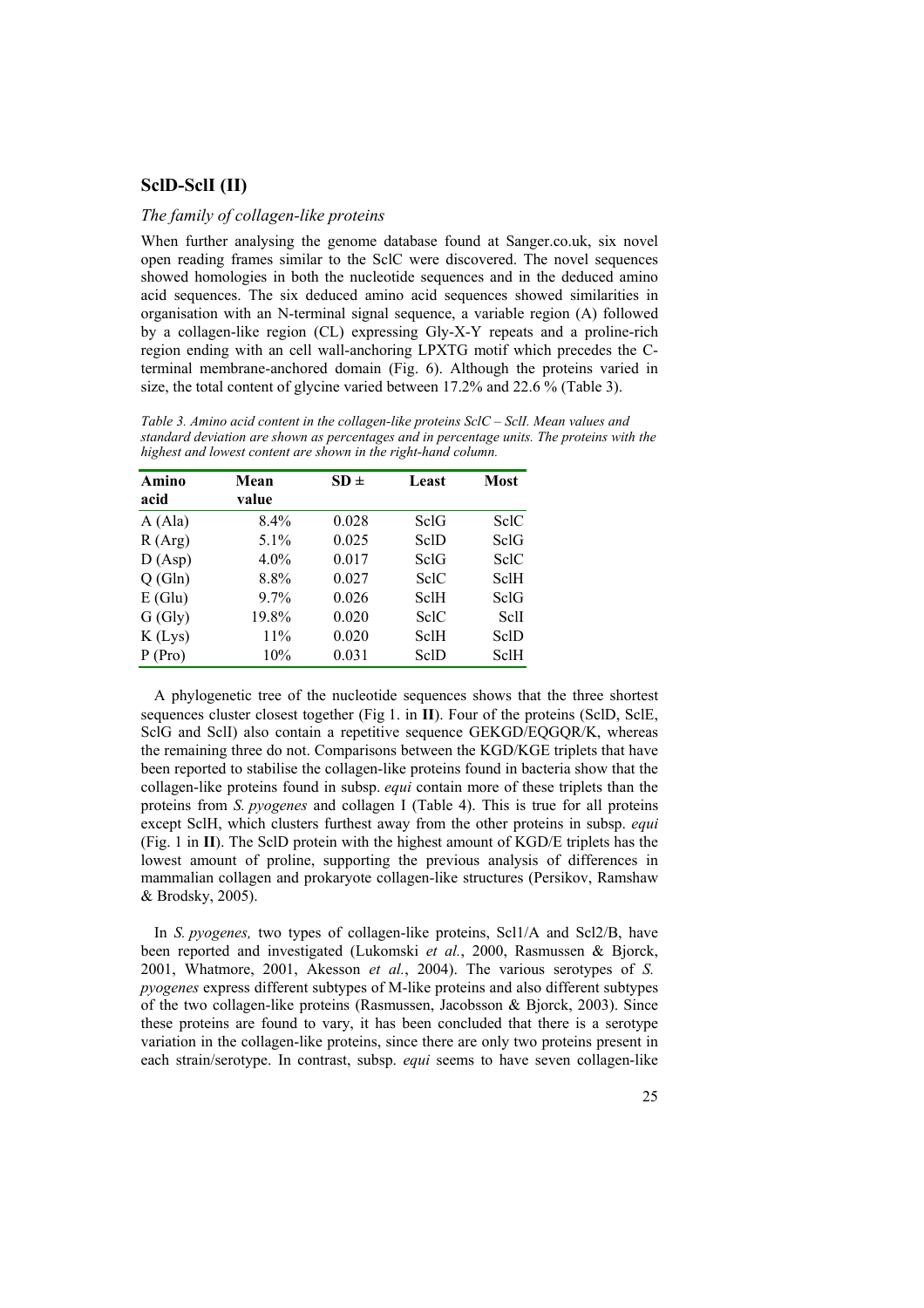proteins since all of these are found in both strain 1866 and in the different strain sequenced and presented at Sanger.co.uk .

|                   | Imino acids |                 | $KGE + KGD$ |               |  |
|-------------------|-------------|-----------------|-------------|---------------|--|
| Protein           | Total #     | $\%$ of $X + Y$ | Total #     | % of triplets |  |
| SelC              | 16          | 22              | $6 + 7$     | 35            |  |
| SclD              | 7           | 7.8             | $11 + 7$    | 40            |  |
| SclE              | 10          | 10              | $13 + 1$    | 28            |  |
| SclF              | 30          | 22              | $7 + 12$    | 28            |  |
| SelG              | 16          | 11              | $16 + 2$    | 25            |  |
| SclH              | 39          | 30              | $0 + 10$    | 15            |  |
| SclI              | 30          | 15              | $14 + 11$   | 25            |  |
| $Scl1*$           | 15          | 15              | $6 + 4$     | 20            |  |
| $\text{collA1**}$ | 236         | 35              | $6 + 6$     | 3.6           |  |

*Table 4. Content of imino acids and KGD/E triplets in the collagen-like region of the proteins. Proline is found in the second and/or third positions of the GXY-triplets in the CLregion* 

*\*Streptococcal protein Scl1 (Persikov et al., 2005)* 

*\*\*Mammalian collagen type 1 (Persikov et al., 2005)* 

The Scl proteins Scl1/A and Scl2/B in *S. pyogenes* have previously been reported to be able to form a collagen-like triple-helical structure (Rasmussen, Eden & Bjorck, 2000, Xu *et al.*, 2002). Using electron microscopy, the authors demonstrated that the Scl proteins are organised into 'lollipop'-structures similar to those seen in human proteins containing collagenous domains. Whether the Scl proteins in subsp. *equi* can also form this type of structure remains to be determined but analysis of putative protein structure (including tests such as Hopp/Woods hydrophobicity and von Heijne transmembrane) using the software Macvector 8.02 (Accelrys, Madison, WI) indicates that it is likely that SclC - SclI can also form this type of structure.

### *Antibodies against SclC recognise SclD - SclI*

The six novel collagen-like proteins SclD- SclI were expressed, both as mature proteins and as only the A-regions, to investigate whether they are recognised by antibodies against SclC. Microwells were coated with the mature proteins and the A-regions, respectively and the binding of antibodies against SclC was tested using ELISA. Only the mature proteins containing the CL regions were recognised by the antibodies (Fig. 2 in **II**). This indicates that the previous results in the investigation of horse sera and recognition of SclC (**I**) could be the result of recognition of antibodies against all the collagen-like proteins in subsp. *equi* rather than the SclC protein alone. Thus all CL-regions are recognised by purified antibodies against SclC and the antibodies used are not only directed to the unique A-region of SclC.

In order to establish whether horses previously infected with subsp. *equi* had antibodies recognising all collagen-like proteins, an ELISA with only the Aregions from each protein was performed. This was intended to avoid detection of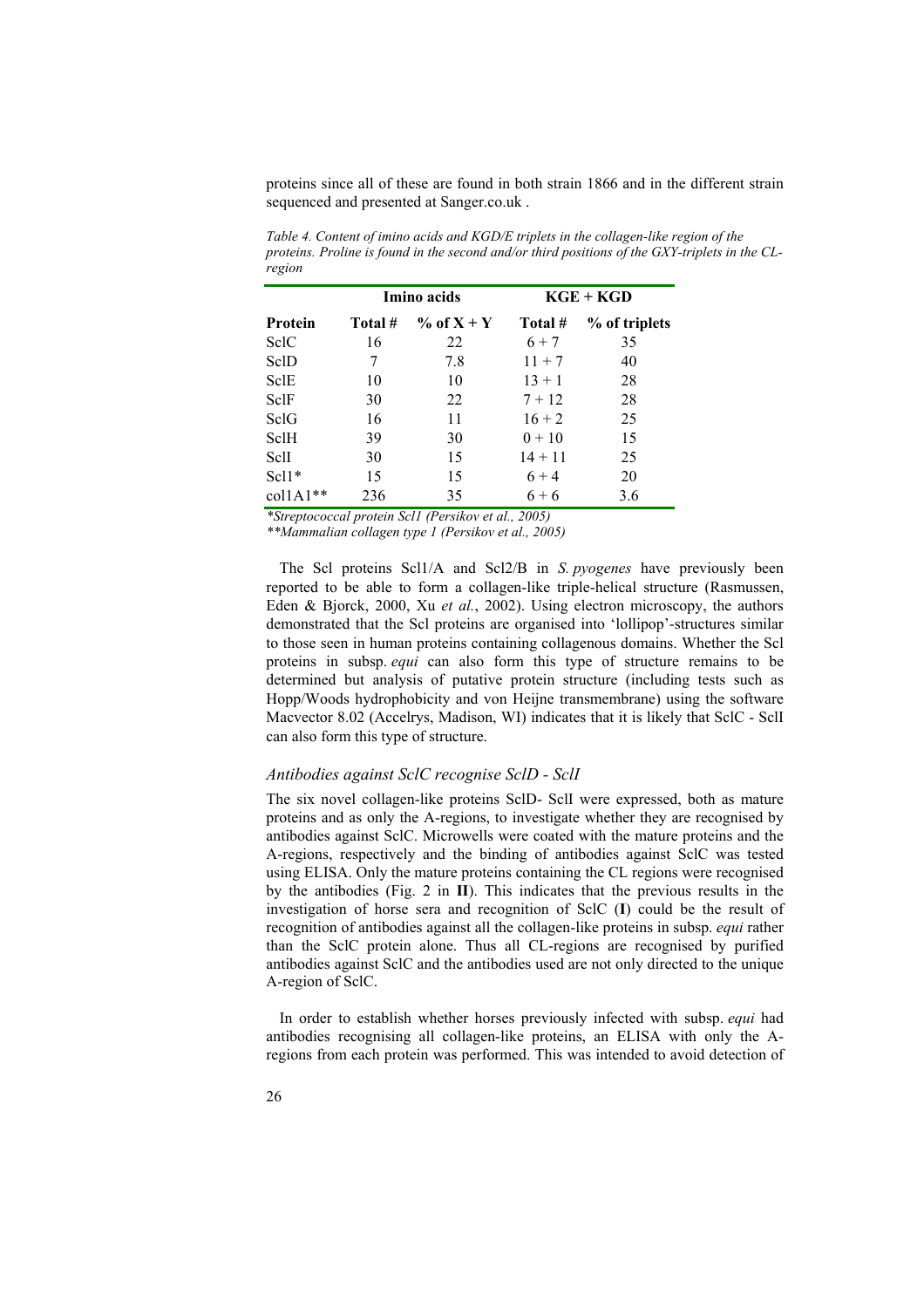antibody binding to the similar CL-region in all seven proteins. The results showed that all sera from horses previously infected by subsp. *equi* contained antibodies against all seven A-regions, but in varying amounts. The results indicate that the proteins are expressed during subsp. *equi* infection. This was further confirmed when horse sera from both infected and uninfected horses was investigated against the A-region from SclC, where there was a significantly higher antibody titre in horses previously infected with subsp. *equi* (Fig. 4 in **III**). The cross-reaction between the antibodies against SclC and the other six proteins, SclD – SclI, cannot account for all the results in the previous investigation of horse sera against SclC (in **I**) since the results from the ELISA investigation of each A-region had a variation in amounts of antibodies within each serum. However, to measure antibody response against an individual Scl protein it has become obvious that antibodies that only react with the respective A-regions are needed.

The antibodies that recognise the CL-region in SclC in **I** are most likely a mixture of antibodies that can react with all seven collagen-like proteins. This raises the question whether an immunisation with SclC gives antibodies directed against the collagen-like region, which could then react with horse collagen. Immunisation of rabbits with SclC gave antibodies recognising the A-regions, CLregions and mature protein (**II**), showing that antibodies are directed to different regions of the protein and indicating that this might not be a main concern. However, unspecific recognition of horse collagen by the antibodies needs to be further investigated for certainty.

### *Expression under different conditions*

To investigate whether the collagen-like proteins are expressed *in vitro,* subspecies *equi* strain 1866 was grown in Todd Hewitt Broth supplemented with 0.6 % yeast extract (THB) combined with additional supplement of 10 % horse sera under aerobic, anaerobic and microaerobic  $(10 \% CO<sub>2</sub>)$  conditions. After harvest, the intact bacterial cells were dot blotted onto nitrocellulose (NC)-filters. The supernatant from lysed cells, separated through centrifugation, was run on a SDS-PAGE gel and then blotted onto NC filters. All the NC-filters were treated with human IgG in order to block binding to the EAG protein, which binds the Fcpart of antibodies. Affinity purified anti SclC rabbit antibodies were incubated with the pre-blocked filters. It was found that the bacterial cells grown under microaerobic and anaerobic conditions showed positive reactions, indicating that the collagen-like proteins were expressed under these conditions (data not shown). Similar results were obtained when the lysates from the anaerobic and microaerobic conditions were tested. In the addition, when the 10 % horse sera was added to the THB medium, the antibody binding was found to be stronger. These unpublished data are preliminary, and in the future it is suggested that another method like Real Time PCR should be used to study the expression of the *scl*-genes. Real Time PCR using primers specific for the specific proteins would probably give a more clear result. Still, the preliminary results suggest that the proteins could be expressed during less aerobic conditions.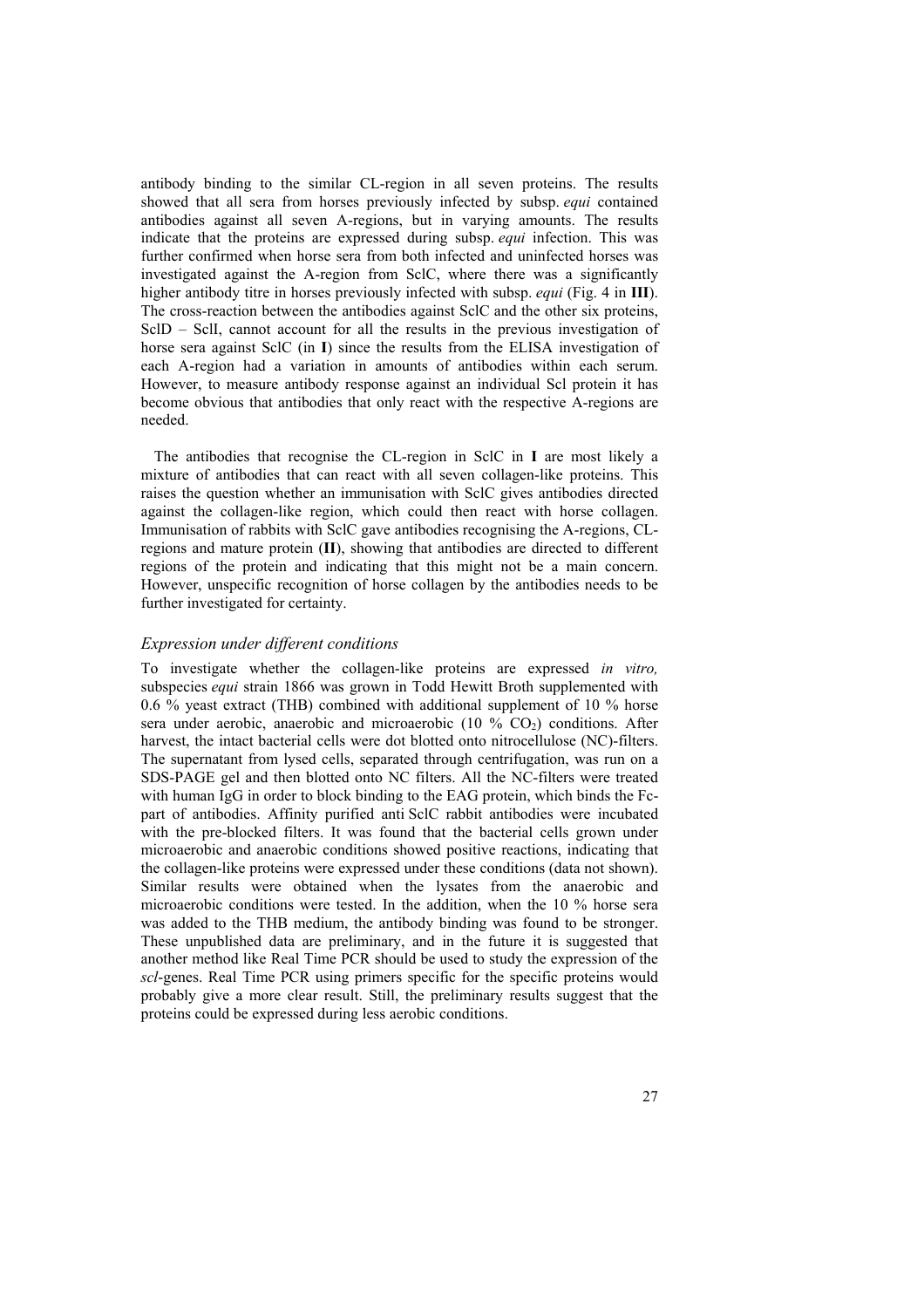## **Using SclC in a vaccination study in a strangles model in mice (III)**

#### *Immunity and vaccines*

It has previously been shown that horses that have suffered from strangles and then recovered are protected from a re-infection with subsp. *equi* for at least three months (Sweeney *et al.*, 2005). This indicates that formation of protective antibodies has occurred and that it should therefore be possible to vaccinate against the disease if the right components are used as antigens. It has also been debated whether intranasal vaccination would result in IgA antibodies rather than the IgG antibodies that are more often produced during subcutaneous vaccination. When infection occurs in the mucosal layer in the nose of the horse, it is likely that IgA antibodies provide better protection than the IgG antibodies usually occurring in the bloodstream. Meehan *et al*. (Meehan, Nowlan & Owen, 1998) showed that M-like protein complexes gave protection in mice against lethal challenge with subsp. *equi*. However, when the M-protein was used as an antigen against a challenge with subsp. *equi* in horses, the protection was small and not useful (Sheoran, Artiushin & Timoney, 2002).

Adjuvants are important in order to enhance the immune response, *i.e.* production of antibodies, to a particular antigen. Therefore the antigen is mixed with an adjuvant when introduced to the immune system, *i.e.* by vaccination. It is important that the adjuvant in itself is not toxic. Different adjuvants can be used to stimulate production of different antibody classes. The most powerful mucosal adjuvants today are cholera toxin (CT) and *Escherichia coli* heat-labile enterotoxin (Rappuoli *et al.*, 1999). These toxins occur naturally in the diseases cholera and traveller's diarrhoea, respectively. However, they are high in toxicity and not suitable in their native form for vaccination studies and vaccine development. A less toxic adjuvant that still elicits a good antibody response is the non-toxic recombinant B-subunit of the *E. coli* enterotoxin (EtxB), which is immunogenic by both parental and mucosal routes and elicits a strong antibody response when administered mucosally (Millar, Hirst & Snider, 2001).

Another type of adjuvant is the ISCOM (immune stimulating complex), which is a particle with a cage-like structure, typically 40-100 nm in diameter, comprised of cholesterol, phospholipid and *Quillaia* saponin (Morein *et al.*, 1987). The ISCOMmatrix is formed when the antigen is mixed with the ISCOM, sometimes leaving the antigen inside the ISCOM-particle. When the ISCOM is administrated mucosally a strong IgA response is induced, both locally and in remote mucosal areas (Morein, Hu & Abusugra, 2004). Several ISCOM-based vaccines are under development and one vaccine against equine influenza (EQUIP F) is currently on the market (Crouch *et al.*, 2005).

#### *Immunisations and challenge procedure in a mouse model*

A mouse model has previously been used in testing whether other recombinant proteins (SFS, EAG and FNZ of *S. equi*) could be used as antigens in a vaccine against subsp. *equi* infections (Flock *et al.*, 2004). Combinations of these proteins were also used in horses to investigate whether they could give antibodies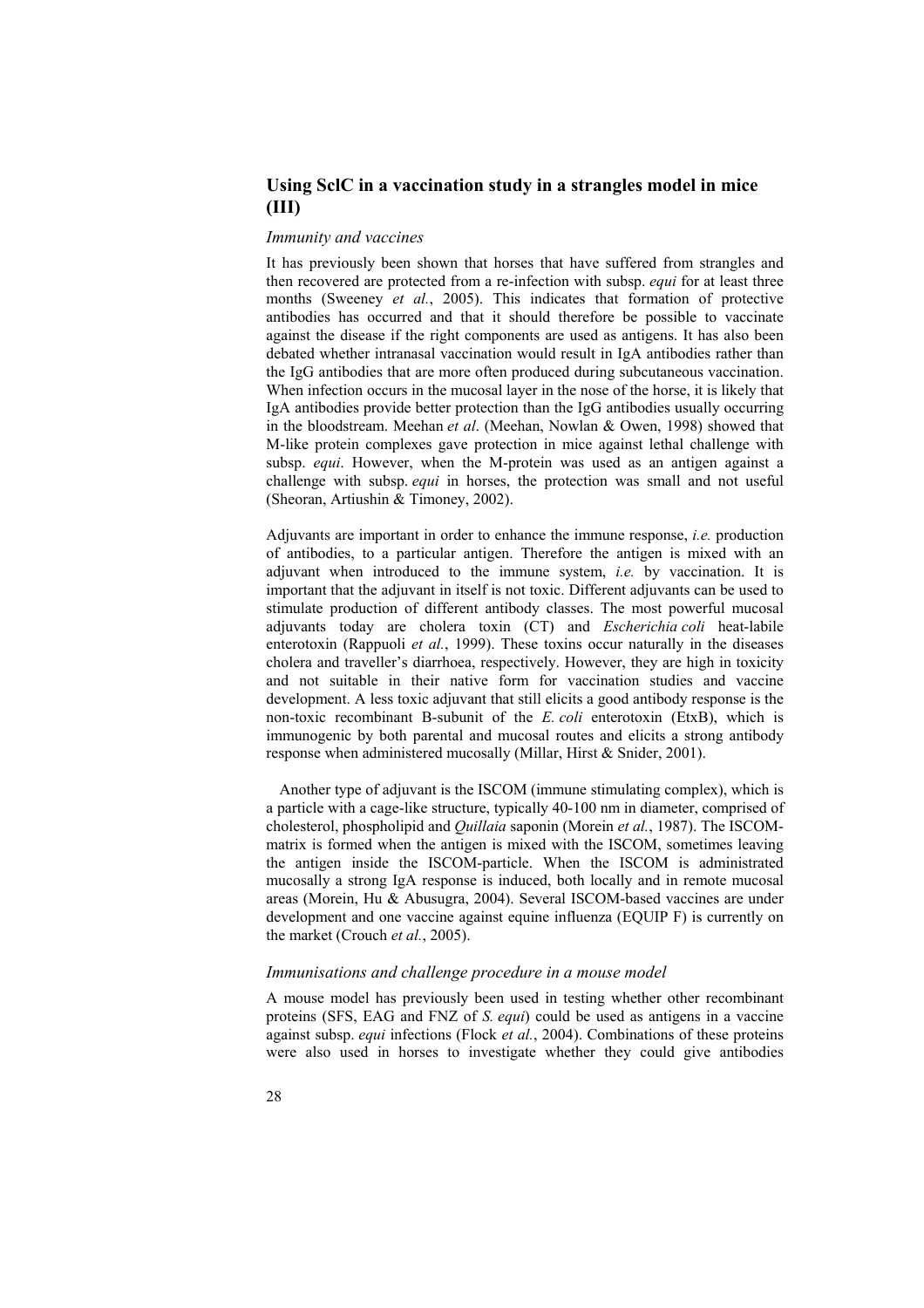recognising these antigens. The results showed that vaccination in mice had a protective effect and that horses responded to the introduced antigens. It was therefore thought to be interesting to investigate whether vaccination in the mouse model using SclC also resulted in a protective effect.

The mice were immunised intranasally (i.n.) with SclC, followed by booster vaccinations on days 7, 14 and 21. The challenge, when bacteria of subsp. *equi* were introduced into the nose of the animals, took place 28 days after the first vaccination. The animals were then monitored for weight change and growth of subsp*. equi* in the nose in order to determine the level of protection.

The mice immunised were found to have significantly less weight change than the non-immunised animals (Fig. 7), as well as having less colonisation of bacteria in the nose tract (Fig. 6 in **III**). In addition, the antibody levels were inversely correlated to the weight change (r-values  $= 0.62$ ) *i.e.* the weight loss was less in animals with higher antibody levels, indicating that it was the antibodies against SclC that were responsible for the protection.



**Days after challenge**

*Figure 7. Weight change (%) in mice immunized with SclC. Mice (n=15) (open squares) were immunized with SclC and control mice (n=15) (closed squares) with adjuvant only, followed by infection with subsp.* equi*. Mean values of weight change ± SE are shown.* 

In another experiment mice were vaccinated with CNE and EAG, one at the time and and in combination. The results of these immunisations turned out to be positive in aspect of degree of protection. The combination of CNE and EAG was more efficient than CNE alone. Interestingly, vaccination with both the collagenbinding protein CNE and the collagen-like protein SclC gave protection. However, the fibronectin-binding protein FNEB that also was tested as an antigen did not result in any protection. The conclusion from these experiments was that when continuing with the immunisation studies in horses, a vaccine that combines the proteins SclC, CNE and EAG would be interesting for further studies.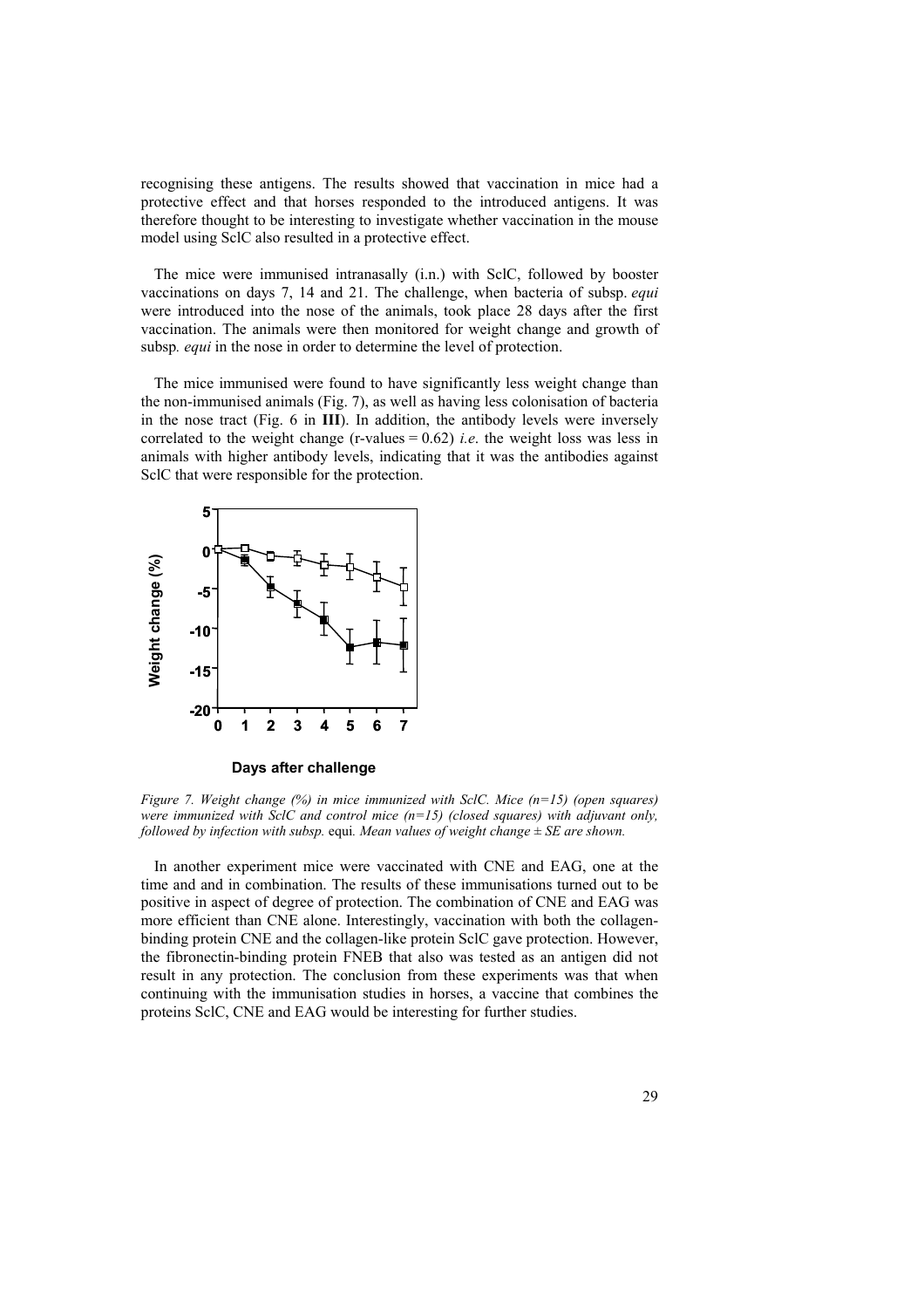## **The effect of recombinant protein from** *S. equi* **on collagen lattice contraction (IV)**

#### *Studies of the recombinant protein FNZN*

Mesenchymal cells, *e.g.* fibroblasts or smooth muscle cells, that are cultured in a three-dimensional collagen lattice contract the lattice typically within 24 hours and this process is referred to as cell-mediated collagen gel contraction. Cells from the murine myoblast cell line C2C12 mediate collagen lattice contraction after stimulation with platelet-derived growth factor (PDGF). These cells lack expression of collagen-binding  $\beta_1$  integrins (*e.g.*  $\alpha_1\beta_1$ ,  $\alpha_2\beta_1$ ,  $\alpha_{10}\beta_1$  and  $\alpha_1\beta_1$ ) and use the  $\alpha v \beta_3$  integrin for collagen gel contraction (Lidén *et al.* Manuscript in preparation). Several different extracellular proteins from *S. equi* were tested as to their ability to modulate collagen gel contraction mediated by C2C12 cells and by a cell line, (C2C12-α2) in which the collagen-binding  $\beta_1$  integrin  $\alpha_2\beta_1$  has been reintroduced by transfecting the cells Since the C2C12 does not express collagenbinding  $\beta_1$  integrins, contraction of these cells could be due to activation of the  $\alpha_{V}\beta_{3}$  integrin and the investigation of this can further studied when by adding a specific inhibitor of  $\alpha_v \beta_3$ .

The recombinant proteins tested were the fibronectin-binding proteins FNZ, SFS and FNEB, the collagen-binding protein CNE and collagen-like protein SclC (Fig. 1 in **IV**). FNZ is called FNZN in this study since only the N-terminal part of the protein is present in the recombinant protein, thus lacks the C-terminal fibronectinbinding repeats. The only protein that had an effect on contraction was the protein FNZN. None of the other recombinant proteins had any clear effect on collagen gel contraction mediated by the two different cell lines. In the cell line C2C12, FNZN was found to enhance the contraction, which would not take place unless PDFG is added. In the transfected cell line  $C2C12-\alpha2$ , where the cells contract by themselves, this effect could not be observed. Furthermore, the activation of the contraction could be blocked by adding specific  $\alpha_V\beta_3$  inhibitor, indicating that FNZN somehow works by stimulating the  $\alpha_V\beta_3$  integrin, which leads to contraction in the gel.

To investigate whether the FNZN protein could bind directly to cells, *i.e.* through binding to  $\alpha_v \beta_3$ , and increase the binding of cells to different ligands, an interaction study of the two types of cell lines with three extracellular matrix (ECM) ligands were performed. These ECM ligands were; fibronectin, collagen type I and denatured collagen type I. The ECM proteins were immobilised in plastic dishes, the myoblast cells pre-incubated with FNZN and then added into the plastic dishes. The result showed that FNZN did inhibit the adhesion of the C2C12 cells to denatured collagen I but not to the other ligands tested.

In order to establish weather FNZN could bind directly to the cells, FNZN was labelled with  $^{125}$ Iodine and incubated with suspended C2C12 cells to see if any such binding could be detected. As shown in Fig. 6 in **IV** FNZN binds to the cells. Since the myoblast cells bind denatured collagen, FNZN was further studied in terms of binding to fibronectin, native collagen and denatured collagen.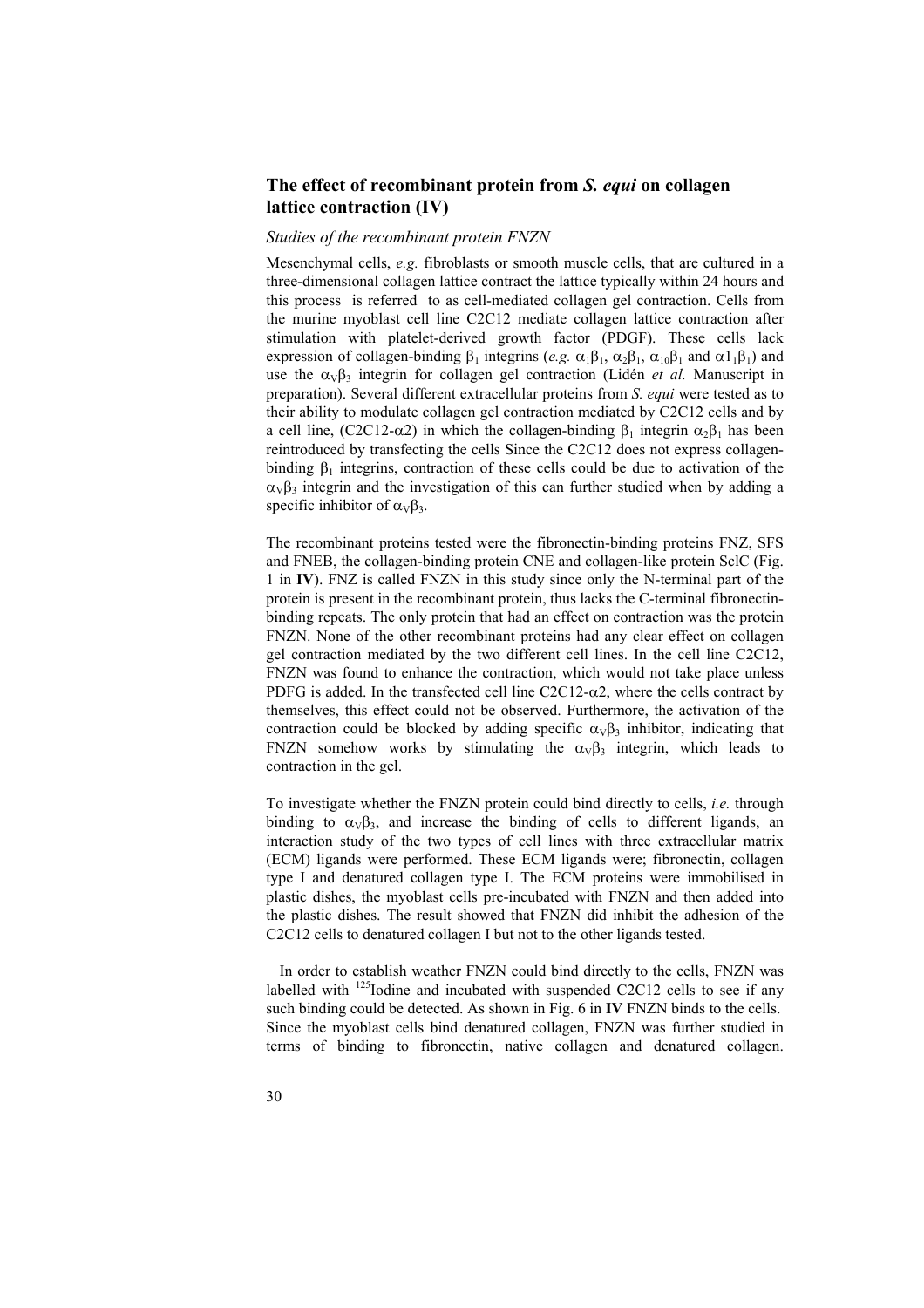Microwells were coated with the ligands and <sup>125</sup>I-labelled FNZ was added. The results shows that FNZN binds to both fibronectin and native collagen I (Fig. 4 in **IV**). Since FNZN binds to the 40k region of the fibronectin molecule (Lannergard *et al.*, 2005), a region also responsible for the binding to collagen, it would be interesting to further investigate whether FNZN can inhibit binding of fibronectin to collagen.

In conclusion the effect of FNZN to the collagen lattice contraction suggest that the FNZN protein stimulate contraction of C2C12 cells and do this via the  $\alpha_v\beta_3$ integrin. This intergrin is involved in the reactions against infection and inflammation and counteracts edema formation in tissue (Lidén *et al.*, submitted). Gram-negative bacteria can cause edema due to release of lipopolysaccharides (LPS) and their stimulation of tissue macropahges to produce interleukin-1 in the connective tissue structures surrounding the capillary beds (Nedrebo & Reed, 2002, Nedrebo *et al.*, 2004). The vascular support system breaks down and fluid leaks into the tissue, thus creating edema in which the tissue can actually be said to collapse. In that the  $\alpha_V\beta_3$  integrin can counteract the effect. The recombinant protein FNZN from Gram-positive *S. equi* seems to have the opposite effect in the cell system used.

#### *Contraction studies of SclC*

Humotse *et al.* (Humtsoe *et al.*, 2005) have reported that certain motifs of the bacterial collagen-like proteins are recognised by, and react with, mammalian collagen-binding integrins. These motifs are party described as GLOGER, but there also seem to be some unknown motifs that bind as well. To establish whether SclC has an unknown motif reacting with mammalian collagen, it was tested in the collagen lattice contraction with C2C12 and C2C12- $\alpha$ 2 cells.

The results indicated that there was no reaction when SclC was added, which is consistent with previously reported data, since this protein does not have any of the reported binding sites to the collagen-binding integrins. This also indicates that SclC does not have any of the unrecognised motifs previously reported. The remaining six collagen-like proteins from subsp. *equi* should also be tested to further investigate their role in the bacterial-cell interaction.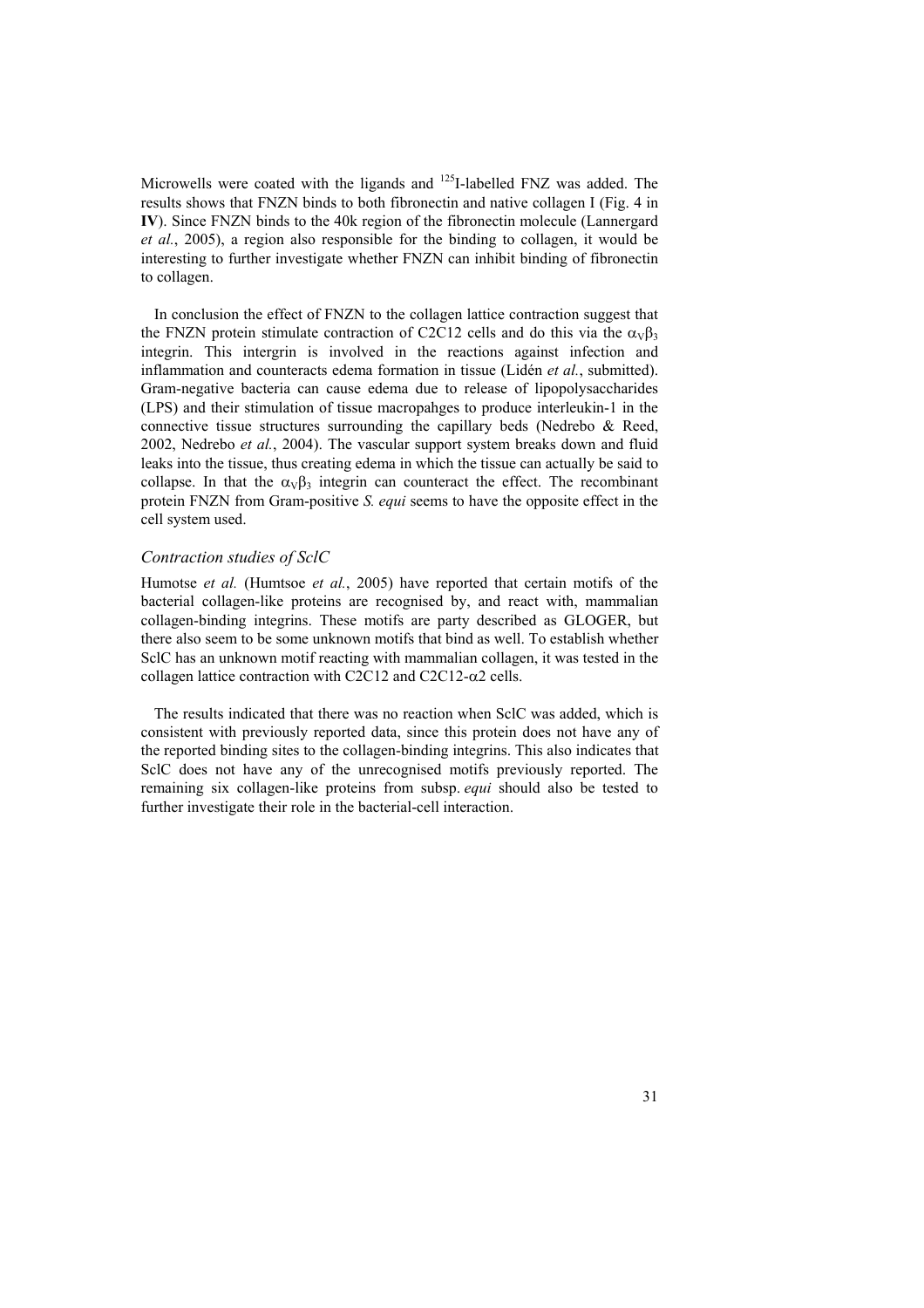## **Concluding remarks**

This thesis describes seven novel collagen-like proteins found in a pathogenic streptococcal strain and investigates the possible biological role of one of them in particular. When studying extracellular proteins in the obligate pathogen *S. equi* subsp. *equi*, signal phage display was shown to be a powerful tool in identifying potential proteins harbouring a signal sequence. Furthermore, by combining this technique with bioinformatic tools, a novel family of cell surface-anchored proteins was identified. This family of collagen-like proteins consists of seven proteins, all sharing the same features. These proteins differ from collagen structures found in mammals since they do not contain hydroxyproline. The possibility that these proteins can form stable triple helices has not been tested. Although, earlier reports on similar proteins in *S. pyogenes* have shown that these proteins can form triple helices, which indicate that also the collagen-like proteins of subsp. *equi* can form this type of structures.

The biological role of these proteins remains to be clarified. SclC was tested in a collagen lattice contraction study using mouse cells to see whether the protein had any effect on the contraction of the gels, which was found not to be the case.

However, using sera from horses diagnosed with strangles it could be concluded that these proteins are most likely expressed during an infection of subsp. *equi*. Antibodies raised in a rabbit against one of the proteins, *i.e.* SclC, are crossreactive with the collagen-like region of the remaining six proteins, indicating that the antibodies formed after immunisations could be reactive against all collagenlike proteins found in subsp. *equi*. This finding will be important if immunisation with SclC is protective in horses, since only one protein is needed in order to get antibodies reacting with all the collagen-like proteins from this subspecies.

Immunisations with SclC in a strangles model in the mouse gave protection as measured by less weight loss and lower bacteria counts in vaccinated animals. Combining this protein with the other recombinant proteins (EAG and CNE) found to have a positive effect in the vaccination study would be interesting. This since these two recombinant proteins were found to enhance the rate of protection in combination with each other.

In fact, the SclC protein has been introduced as a vaccine component in a horse vaccination trial including challenge. The results from this vaccination have not yet been fully evaluated, but the overall outcome looks promising. Consequently, further studies of the collagen-like proteins expressed by subsp. *equi* are needed in order to clarify their biological role and importance in virulence of this pathogenic bacterium.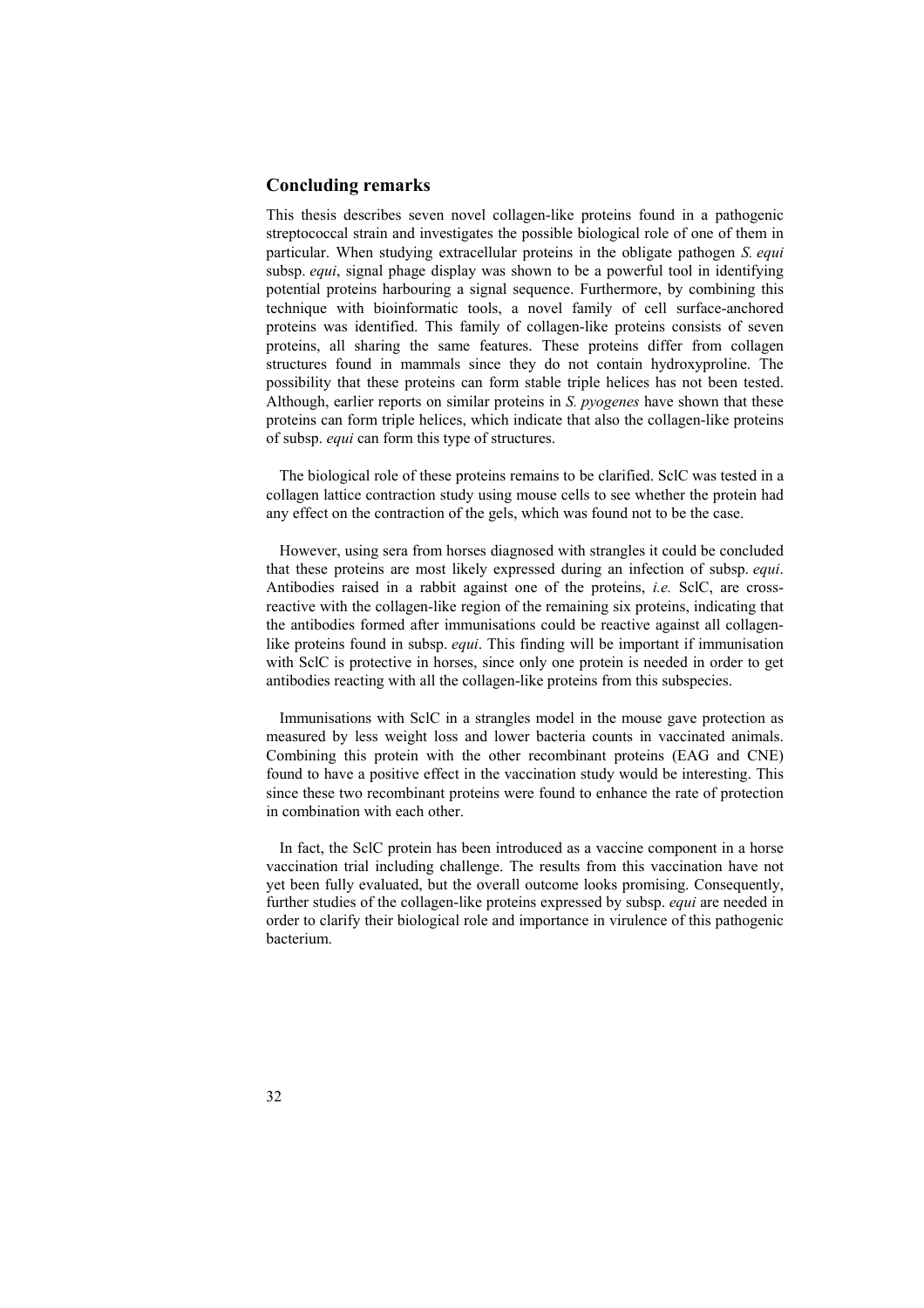## **References**

- Åkesson, P., Rasmussen, M., Mascini, E., Von Pawel-Rammingen, U., Janulczyk, R., Collin, M., Olsen, A., Mattsson, E., Olsson, M. L., Björck, L. & Christensson, B., 2004. Low Antibody Levels against Cell Wall-Attached Proteins of *Streptococcus pyogenes* Predispose for Severe Invasive Disease. *Journal of Infectious Diseases* 189, 797-804.
- Alber, J., El-Sayed, A., Estoepangestie, S., Lammler, C. & Zschock, M., 2005. Dissemination of the superantigen encoding genes seeL, seeM, szeL and szeM in *Streptococcus equi* subsp. *equi* and *Streptococcus equi* subsp. *zooepidemicus*. *Veterinary Microbiology* In Press, Corrected Proof.
- Artiushin, S. C., Timoney, J. F., Sheoran, A. S. & Muthupalani, S. K., 2002. Characterization and immunogenicity of pyrogenic mitogens SePE-H and SePE-I of *Streptococcus equi*. *Microbial Pathogenesis* 32, 71-85.
- Banyard, J., Bao, L. & Zetter, B. R., 2003. Type XXIII Collagen, a New Transmembrane Collagen Identified in Metastatic Tumor Cells. *Journal of Biological Chemistry.* 278, 20989-20994.
- Bass, S. Greene, R. & Wells, J., 1990. Hormone phage: an enrichment method for variant proteins with altered binding properties. *Proteins.* 8, 309-14.
- Batzloff, M., Yan, H., Davies, M., Hartas, J. & Good, M., 2004. Preclinical evaluation of a vaccine based on conserved region of M protein that prevents group A streptococcal infection. *Indian Journal of Medical Research* 119, 104-107.
- Beckmann, C., Waggoner, J. D., Harris, T. O., Tamura, G. S. & Rubens, C. E., 2002. Identification of Novel Adhesins from Group B Streptococci by Use of Phage Display Reveals that C5a Peptidase Mediates Fibronectin Binding. *Infection and Immunity.* 70, 2869-2876.
- Berisio R, Granata V, Vitagliano L & A., Z., 2004. Imino acids and collagen triple helix stability: characterization of collagen-like polypeptides containing Hyp-Hyp-Gly sequence repeats. *Journal of American Chemical Society* 126, 11402-3.
- Boschwitz, J. S. & Timoney, J. F., 1994. Characterization of the antiphagocytic activity of equine fibrinogen for Streptococcus equi subsp. equi. *Microbial Pathogenesis* 17, 121- 129.

Casadevall, A. & Pirofski, L.-A., 2004. New Concepts in Antibody-Mediated Immunity. *Infection and Immunity.* 72, 6191-6196.

- Cedervall, T., Johansson, M. & Åkerström, B., 1997. Coiled-Coil Structure of Group A Streptococcal M Proteins. Different Temperature Stability of Class A and C Proteins by Hydrophobic-Nonhydrophobic Amino Acid Substitutions at Heptad Positions a and d. *Biochemistry* 36, 4987-4994.
- Chhatwal, G. S., 2002. Anchorless adhesins and invasins of Gram-positive bacteria: a new class of virulence factors. *Trends in Microbiology* 10, 205-208.
- Crouch, C. F., Daly, J., Henley, W., Hannant, D., Wilkins, J. & Francis, M. J., 2005. The use of a systemic prime/mucosal boost strategy with an equine influenza ISCOM vaccine to induce protective immunity in horses. *Veterinary Immunology and Immunopathology*  In Press, Corrected Proof.<br>quilis Strep $E^{TM}$ .

Equilis  $\text{Step } E^{TM}$ , *InterVet, Inc, InterVet International*, http://www.intervet.co.uk/Products\_Public/Equilis\_StrepE/Overview.asp, 20050927

- Facklam, R., 2002. What Happened to the Streptococci: Overview of Taxonomic and Nomenclature Changes. *Clinical Microbiology Reviews* 15, 613-630.
- Fagan, P. K., Reinscheid, D., Gottschalk, B. & Chhatwal, G. S., 2001. Identification and Characterization of a Novel Secreted Immunoglobulin Binding Protein from Group A Streptococcus. *Infection and Immunity* 69, 4851-4857.
- Fernandez, E., Blume, V., Garrido, P., Collins, M. D., Mateos, A., Dominguez, L. & Fernandez-Garayzabal, J. F., 2004. *Streptococcus equi* subsp. *ruminatorum* subsp. nov., isolated from mastitis in small ruminants. *International Journal of Systematic and Evolutionary Microbiology* 54, 2291-2296.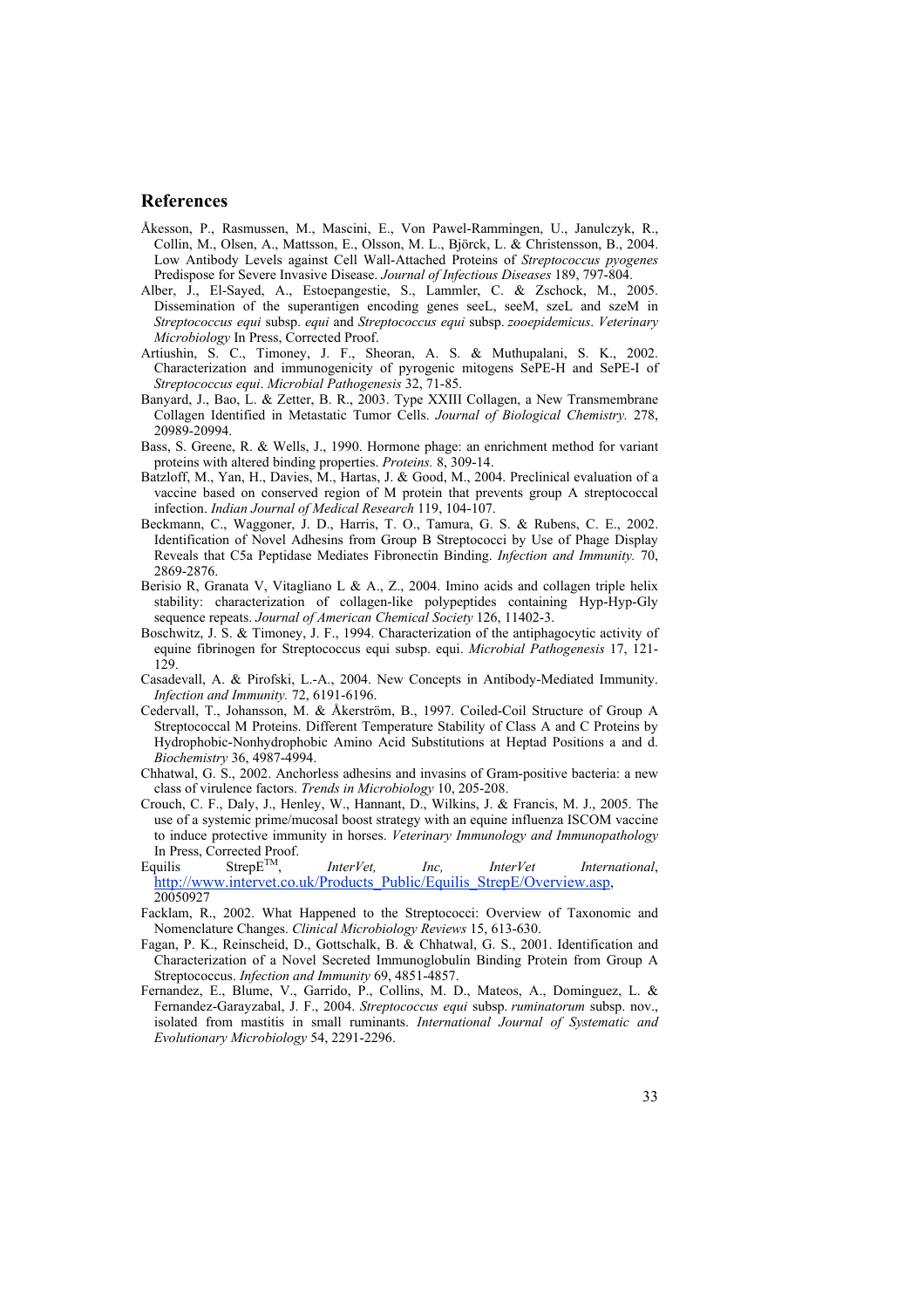- Fichard, A., Kleman, J. & Ruggiero, F., 1995. Another look at collagen V and XI molecules. *Matrix Biology* 14, 515-531.
- Flanagan, J., Collin, N., Timoney, J., Mitchell, T., Mumford, J. A. & Chanter, N., 1998. Characterization of the haemolytic activity of *Streptococcus equi*. *Microbial Pathogenesis* 24, 211-221.
- Flock, M., Jacobsson, K., Frykberg, L., Hirst, T. R., Franklin, A., Guss, B. & Flock, J. I., 2004. Recombinant *Streptococcus equi* proteins protect mice in challenge experiments and induce immune response in horses. *Infection and Immunity* 72, 3228-36.
- Geyera, A., Rothb, A., Vettermannc, S., Günthera, E., Groha, A. Straubea, E. & Schmidt, K.-H., 1999. M protein of a *Streptococcus dysgalactiae* human wound isolate shows multiple binding to different plasma proteins and shares epitopes with keratin and human cartilage. *FEMS Immunology and Medical Microbiology* 26, 11.
- Hardie, J. M. 1986. *Streptococcus genus* in *Bergey's Manual of Systematic Bacteriology*. 1st ed, Springer, New York, US. 1043-1056 pp
- Hardie, J. M. & Whiley, R. A. (1995). The genus *Streptococcus*. The Genera of the Lactic Acid Bacteria. B. J. B. Wood and W. H. Holzapfel. London, Blackie Academic and Professional. 2: 55–124.
- Harrington, D. J., Sutcliffe, I. C. & Chanter, N., 2002. The molecular basis of *Streptococcus equi* infection and disease. *Microbes and Infection* 4, 501-10.
- Humtsoe, J. O., Kim, J. K., Xu, Y., Keene, D. R., Hook, M., Lukomski, S. & Wary, K. K., 2005. A Streptococcal Collagen-like Protein Interacts with the {alpha}2{beta}1 Integrin and Induces Intracellular Signaling. *Journal of Biological Chemistry.* 280, 13848-13857.
- Hynes, R., 2000. Integrins: Bidirectional, Allosteric Signaling Machines. *Cell* 110, 673- 687.
- Hytonen, J., Haataja, S., Gerlach, D., Podbielski, A. & Finne, J., 2001. The SpeB virulence factor of *Streptococcus pyogenes*, a multifunctional secreted and cell surface molecule with strepadhesin, laminin-binding and cysteine protease activity. *Molecular Microbiology* 39, 512-9.
- Isberg, R. & Tran Van Nhieu, G., 1995. The mechanism of phagocytic uptake promoted by invasin-integrin interaction. *Trends in Cell Biology* 5, 120-124.
- Jacobsson, K., Rosander, A., Bjerketorp, J. & Frykberg, L., 2003. Shotgun Phage Display Selection for Bacterial Receptins or other Exported Proteins. *Biological Procedures Online* 5, 123-135.
- Jonsson, H., Lindmark, H. & Guss, B., 1995. A protein G-related cell surface protein in *Streptococcus zooepidemicus*. *Infection and Immunity* 63, 2968-75.
- Sjukdomstatistik i Sverige, *Jordbruksverket*, http://www.jordbruksverket.se/amnesomraden/djurveterinar/smittsammadjursjuk domar/sjukdomsstatistik.4.7502f61001ea08a0c7fff56761.html, 20051006
- Kehoe, M., Miller, L., Walker, J. & Boulnois, G., 1987. Nucleotide sequence of the streptolysin O (SLO) gene: structural homologies between SLO and other membranedamaging, thiol-activated toxins. *Infection and Immunity* 55, 3228-3232.
- Kern, A. & Marcantonio, E., 1998. Role of the I-domain in collagen binding specificity and activation of the integrins alpha1beta1 and alpha2beta1. *Journal of Cellular Physiology* 176, 634-641.
- Kreikemeyer, B., Klenk, M. & Podbielski, A., 2004. The intracellular status of *Streptococcus pyogenes*: role of extracellular matrix-binding proteins and their regulation. *International Journal of Medical Microbiology* 294, 177-188.
- Lancefield, R. 1933. A Serological Differentiation of Human and Other groups of Hemolytic Streptococci. *Journal of Experimental Medicine* 57, 571-595.
- Lannergard, J., Flock, M., Johansson, S., Flock, J. I. & Guss, B., 2005. Studies of fibronectin-binding proteins of *Streptococcus equi*. *Infection and Immunity* in press.
- Lannergard, J., Frykberg, L. & Guss, B., 2003. CNE, a collagen-binding protein of *Streptococcus equi*. *FEMS Microbiology Letters* 222, 69-74.
- Lidén, Å., Berg, A., Nedrebö, T., Reed, K. & Rubin, K., submitted. PDGF-BB-mediated normalization of dermal interstitial fluid pressure after mast cell degranulation depends on beta-3 but not beta1 integrins.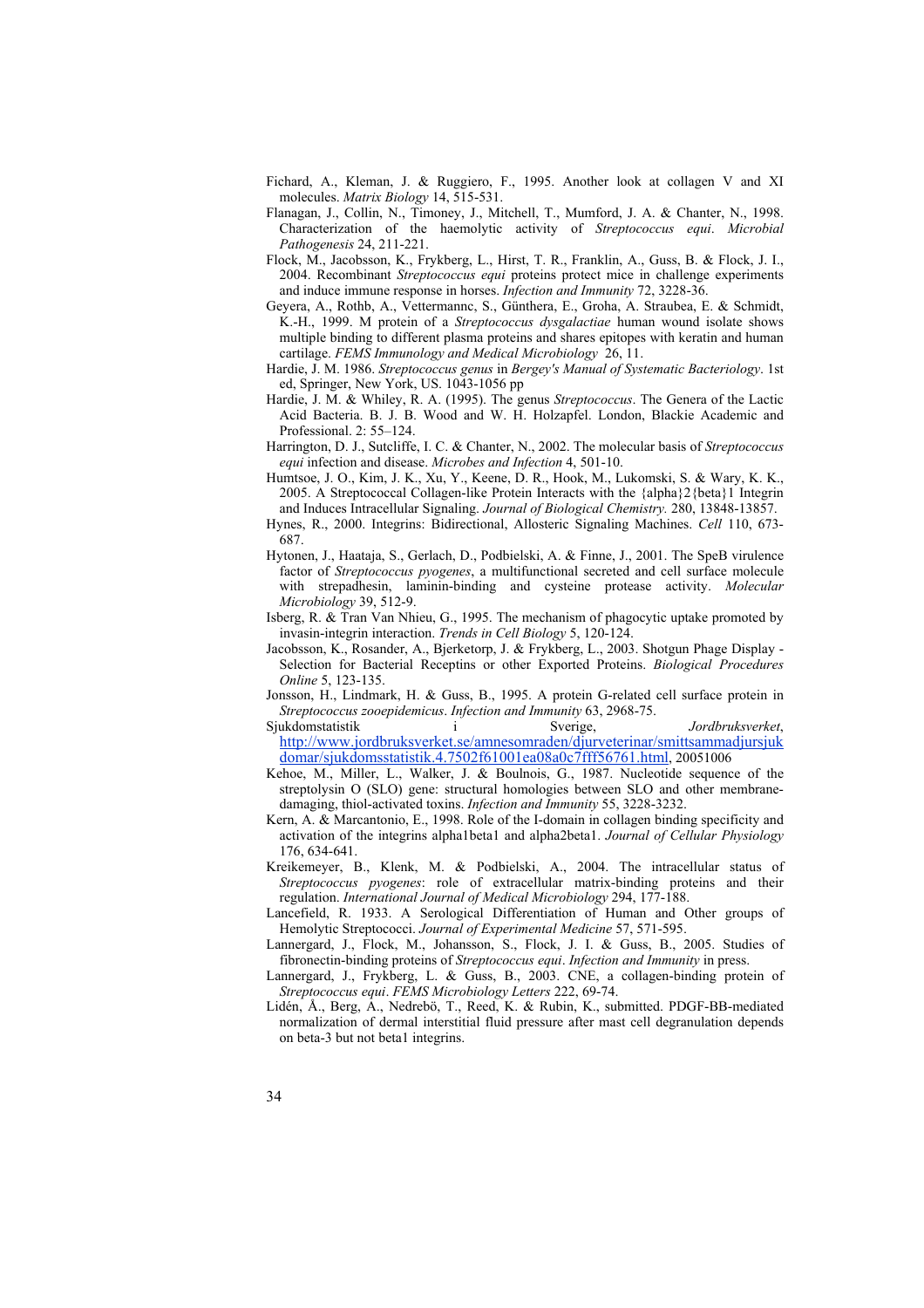- Lindmark, H. & Guss, B., 1999. SFS, a Novel Fibronectin-Binding Protein from *Streptococcus equi*, Inhibits the Binding between Fibronectin and Collagen. *Infection and Immunity.* 67, 2383-2388.
- Lindmark, H., Jacobsson, K., Frykberg, L. & Guss, B., 1996. Fibronectin-binding protein of *Streptococcus equi* subsp. *zooepidemicus*. *Infection and Immunity* 64, 3993-9.
- Lindmark, H., Nilsson, M. & Guss, B., 2001. Comparison of the fibronectin-binding protein FNE from *Streptococcus equi* subspecies *equi* with FNZ from *S. equi* subspecies *zooepidemicus* reveals a major and conserved difference. *Infection and Immunity* 69, 3159-63.
- Lukomski, S., Nakashima, K., Abdi, I., Cipriano, V. J., Ireland, R. M., Reid, S. D., Adams, G. G. & Musser, J. M., 2000. Identification and Characterization of the scl Gene Encoding a Group A Streptococcus Extracellular Protein Virulence Factor with Similarity to Human Collagen. *Infection and Immunity.* 68, 6542-6553.
- Lukomski, S., Nakashima, K., Abdi, I., Cipriano, V. J., Shelvin, B. J., Graviss, E. A. & Musser, J. M., 2001. Identification and Characterization of a Second Extracellular Collagen-Like Protein Made by Group A Streptococcus: Control of production at the level of translation. *Infection and Immunity.* 69, 1729-1738.
- Lukomski, S., Sreevatsan, S., Amberg, C., Reichardt, W., Woischnik, M., Podbielski, A. & Musser, J. M., 1997. Inactivation of *Streptococcus pyogenes* extracellular cysteine protease significantly decreases mouse lethality of serotype M3 and M49 strains. *Journal of Clinical Investigation* 99, 2574-80.
- Meehan, M., Nowlan, P. & Owen, P., 1998. Affinity purification and characterization of a fibrinogen-binding protein complex which protects mice against lethal challenge with *Streptococcus equi* subsp. *equi*. *Microbiology* 144, 993-1003.
- Millar, D. G., Hirst, T. R. & Snider, D. P., 2001. *Escherichia coli* Heat-Labile Enterotoxin B Subunit Is a More Potent Mucosal Adjuvant than Its Closely Related Homologue, the B Subunit of Cholera Toxin. *Infection and Immunity.* 69, 3476-3482.
- Molinari, G., Talay, S. R., Valentin-Weigand, P., Rohde, M. & Chhatwal, G. S., 1997. The fibronectin-binding protein of *Streptococcus pyogenes*, SfbI, is involved in the internalization of group A streptococci by epithelial cells. *Infection and Immunity.* 65, 1357-1363.
- Morein, B., Hu, K.-F. & Abusugra, I., 2004. Current status and potential application of ISCOMs in veterinary medicine. *Advanced Drug Delivery Reviews* 56, 1367- 1382.
- Morein, B., Lövgren, K., Höglund, S. & Sundquist, B., 1987. The ISCOM: an immunostimulating complex. *Immunology Today* 8, 333-338.
- Myers, J., Dion, A., Abraham, V. & Amenta, P., 1996. Type XV collagen exhibits a widespread distribution in human tissues but a distinct localization in basement membrane zones. *Cell and Tissue Research* 286, 493.
- Navarre, W. W. & Schneewind, O., 1999. Surface Proteins of Gram-Positive Bacteria and Mechanisms of Their Targeting to the Cell Wall Envelope. *Microbiology and Molecular Biology Reviews* 63, 174-229.
- Nedrebö, T., Karlsen, T. V., Salvesen, G. S. & Reed, R. K., 2004. A novel function of insulin in rat dermis. *Journal of Physiology* 559, 583-91.
- Nedrebö, T. & Reed, R. K., 2002. Different serotypes of endotoxin (lipopolysaccharide) cause different increases in albumin extravasation in rats. *Shock* 18, 138-41.
- Newton, R., Waller, A. & King, A., 2005. Investigation of suspected adverse reactions following strangles vaccination in horses. *Veterinary Record* 156, 291-292.
- Nilsson, M., Bjerketorp, J., Wiebensjö, Å. Ljungh, Å., Frykberg, L. & Guss, B., 2004. A von Willebrand factor-binding protein from *Staphylococcus lugdunensis*. *FEMS Microbiol Lett* 234, 155 -161.
- Nykvist, P., Tasanen, K., Viitasalo, T., Kapyla, J., Jokinen, J., Bruckner-Tuderman, L. & Heino, J., 2001. The Cell Adhesion Domain of Type XVII Collagen Promotes Integrinmediated Cell Spreading by a Novel Mechanism. *Journal of Biological Chemistry.* 276, 38673-38679.
- Okumura, K. Hara, A. Tanaka, T. Nishiguchi, I. Minamide, W. Igarashi, H. & Yutsudo, T., 1994. Cloning and sequencing the streptolysin O genes of group C and group G streptococci. *DNA Sequence* 4, 325-328.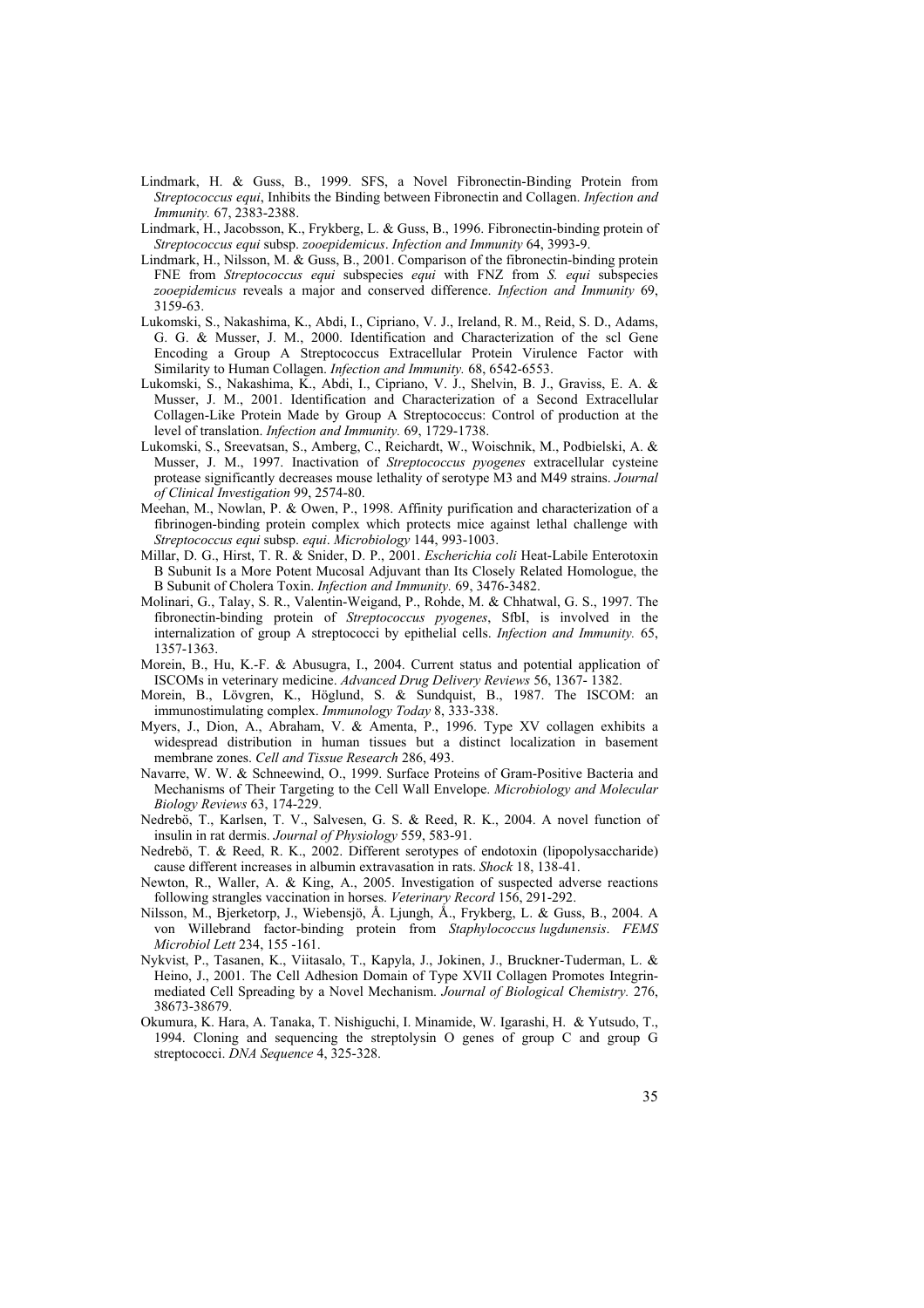- Ortega, N. & Werb, Z., 2002. New functional roles for non-collagenous domains of basement membrane collagens. *Journal of Cell Science* 115, 4201-4214.
- Persikov, A. V., Ramshaw, J. A. M. & Brodsky, B., 2005. Prediction of Collagen Stability from Amino Acid Sequence. *Journal of Biological Chemistry.* 280, 19343-19349.
- PinnacleTM I.N., *Fort Dodge Animal Health, Wyeth*, http://www.wyeth.com/products/ahp\_products/ahp\_pinnacle.asp, 20050927
- Proft, T., Webb, P. D., Handley, V. & Fraser, J. D., 2003. Two Novel Superantigens Found in Both Group A and Group C Streptococcus. *Infection and Immunity.* 71, 1361-1369.
- Rappuoli, R., Pizza, M., Douce, G. & Dougan, G., 1999. Structure and mucosal adjuvanticity of cholera and *Escherichia coli* heat-labile enterotoxins. *Immunol Today* 20, 493-500.
- Rasmussen, M. & Björck, L., 2001. Unique regulation of SclB a novel collagen-like surface protein of *Streptococcus pyogenes*. *Molecular Microbiology* 40, 1427-38.
- Rasmussen, M., Eden, A. & Björck, L., 2000. SclA, a novel collagen-like surface protein of *Streptococcus pyogenes*. *Infection and Immunity* 68, 6370-7.
- Rasmussen, M., Jacobsson, M. & Björck, L., 2003. Genome-based Identification and Analysis of Collagen-related Structural Motifs in Bacterial and Viral Proteins. *Journal of Biological Chemistry.* 278, 32313-32316.
- Rasmussen, M., Muller, H.-P. & Björck, L., 1999. Protein GRAB of *Streptococcus pyogenes* Regulates Proteolysis at the Bacterial Surface by Binding alpha 2-Macroglobulin. *Journal of Biological Chemistry.* 274, 15336-15344.
- Ricard-Blum, S. & Ruggiero, F., 2005. The collagen superfamily: from the extracellular matrix to the cell membrane. *Pathologie Biologie* 53, 430-442.
- Rosander, A., Bjerketorp, J., Frykberg, L. & Jacobsson, K., 2002. Phage display as a novel screening method to identify extracellular proteins. *Journal of Microbiological Methods* 51, 43-55.
- Rosander, A., Frykberg, L., Ausmees, N. & Muller, P., 2003. Identification of extracytoplasmic proteins in *Bradyrhizobium japonicum* using phage display. *Molecular Plant-Microbe Interactions* 16, 727-37.
- Ruoff, K. L. 1992. The prokaryote. Eds: Balows et al. New York, USA, Springer-Verlag, New York Inc. 1450-1461 pp
- Schnitzler, N., Podbielski, A., Baumgarten, G., Mignon, M. & Kaufhold, A., 1995. M or Mlike protein gene polymorphisms in human group G streptococci. *Journal of Clinical Microbiology* 33, 356-363.
- Schwarz-Linek, U. Höök, M. & Potts, J. R., 2004. The molecular basis of fibronectinmediated bacterial adherence to host cells. *Molecular Microbiology* 52, 631-641.
- Sheoran, A. S., Artiushin, S. & Timoney, J. F., 2002. Nasal mucosal immunogenicity for the horse of a SeM peptide of *Streptococcus equi* genetically coupled to cholera toxin. *Vaccine* 20, 1653-9.
- Sheppard, D., 2004. Roles of [alpha]v integrins in vascular biology and pulmonary pathology. *Current Opinion in Cell Biology* 16, 552-557.
- Sierig, G., Cywes, C., Wessels, M. R. & Ashbaugh, C. D., 2003. Cytotoxic Effects of Streptolysin O and Streptolysin S Enhance the Virulence of Poorly Encapsulated Group A Streptococci. *Infection and Immunity.* 71, 446-455.
- Smith, G. P., 1985. Filamentous fusion phage: novel expression vectors that display cloned antigens on the virion surface. *Science* 228, 1315-1317.
- Smoot, L. M., McCormick, J. K., Smoot, J. C., Hoe, N. P., Strickland, I., Cole, R. L., Barbian, K. D., Earhart, C. A., Ohlendorf, D. H., Veasy, L. G., Hill, H. R., Leung, D. Y. M., Schlievert, P. M. & Musser, J. M., 2002. Characterization of Two Novel Pyrogenic Toxin Superantigens Made by an Acute Rheumatic Fever Clone of *Streptococcus pyogenes* Associated with Multiple Disease Outbreaks. *Infection and Immunity.* 70, 7095- 7104.
- Springer, T. A., 1997. Folding of the N-terminal, ligand-binding region of integrin alpha subunits into a beta -propeller domain. *Proceedings of the National Academy of Sciences of the United States of America* 94, 65-72.
- Srivastava, S., Barnum, D. & Prescott, J., 1985. Production and biological properties of Mprotein of *Streptococcus equi*. *Research in Veterinary Science* 38, 184-188.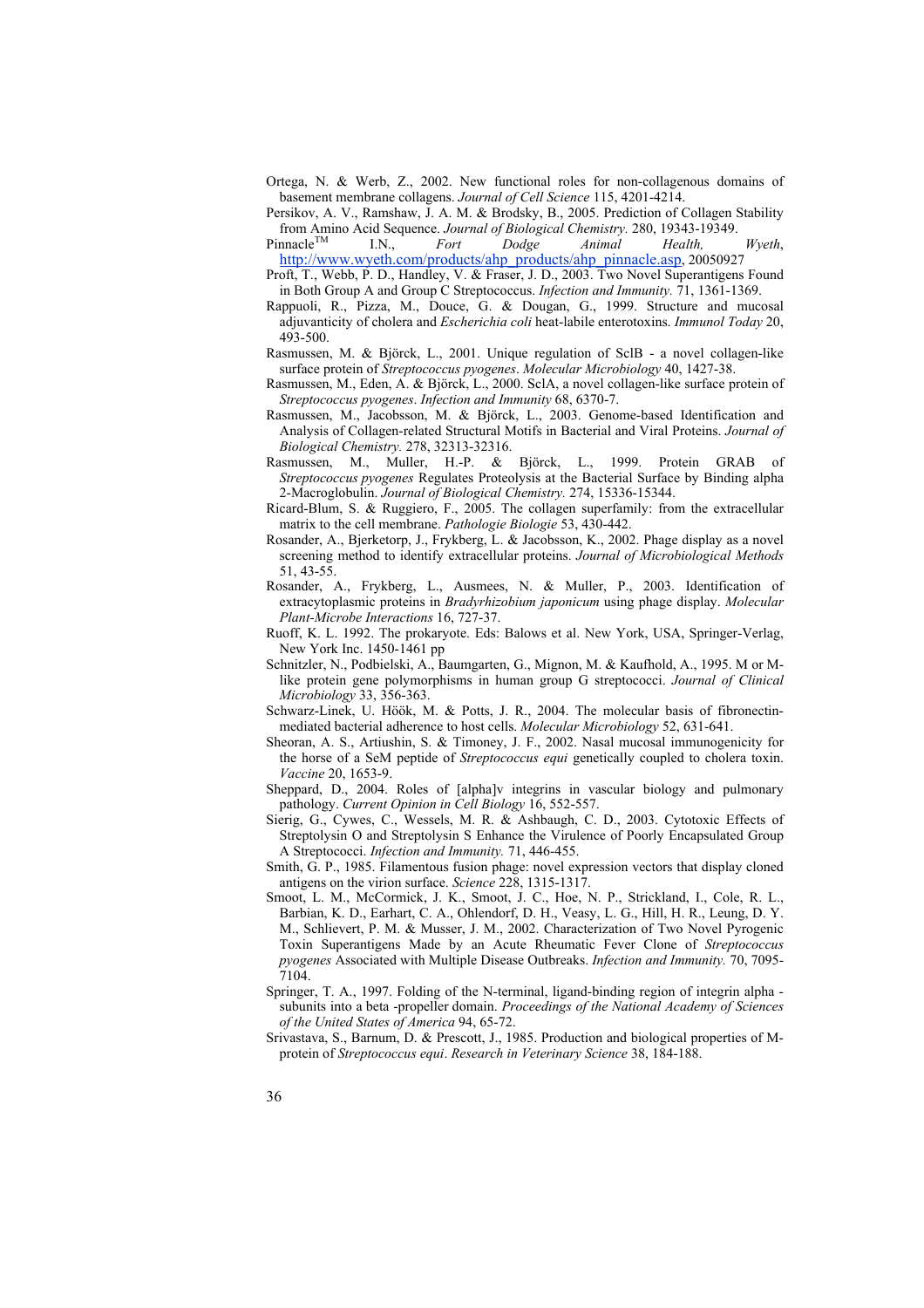STREPGUARDTM, *InterVet, Inc, InterVet International*, http://www.intervetusa.com/default.asp?C=1&SC=1&Sec=Products&Id=125, 20050927

Sweeney, C. R., Timoney, J. F., Newton, J. R. & Hines, M. T., 2005. *Streptococcus equi*  Infections in Horses: Guidelines for Treatment, Control, and Prevention of Strangles. *Journal of Veterinary Internal Medicine* Volume 19, 123–134.

- Talay, S., Valentin-Weigand, P., Jerlström, P., Timmis, K. & Chhatwal, G., 1992. Fibronectin-binding protein of *Streptococcus pyogenes*: sequence of the binding domain involved in adherence of streptococci to epithelial cells. *Infection and Immunity* 60, 3837-3844.
- Timoney, J., Artiushin, S. & Boschwitz, J., 1997. Comparison of the sequences and functions of *Streptococcus equi* M-like proteins SeM and SzPSe. *Infection and Immunity.* 65, 3600-3605.
- Timoney, J. F., 1988. Protecting against 'strangles': a contemporary view. *Equine Veterinary J* 20, 392-396.
- Timoney, J. F., 1993. Strangles. *The Veterinary Clinics Of North America. Equine Practice* 9, 365-374.
- Timoney, J. F., 2004. The pathogenic equine streptococci. *Veterinary Research* 35, 397- 409.
- Timoney, J. F., Walker, J., Zhou, M. & Ding, J., 1995. Cloning and sequence analysis of a protective M-like protein gene from *Streptococcus equ*i subsp. *zooepidemicus*. *Infection and Immunity.* 63, 1440-1445.
- Walker, J. A. & Timoney, J. F., 2002. Construction of a stable non-mucoid deletion mutant of the *Streptococcus equi* Pinnacle vaccine strain. *Veterinary Microbiology* 89, 311-21.
- Wall, T., Roos, S., Jacobsson, K., Rosander, A. & Jonsson, H., 2003. Phage display reveals 52 novel extracellular and transmembrane proteins from *Lactobacillus reuteri* DSM 20016T. *Microbiology* 149, 3493-3505.
- Vasi, J., Frykberg, L., Carlsson, L. E., Lindberg, M. & Guss, B., 2000. M-Like Proteins of *Streptococcus dysgalactiae*. *Infection and Immunity.* 68, 294-302.
- Whatmore, A. M., 2001. *Streptococcus pyogenes* sclB encodes a putative hypervariable surface protein with a collagen-like repetitive structure. *Microbiology* 147, 419-29.
- Wibawan, W. T. I., Pasaribu, F. H., Utama, I. H., Abdulmawjood, A. & Lämmler, C., 1999. The role of hyaluronic acid capsular material of *Streptococcus equi* subsp. *zooepidemicus* in mediating adherence to HeLa cells and in resisting phagocytosis. *Research in Veterinary Science* 67, 131-135.
- Wilder, R., 2002. Integrin alpha V beta 3 as a target for treatment of rheumatoid arthritis and related rheumatic diseases. *Annals of the Rheumatic Diseases* 61, ii96-ii99.
- Woischnik, M., Buttaro, B. A. & Podbielski, A., 2000. Inactivation of the cysteine protease SpeB affects hyaluronic acid capsule expression in group A streptococci. *Microbial Pathogenesis* 28, 221-6.
- von Pawel-Rammingen, U., Johansson, B. P. & Björck, L., 2002. IdeS, a novel streptococcal cysteine proteinase with unique specificity for immunoglobulin G. *EMBO Journal* 21, 1607-1615.
- Xu, Y., Keene, D. R., Bujnicki, J. M., Höök, M. & Lukomski, S., 2002. Streptococcal Scl1 and Scl2 Proteins Form Collagen-like Triple Helices. *Journal of Biological Chemistry.* 277, 27312-27318.
- Zhang, W.-M., Kapyla, J., Puranen, J. S., Knight, C. G., Tiger, C.-F., Pentikainen, O. T., Johnson, M. S., Farndale, R. W., Heino, J. & Gullberg, D., 2003. alpha 11beta 1 Integrin Recognizes the GFOGER Sequence in Interstitial Collagens. *Journal of Biological Chemistry.* 278, 7270-7277.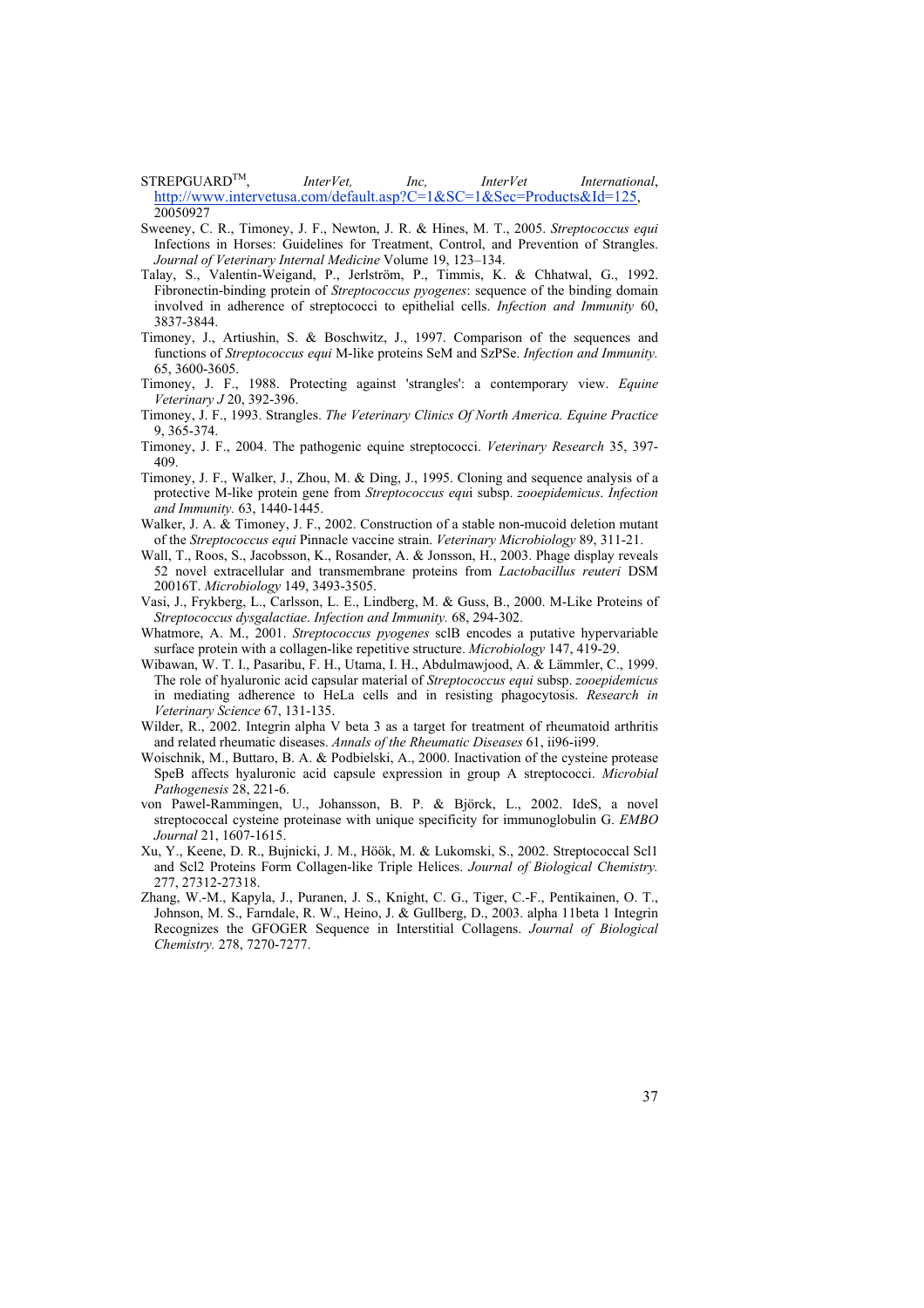## **Acknowledgement**

The work in this thesis was supported by FORMAS, Carl Trygger's foundation and the Swedish Horse Board.

I would like to thank the people who have contributed to this thesis in different ways.

My supervisor Professor **Bengt Guss** for accepting me as an undergraduate student and introducing me to this fascinating bacterial species and later for believing in the project of collagen-like proteins. I really will remember those times in the lab talking about 'bugs' and I will always try to 'simma lugnt', even during more hectic times.

My assistant supervisor Associate Professor **Karin Jacobsson** for giving excellent comments on research plans and writing as well as being so organised and efficient in every aspect. I'll think about  $\hat{a}$  as well as'... and the summer BBOs!

My former assistant supervisor Associate Professor **Lars Frykberg** for having a vast knowledge in research from the smallest virus particles to seeing the larger scale of things, and of course for teaching the craft of 'boule'.

My co-authors **Margareta Flock** (all those mice…) and Professor **Jan-Ingmar Flock** for the interesting discussions on immunity and vaccine development.

My co-authors **Åsa Lidén** (the patience and efforts you made!)**, Lena Persson, Cecilia Rydén** and Professor **Kristoffer Rubin**, for patiently explaining the world of integrins & cell systems and for a collaboration that gave a new angle of looking at bacterial proteins.

**NordVacc läkemedel** for horse sera and plasma samples. Especially **Rune Bergman** and **Kenneth Janzon** for bringing me to England with you. I will never look at a head of a horse again without interesting pictures on my mind ;)

Present and former members of the adhesion group; my room-mate and co-author **Jonas Lannergård** for giving me insights in the world of fibronectin-binding proteins. **Christer, Nora, Martin, Anna, Joakim** and **Azar** for welcoming me into the group early on and making me feel like home. Not to mention all the talks about staphylococci and their proteins. It has not been the same since you left!

Also I would like to express gratitude to late Professor emeritus **Martin Lindberg** who was the first professor to welcome and introduce a lost and confused undergraduate student to university and research.

Some members of the Department have had more impact on me than others, **Klara** for being a dear friend and always laughing with me even when things aren't looking good. I'll always remember Arvika, where coffee never smelled better… **Torun**, we really have spent lots of nights together at the Department writing, talking and thinking. Now we are free to spend quality time outside of here!

The girls **Ingela, Karin E, Karin N, Klara, Lotta J, Mia and Torun** for the wonderful dinners and drink nights where we discussed everything…

All members, past and present, of the Department of Microbiology that I have met and gotten to know, who helped making this place what it is, especially some of the fikapeople, **Anders**, **Cecilia, Helena, Jennifer, Jesper, Katrin, Kristin** (die kleine Zeitungsente) **Lisa, Lotta L, Magnus**, **Petter, Ullis** for the chats about lots of stuff... Also thank you **Ingemar, Anki** and **Barbro** for technical support and assistance.